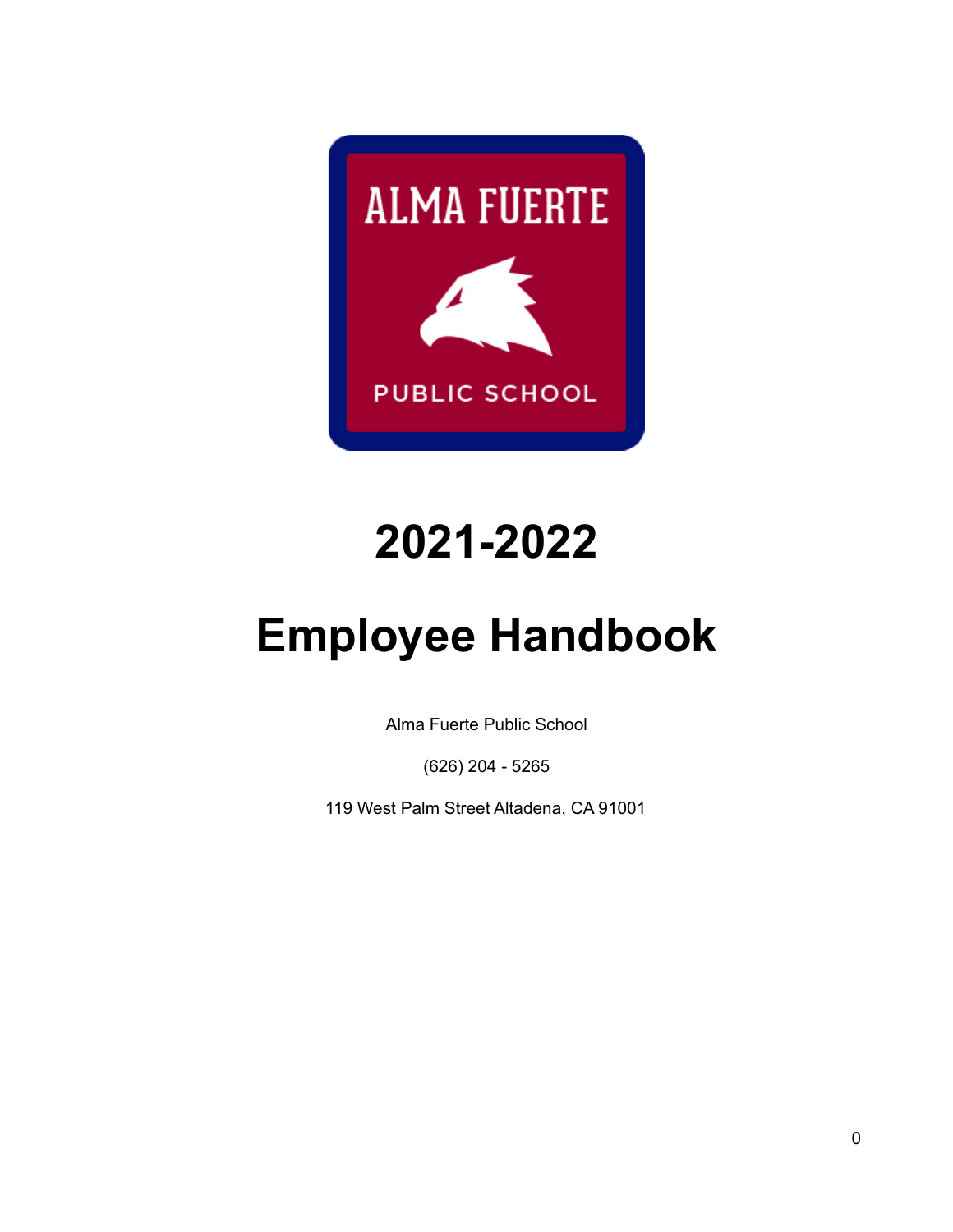#### ACKNOWLEDGMENT OF RECEIPT OF EMPLOYEE HANDBOOK

#### PLEASE READ THE EMPLOYEE HANDBOOK AND SUBMIT A SIGNED COPY OF THIS STATEMENT TO THE DIRECTOR.

EMPLOYEE NAME: **EMPLOYEE** NAME:

I ACKNOWLEDGE that I have received a copy of the Employee Handbook. I have read and understood the contents of the Handbook, and I agree to abide by its directions and procedures. I have been given the opportunity to ask any questions I might have about the policies in the Handbook. I understand that it is my responsibility to read and familiarize myself with the policies and procedures contained in the Handbook.

I understand that the statements contained in the Handbook are guidelines for employees concerning some of the School's policies and benefits, and are not intended to create any contractual or other legal obligations or to alter the at-will nature of my employment with the School. In the event I do have an employment contract which expressly alters the at-will relationship, I agree to the foregoing except with reference to an at-will employment status.

I understand that except for employment at-will status, any and all policies or practices can be changed at any time by the School.

I understand that other than the Board of the School, no person has authority to enter into any agreement, express or implied, for employment for any specific period of time, or to make any agreement for employment other than at-will; only the Board has the authority to make any such agreement and then only in writing signed by the Board Chair.

Employee's Signature: \_\_\_\_\_\_\_\_\_\_\_\_\_\_\_\_\_\_\_\_\_\_\_\_\_\_\_\_\_\_\_\_\_\_\_\_\_\_\_\_\_\_\_\_\_\_\_\_\_\_\_\_\_\_\_\_\_\_\_\_

| Date: |  |  |  |  |
|-------|--|--|--|--|
|       |  |  |  |  |

Please sign/date, tear out, and return to the School.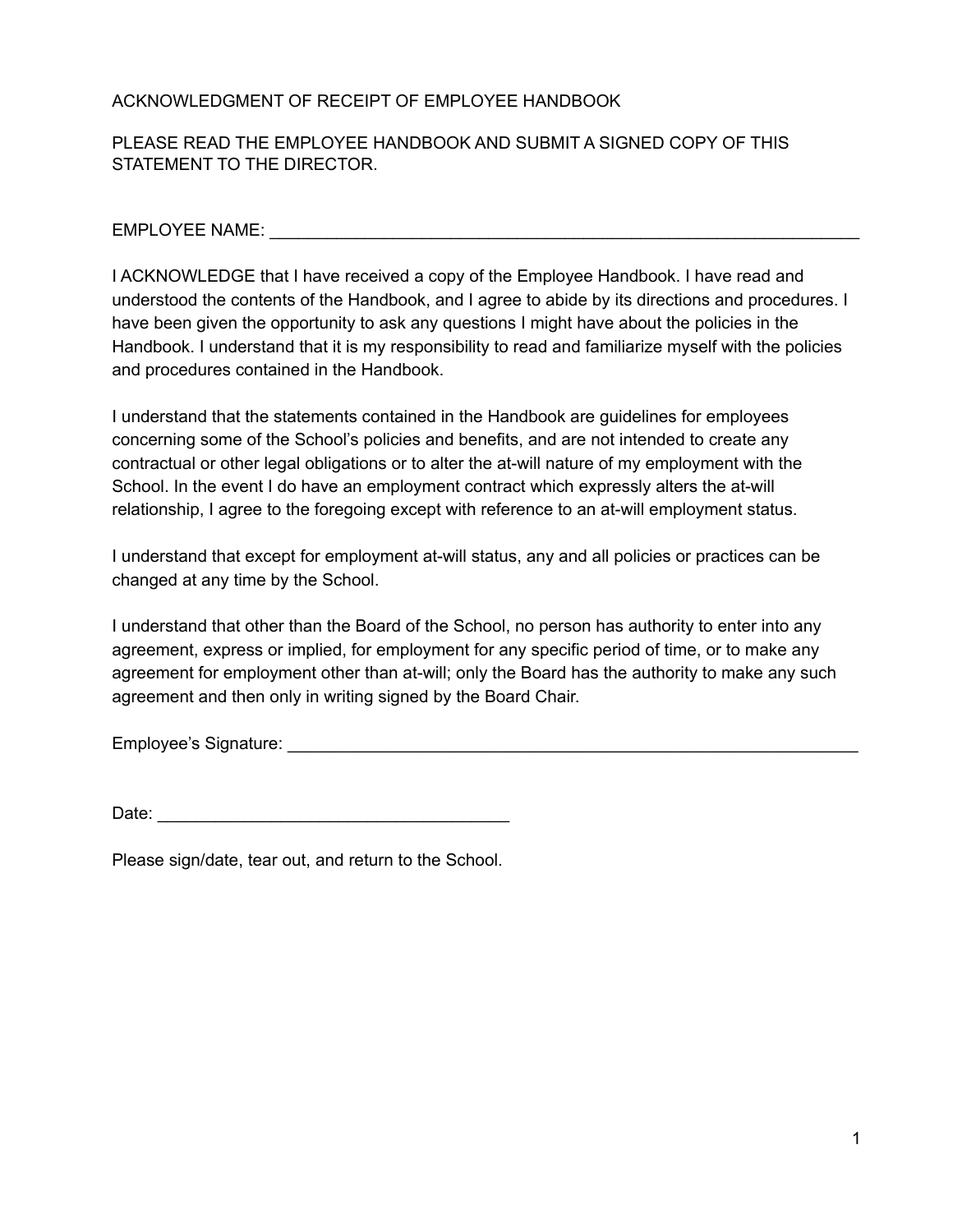#### TABLE OF CONTENTS

| <b>INTRODUCTION TO HANDBOOK</b>                                               | 4              |
|-------------------------------------------------------------------------------|----------------|
| <b>Conditions of Employment</b>                                               | 4              |
| <b>Employment At-Will</b>                                                     | 5              |
| <b>Child Abuse and Neglect Reporting</b>                                      | 6              |
| <b>Criminal Background Checks</b>                                             | $\overline{7}$ |
| <b>Tuberculosis Testing</b>                                                   | 7              |
| <b>Immigration Compliance</b>                                                 | 7              |
| <b>Staff/Student Interaction Policy</b>                                       | 8              |
| <b>Acceptable and Unacceptable Staff/Student Behavior</b>                     | 9              |
| <b>Duty to Report Suspected Misconduct</b>                                    | 9              |
| Unacceptable Staff/Student Behaviors without Parent and Supervisor Permission | 10             |
| <b>Acceptable and Recommended Staff/Student Behaviors</b>                     | 11             |
| Policy Prohibiting Unlawful Harassment, Discrimination, and Retaliation       | 11             |
| <b>Prohibited Unlawful Harassment</b>                                         | 12             |
| <b>Prohibited Unlawful Sexual Harassment</b>                                  | 12             |
| <b>Whistleblower Policy</b>                                                   | 14             |
| <b>Drug-Free Workplace</b>                                                    | 15             |
| <b>Confidential Information</b>                                               | 15             |
| <b>Conflict of Interest</b>                                                   | 15             |
| <b>Smoking</b>                                                                | 16             |
| <b>Work Schedule</b>                                                          | 16             |
| <b>Meal and Rest Periods</b>                                                  | 16             |
| <b>Lactation Accommodation</b>                                                | 16             |
| <b>Attendance and Tardiness</b>                                               | 17             |
| <b>Personal Business</b>                                                      | 18             |
| <b>Social Media</b>                                                           | 18             |
|                                                                               |                |

2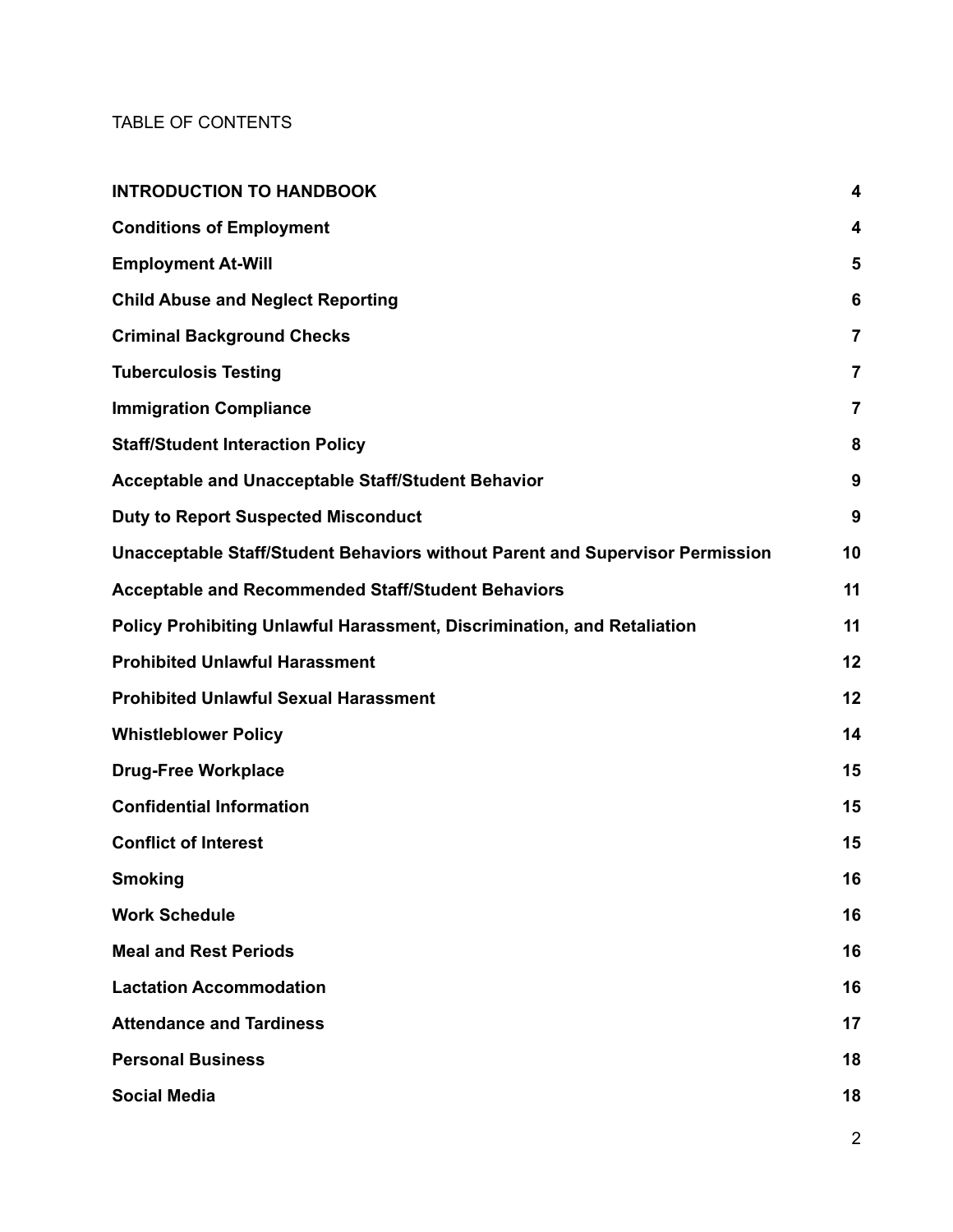| <b>Personal Appearance/Standards of Dress</b>       | 19 |
|-----------------------------------------------------|----|
| <b>Health and Safety Policy</b>                     | 20 |
| <b>Security Protocols</b>                           | 20 |
| <b>Occupational Safety</b>                          | 20 |
| <b>Accident/Incident Reporting</b>                  | 21 |
| <b>Employee Wages and Health Benefits</b>           | 21 |
| <b>Overtime Pay</b>                                 | 22 |
| <b>Paydays</b>                                      | 22 |
| <b>Medical Benefits</b>                             | 23 |
| <b>COBRA Benefits</b>                               | 23 |
| <b>Personnel Evaluation and REcord Keeping</b>      | 25 |
| <b>Personnel Files and Record Keeping Protocols</b> | 25 |
| <b>Holidays and Leaves</b>                          | 26 |
| <b>Paid Time Off</b>                                | 26 |
| <b>Unpaid Leave of Absence</b>                      | 27 |
| <b>Sick Leave</b>                                   | 27 |
| <b>Personal Necessity Leave</b>                     | 28 |
| <b>Family Care and Medical Leave</b>                | 29 |
| <b>Pregnancy Disability Leave</b>                   | 34 |
| Military and Military Spousal Leave of Absence      | 38 |
| <b>Bereavement Leave</b>                            | 39 |
| <b>Jury Duty or Witness Leave</b>                   | 39 |
| <b>Voting Time Off</b>                              | 39 |
| <b>School Appearance and Activities Leave</b>       | 40 |
| <b>Bone Marrow and Organ Donor Leave</b>            | 40 |
| <b>Victims of Abuse Leave</b>                       | 41 |
| <b>Discipline and Termination of Employment</b>     | 42 |
| <b>Off-Duty Conduct</b>                             | 43 |
|                                                     |    |

3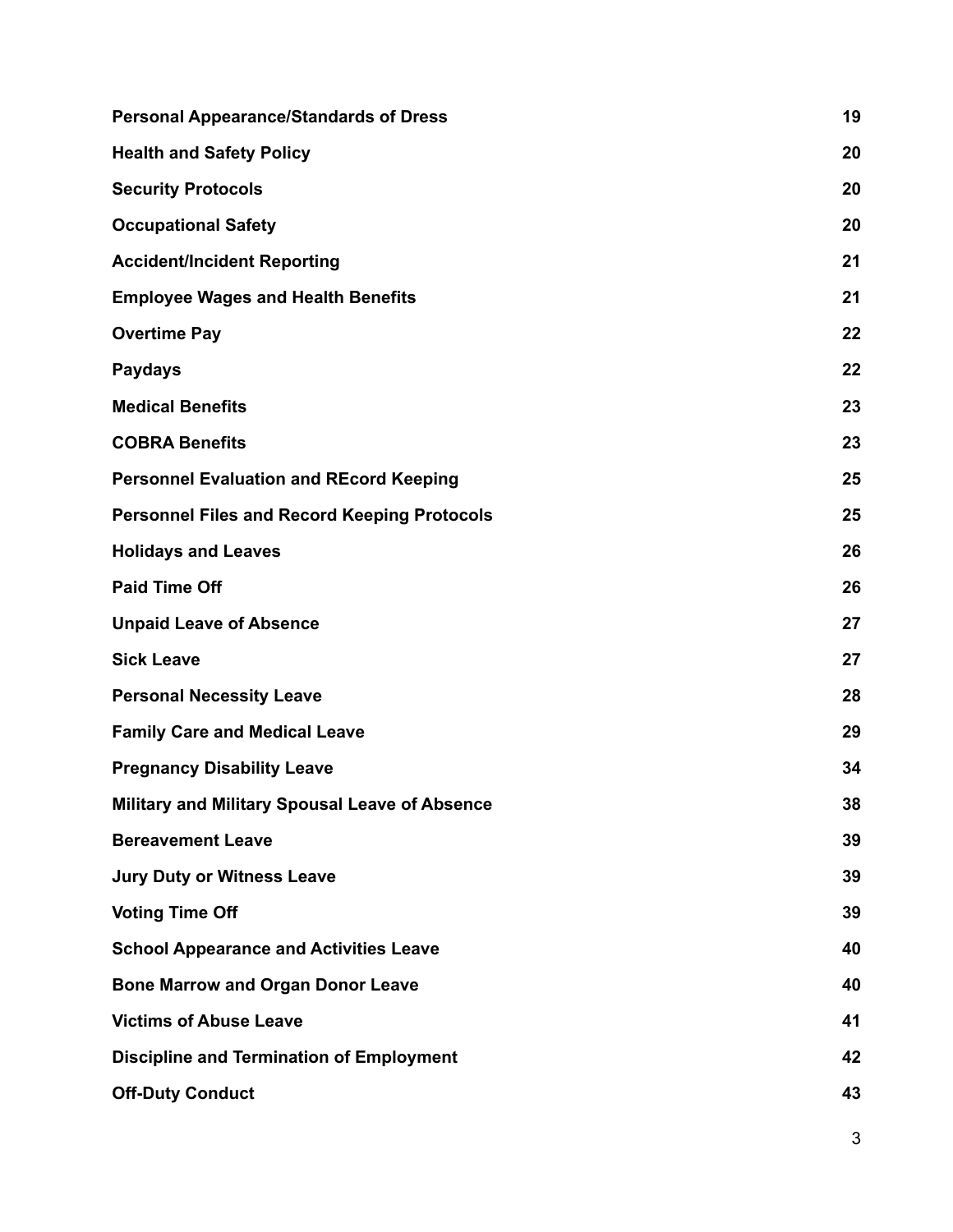| <b>INTERNAL COMPLAINT REVIEW</b>                                  | 44 |
|-------------------------------------------------------------------|----|
| AMENDMENT TO EMPLOYEE HANDBOOK                                    | 46 |
| APPENDIX A : HARASSMENT/DISCRIMINATION/RETALIATION COMPLAINT FORM | 46 |
| <b>HARASSMENT/DISCRIMINATION/RETALIATION COMPLAINT FORM</b>       | 47 |
| <b>APPENDIX B : INTERNAL COMPLAINT FORM</b>                       | 48 |

# <span id="page-4-0"></span>**INTRODUCTION TO HANDBOOK**

This Handbook is designed to help employees get acquainted with Alma Fuerte Public School (hereinafter referred to as "Alma Fuerte" or the "School"). It explains some of our philosophies and beliefs, and describes some of our employment guidelines in general terms. Although this Handbook is not intended to be an exclusive or comprehensive policies and procedures manual, we hope that it will serve as a useful reference document for employees throughout their employment at the School. Employees should understand, however, that this Handbook is not intended to create any legally enforceable obligations on the part of the School or its employees. In no way does the Handbook replace any official plan documents (e.g., health insurance, retirement plan, etc.) or insurance contracts, which will govern in all cases. This Handbook supersedes and replaces all previous personnel policies, practices, and guidelines.

Due to the fact that the School is a growing and changing organization, it reserves full discretion to add to, modify, or delete provisions of this Handbook, or the policies and procedures on which they may be based, at any time without advance notice. Alma Fuerte also reserves the right to interpret any of the provisions set forth in this Handbook in any manner it deems appropriate. No individual other than the Board of Directors has the authority to enter into any employment or other agreement that modifies School policy. Any such modification must be in writing.

This Handbook is the property of the School, and it is intended for personal use and reference by employees of the School. Circulation of this Handbook outside of the School requires the prior written approval of the Director, Operations.

Employees must sign the acknowledgment form at the beginning of this Handbook, tear it out, and return it to the Director, Operations. This will provide the School with a record that each employee has received this Handbook.

# <span id="page-4-1"></span>**Conditions of Employment**

Equal Employment Opportunity Is Our Policy

Alma Fuerte is an equal opportunity employer. It is the policy of the School to afford equal employment and advancement opportunity to all qualified individuals without regard to:

- Race;
- Color;
- Gender (including gender identity and gender expression);
- Sex (including pregnancy, childbirth, breastfeeding, and medical conditions related to such);
- Religious creed (including religious dress and grooming practices);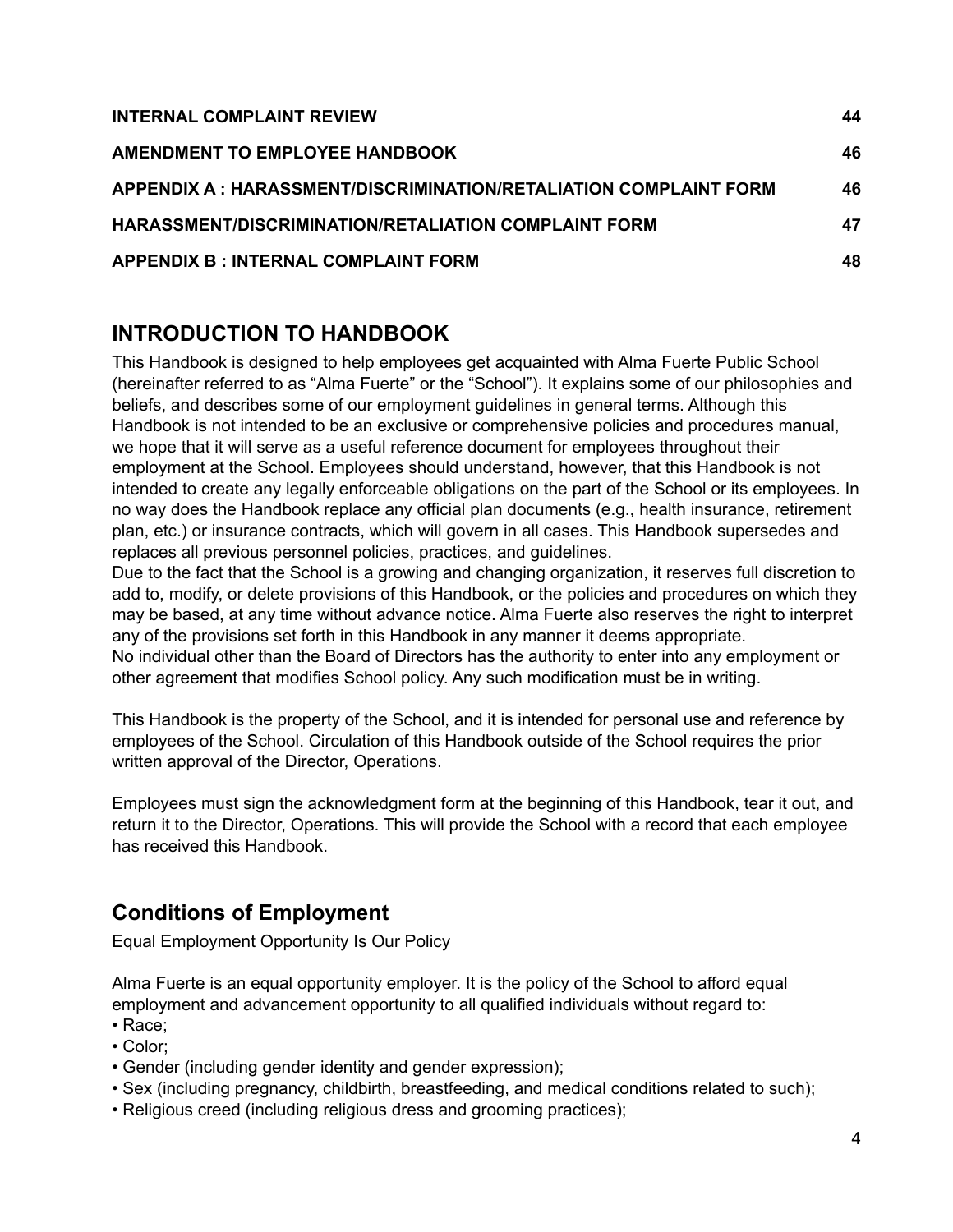- Marital/registered domestic partner status;
- Age (forty (40) and over);
- National origin or ancestry (including native language spoken);
- Physical or mental disability (including HIV and AIDS);
- Medical condition (including cancer and genetic characteristics);
- Taking of a leave of absence pursuant to the Family Medical Leave Act ("FMLA"), Pregnancy Disability Leave ("PDL") law, Americans with Disabilities Act ("ADA"), California Family Rights Act ("CFRA"), or the Fair Employment and Housing Act ("FEHA");
- Genetic information;
- Sexual orientation;
- Military and veteran status; or
- Any other consideration made unlawful by federal, state, or local laws.

This policy extends to all employees and to all aspects of the employment relationship, including the hiring of new employees and the training, transfer, promotion, compensation and benefits of existing employees.

To comply with applicable laws ensuring equal employment opportunities to qualified individuals with a disability, the School will make reasonable accommodations for the known physical or mental limitations of an otherwise qualified individual with a disability who is an applicant or an employee unless undue hardship would result.

Any applicant or employee who requires an accommodation in order to perform the essential functions of the job should contact a School representative with day-to-day personnel responsibilities and request such an accommodation. The individual with the disability should specify what accommodation he or she needs to perform the job. Alma Fuerte then will conduct an investigation to identify the barriers that interfere with the equal opportunity of the applicant or employee to perform his or her job. Alma Fuerte will identify possible accommodations, if any, that will help eliminate the limitation. If the accommodation is reasonable and will not impose an undue hardship, the School will make the accommodation.

## <span id="page-5-0"></span>**Employment At-Will**

Except if stated expressly otherwise by employment contract, it is the policy of the School that all employees are considered "at-will" employees of the School. Accordingly, either the School or the employee can terminate this relationship at any time, for any reason, with or without cause, and with or without advance notice.

Nothing contained in this Handbook, employment applications, School memoranda or other materials provided to employees in connection with their employment shall require the School to have "cause" to terminate an employee or otherwise restrict the School's right to release an employee from their at-will employment with the School. Statements of specific grounds for termination set forth in this Handbook or elsewhere are not all-inclusive and are not intended to restrict the School's right to terminate at-will. No School representative, other than the Board of Directors or its designee, is authorized to modify this policy for any employee or to make any representations to employees or applicants concerning the terms or conditions of employment with the School that are not consistent with the School's policy regarding "at-will" employment.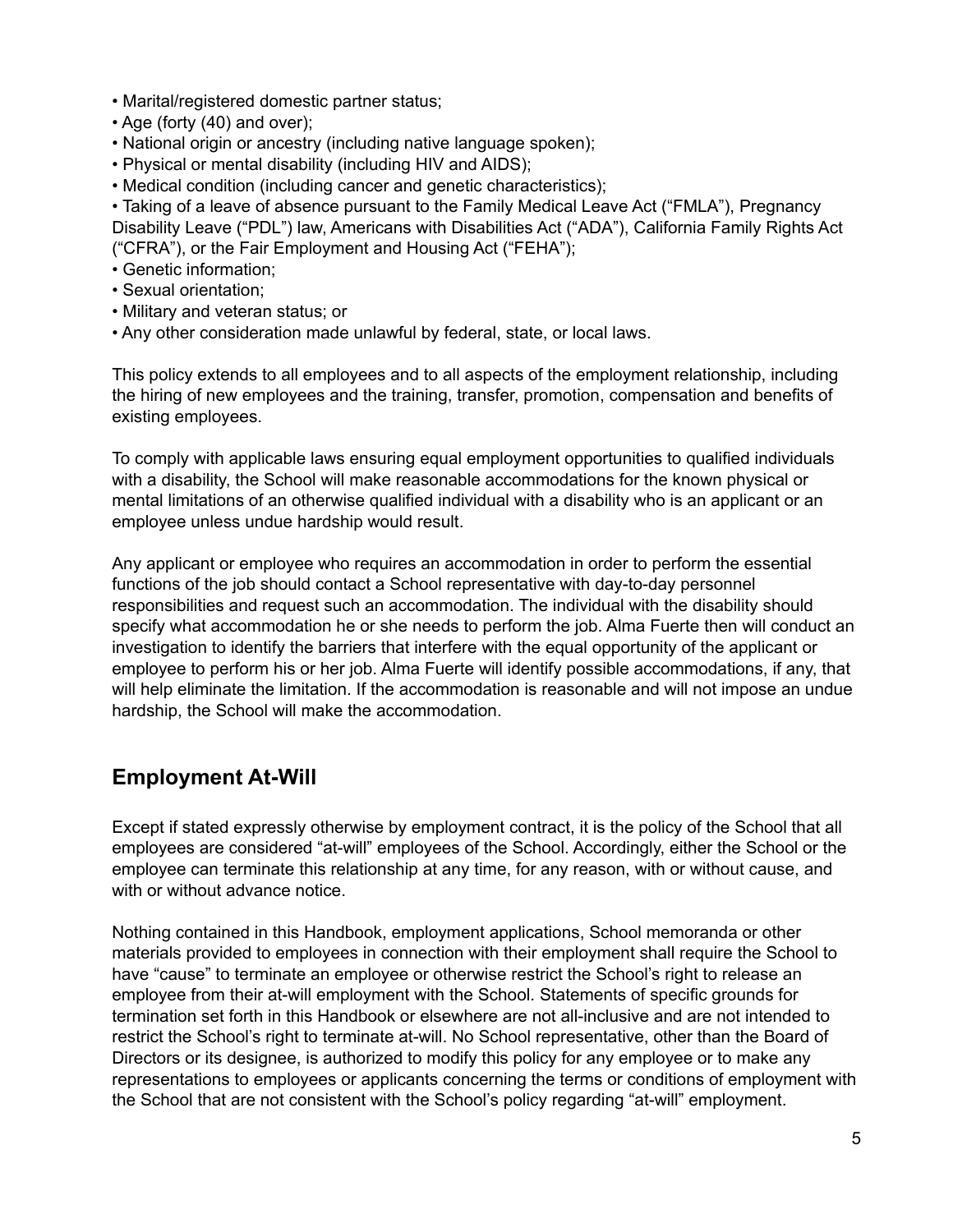This policy shall not be modified by any statements contained in this Handbook or employee applications, School memoranda, or any other materials provided to employees in connection with their employment. Further, none of those documents whether singly or combined, or any employment practices, shall create an express or implied contract of employment for a definite period, nor an express or implied contract concerning any terms or conditions of employment.

## <span id="page-6-0"></span>**Child Abuse and Neglect Reporting**

California Penal Code section 11166 requires any child care custodian who has knowledge of, or observes, a child in his or her professional capacity or within the scope of his or her employment whom he or she knows or reasonably suspects has been the victim of child abuse to report the known or suspected instance of child abuse to a child protective agency immediately, or as soon as practically possible, by telephone and to prepare and send a written report thereof within thirtysix (36) hours of receiving the information concerning the incident.

Alma Fuerte will provide annual training on the mandated reporting requirements, using the online training module provided by the State Department of Social Services, to employees who are mandated reporters. Mandated reporter training will also be provided to employees hired during the course of the school year. This training will include information that failure to report an incident of known or reasonably suspected child abuse or neglect, as required by Penal Code section 11166, is a misdemeanor punishable by up to six (6) months confinement in a county jail, or by a fine of one-thousand dollars (\$1,000), or by both that imprisonment and fine.

All employees required to receive mandated reporter training must provide proof of completing the training within the first six (6) weeks of each school year or within the first six (6) weeks of that employee's employment.

By acknowledging receipt of this Handbook, employees acknowledge they are child care custodians and are certifying that they have knowledge of California Penal Code section 11166 and will comply with its provisions.

# <span id="page-6-1"></span>**Criminal Background Checks**

As required by law, all individuals working or volunteering at the School will be required to submit to a criminal background investigation. No condition or activity will be permitted that may compromise the School's commitment that the safety and the well-being of students takes precedence over all other considerations. Conditions that preclude working at the School include conviction of a controlled substance or sex offense, or a serious or violent felony. Additionally, should an employee, during his/her employment with the School, be convicted of a controlled substance or sex offense, or serious or violent felony, the employee must immediately report such a conviction to the Director.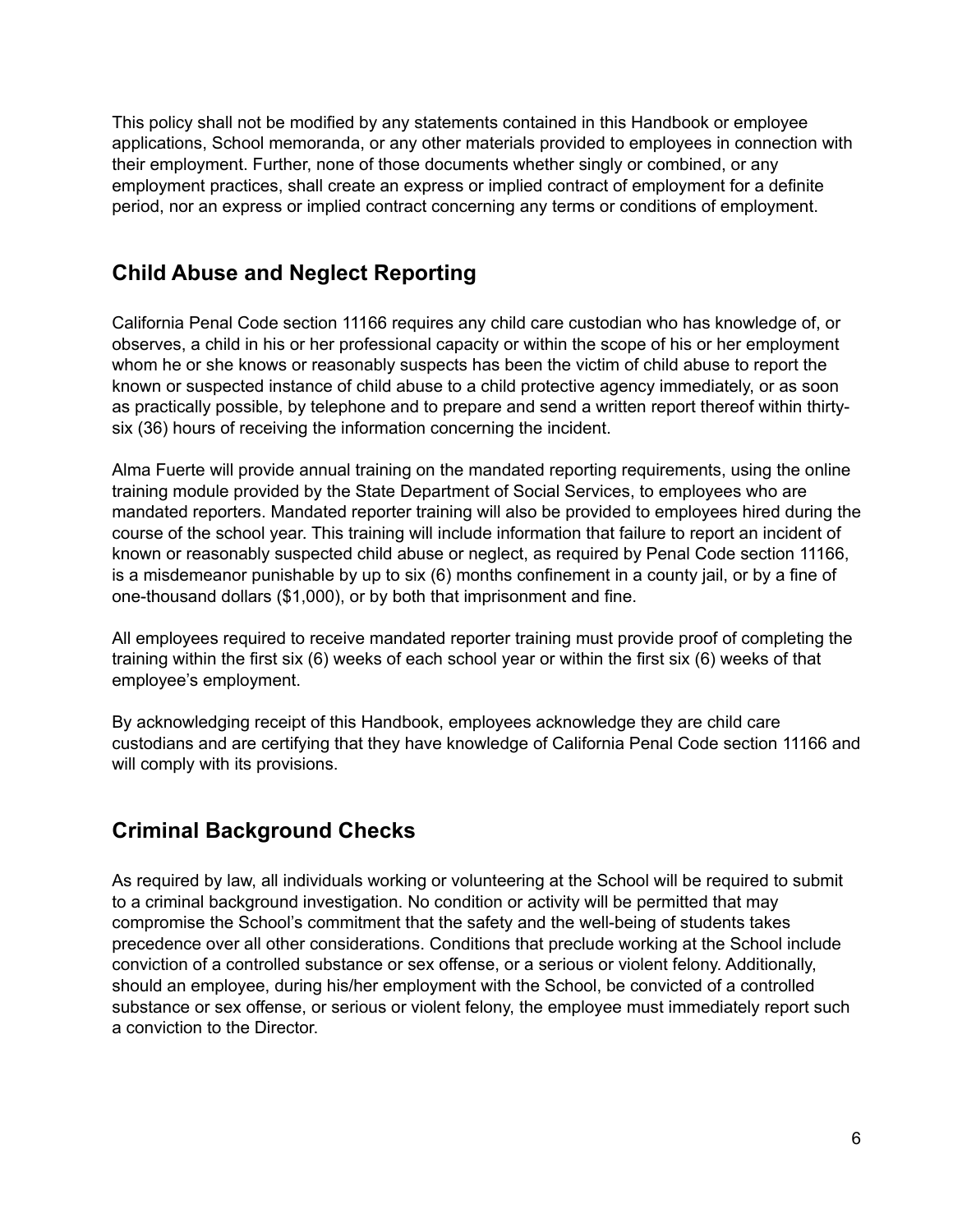# <span id="page-7-0"></span>**Tuberculosis Testing**

All employees of the School must submit written proof from a physician of a risk assessment examination for tuberculosis (TB) within the last sixty (60) days. If TB risk factors are identified, a physician must conduct an examination to determine whether the employee is free of infectious TB. The examination for TB consists of an approved TB test, which, if positive, will be followed by an x-ray of the lungs, or in the absence of skin testing, an x-ray of the lungs. All employees will be required to undergo TB risk assessments and, if risk factors are found, the examination at least once every four (4) years. Volunteers may be required to undergo a TB examination as necessary. The TB risk assessment and, if indicated, the examination is a condition of initial employment with the School and the cost of the exam will be borne by the applicant.

Food handlers may be required to have annual TB exams. Documentation of employee and volunteer compliance with TB risk assessments and examinations will be kept on file in the office. This requirement also includes contract food handlers, substitute teachers, and student teachers serving under the supervision of an educator. Any entity providing student services to the School will be contractually required to ensure that all contract workers have had TB testing that shows them to be free of active TB prior to conducting work with School students.

# <span id="page-7-1"></span>**Immigration Compliance**

Alma Fuerte will comply with applicable immigration law, including the Immigration Reform and Control Act of 1986 and the Immigration Act of 1990. As a condition of employment, every individual must provide satisfactory evidence of his or her identity and legal authority to work in the United States. However, Alma Fuerte will not check the employment authorization status of current employees or applicants who were not offered positions with the School unless required to do so by law.

The School shall not discharge an employee or in any manner discriminate, retaliate, or take any adverse action (e.g., threatening to report the suspected citizenship or immigration status of an employee or a member of the employee's family) against any employee or applicant for employment because the employee or applicant exercised a right protected under applicable law. Further, the School shall not discriminate against any individual because he or she holds or presents a driver's license issued per Vehicle Code § 12801.9 to persons who have not established their federally-authorized presence in the United States.

If you have any questions or need more information on immigration compliance issues, please contact the Director.

## <span id="page-7-2"></span>**Staff/Student Interaction Policy**

Alma Fuerte recognizes its responsibility to make and enforce all rules and regulations governing student and employee behavior to bring about the safest and most learning-conducive environment possible.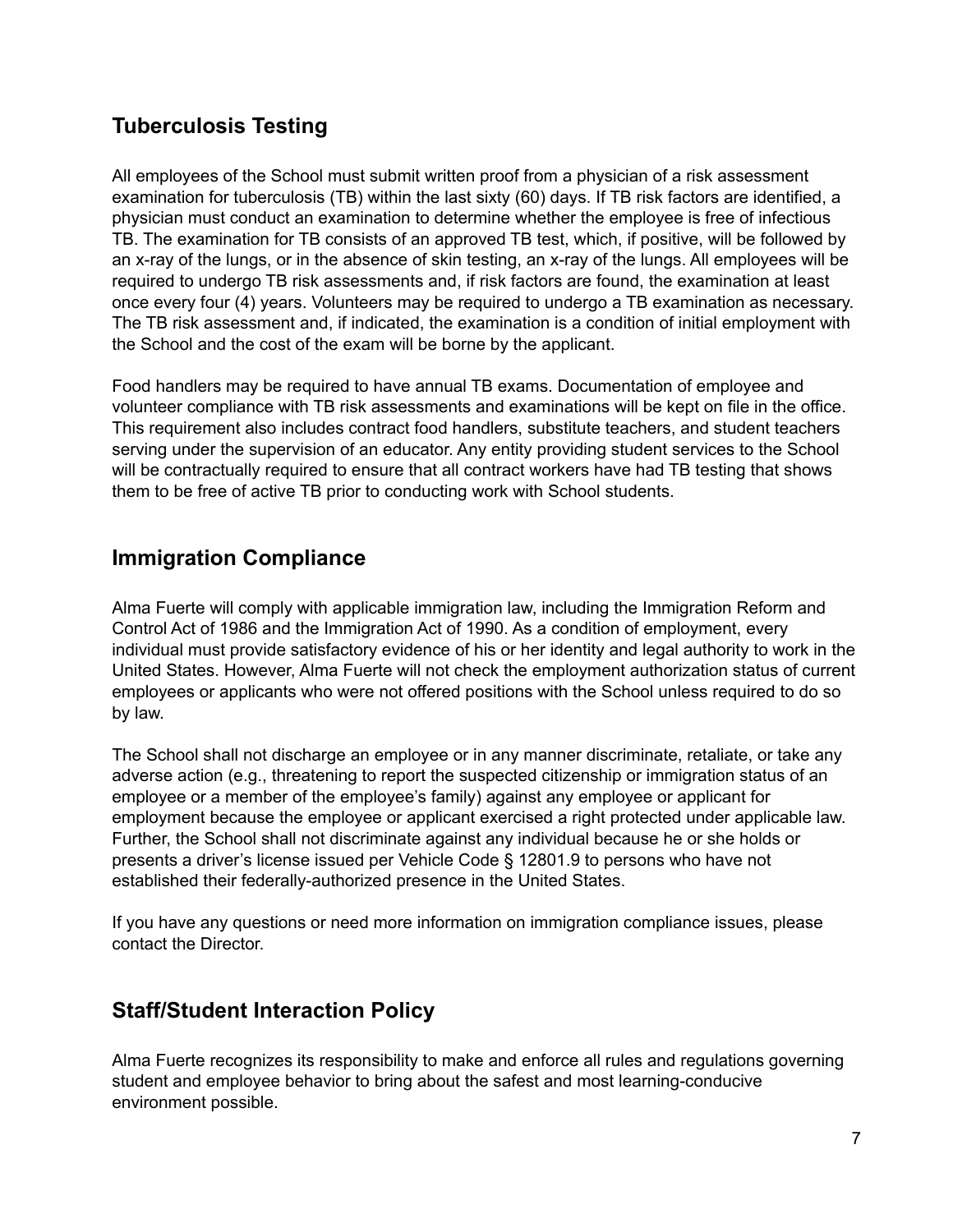#### Corporal Punishment

Corporal punishment shall not be used as a disciplinary measure against any student. Corporal punishment includes the willful infliction of, or willfully causing the infliction of, physical pain on a student.

For purposes of this policy, corporal punishment does not include an employee's use of force that is reasonable and necessary to protect the employee, students, staff or other persons or to prevent damage to property.

For clarification purposes, the following examples are offered for direction and guidance of School personnel:

A. Examples of PERMITTED actions (NOT corporal punishment)

- 1. Stopping a student from fighting with another student;
- 2. Preventing a pupil from committing an act of vandalism;
- 3. Defending yourself from physical injury or assault by a student;
- 4. Forcing a pupil to give up a weapon or dangerous object;

5. Requiring an athletic team to participate in strenuous physical training activities designed to strengthen or condition team members or improve their coordination, agility, or physical skills;

6. Engaging in group calisthenics, team drills, or other physical education or voluntary recreational activities.

B. Examples of PROHIBITED actions (corporal punishment)

1. Hitting, shoving, pushing, or physically restraining a student as a means of control;

2. Making unruly students do push-ups, run laps, or perform other physical acts that cause pain or discomfort as a form of punishment;

3. Paddling, swatting, slapping, grabbing, pinching, kicking, or otherwise causing physical pain.

## <span id="page-8-0"></span>**Acceptable and Unacceptable Staff/Student Behavior**

This policy is intended to guide all School faculty and staff in conducting themselves in a way that reflects the high standards of behavior and professionalism required of school employees and to specify the boundaries between students and staff.

Although this policy gives specific, clear direction, it is each staff member's obligation to avoid situations that could prompt suspicion by parents, students, colleagues, or school leaders. One viable standard that can be quickly applied, when you are unsure if certain conduct is acceptable, is to ask yourself, "Would I be engaged in this conduct if my family or colleagues were standing next to me?"

For the purposes of this policy, the term "boundaries" is defined as acceptable professional behavior by staff members while interacting with a student. Trespassing the boundaries of a student/teacher relationship is deemed an abuse of power and a betrayal of public trust. Some activities may seem innocent from a staff member's perspective, but can be perceived as flirtation or sexual insinuation from a student or parent point of view. The objective of the following lists of acceptable and unacceptable behaviors is not to restrain innocent, positive relationships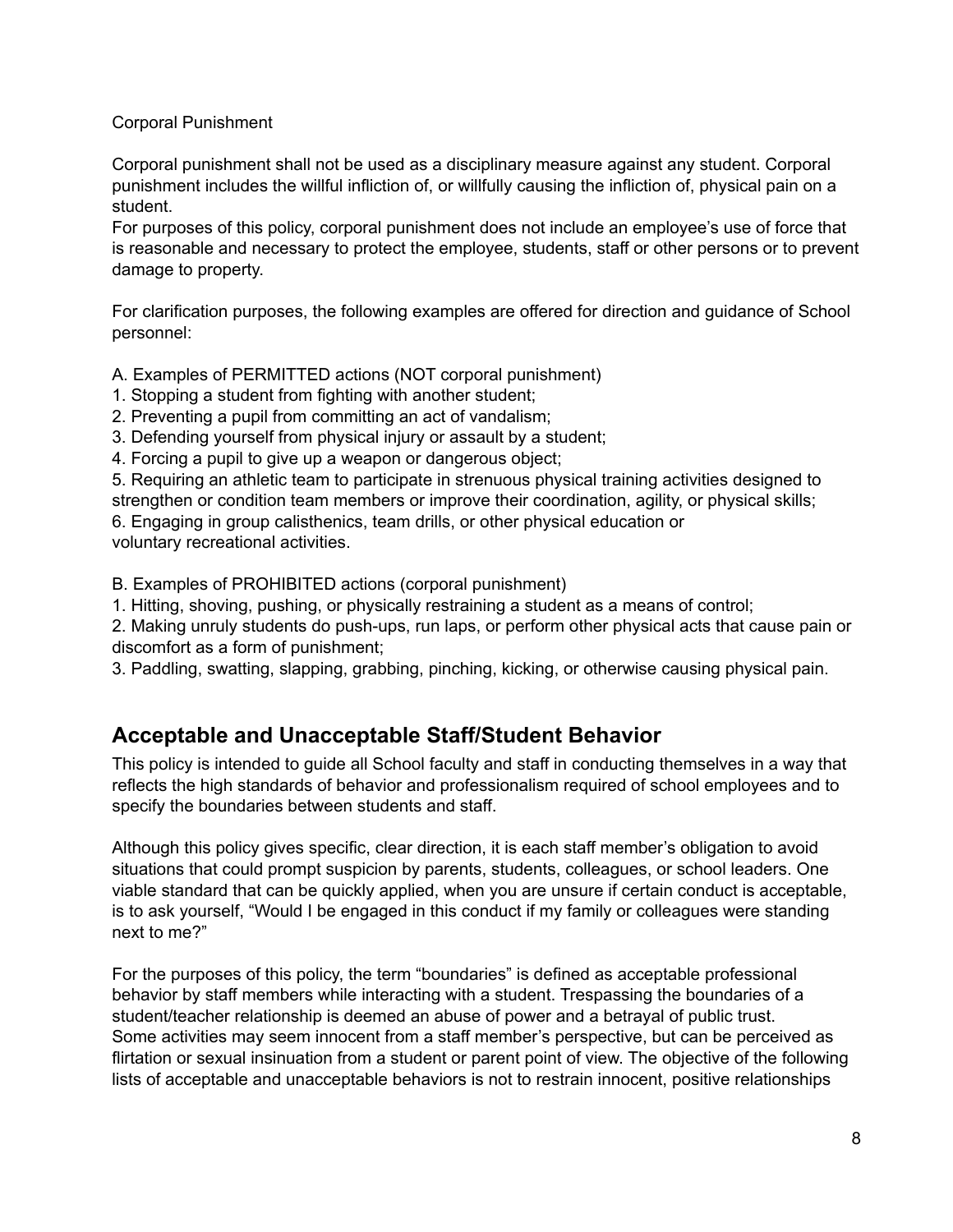between staff and students, but to prevent relationships that could lead to, or may be perceived as, sexual misconduct.

Staff must understand their own responsibility for ensuring that they do not cross the boundaries as written in this policy. Disagreeing with the wording or intent of the established boundaries will be considered irrelevant for disciplinary purposes. Thus, it is crucial that all employees learn this policy thoroughly and apply the lists of acceptable and unacceptable behaviors to their daily activities. Although sincere, competent interaction with students certainly fosters learning, student/staff interactions must have boundaries surrounding potential activities, locations and intentions.

# <span id="page-9-0"></span>**Duty to Report Suspected Misconduct**

When any employee becomes aware of another staff member having crossed the boundaries specified in this policy, he or she must speak to this staff member if the violation appears minor, or report the matter to school administrators. If the observed behavior appears to be a violation of this policy, it is the duty of every staff member to immediately report it to an administrator. All reports shall be as confidential as possible under the circumstances. It is the duty of the administrator to investigate and thoroughly report the situation. Employees must also report to the administration any awareness or concern of student behavior that crosses boundaries or where a student appears to be at risk for sexual abuse.

#### **Examples of Specific Behaviors**

The following examples are not an exhaustive list:

Unacceptable Staff/Student Behaviors (Violations of this Policy)

- (a) Giving gifts to an individual student that are of a personal and intimate nature.
- (b) Kissing of any kind.
- (c) Any type of unnecessary physical contact with a student in a private situation.
- (d) Intentionally being alone with a student away from the school.
- (e) Making or participating in sexually inappropriate comments.
- (f) Sexual jokes.
- (g) Seeking emotional involvement with a student for your benefit.
- (h) Listening to or telling stories that are sexually oriented.

(i) Discussing inappropriate personal troubles or intimate issues with a student in an attempt to gain their support and understanding.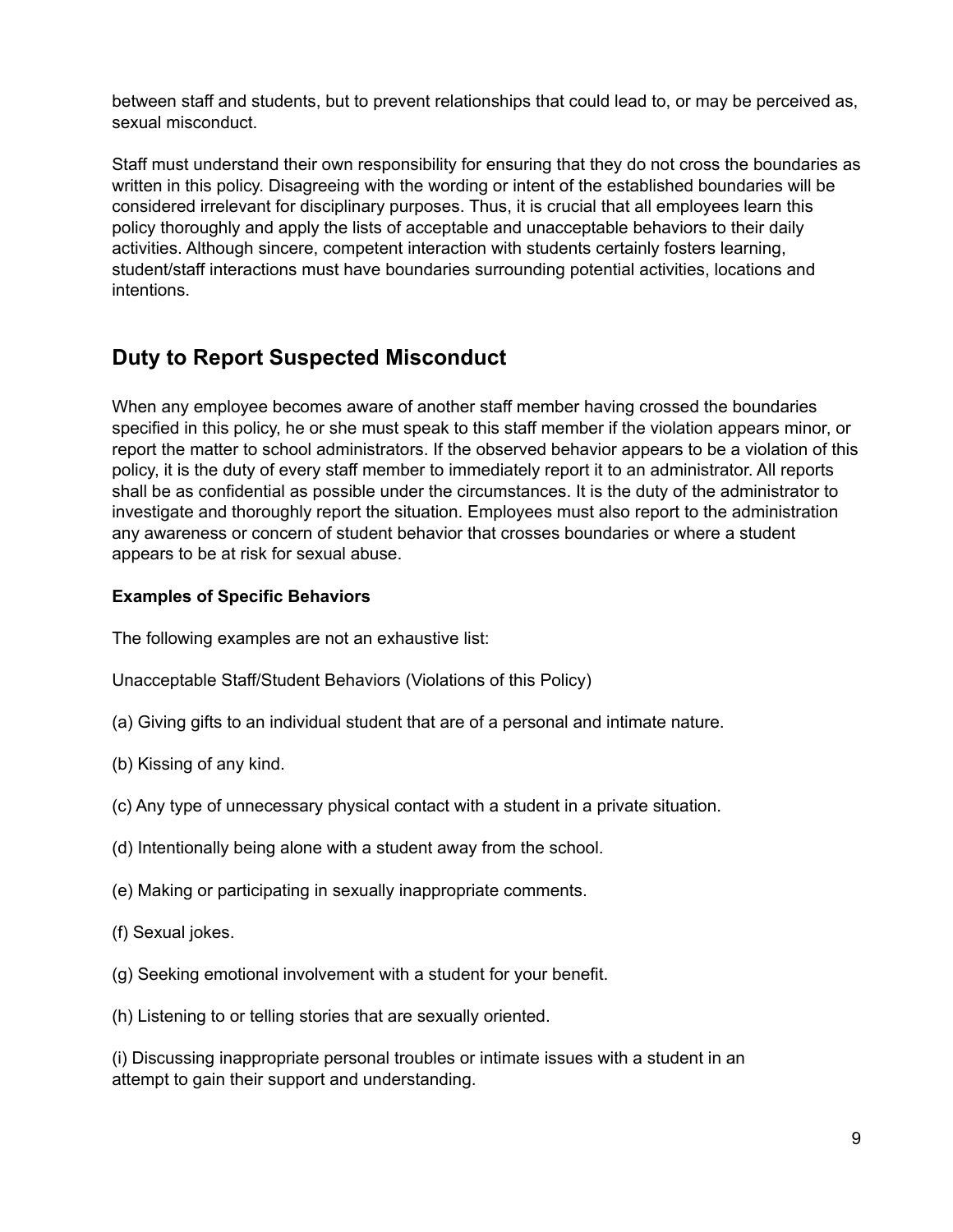(j) Becoming involved with a student so that a reasonable person may suspect inappropriate behavior.

## <span id="page-10-0"></span>**Unacceptable Staff/Student Behaviors without Parent and Supervisor Permission**

(These behaviors should only be exercised when a staff member has parent and supervisor permission.)

(a) Giving students a ride to/from school or school activities.

(b) Being alone in a room with a student at school with the door closed.

(c) Allowing students in your home.

Cautionary Staff/Student Behaviors

(These behaviors should only be exercised when a reasonable and prudent person, acting as an educator, is prevented from using a better practice or behavior. Staff members should inform their supervisor of the circumstance and occurrence prior to or immediately after the occurrence)

(a) Remarks about the physical attributes or development of anyone.

(b) Excessive attention toward a particular student.

(c) Sending emails, text messages or letters to students if the content is not about school activities.

## <span id="page-10-1"></span>**Acceptable and Recommended Staff/Student Behaviors**

(a) Getting parents' written consent for any after-school activity.

(b) Obtaining approval to take students off-site for activities such as field trips/ competitions.

(c) E-mails, text, phone and instant messages to students must be very professional and pertaining

to school activities or classes (Communication should be limited to school technology).

(d) Keeping the door open when alone with a student.

(e) Keeping reasonable space between you and your students.

(f) Stopping and correcting students if they cross your own personal boundaries.

(g) Keeping parents informed when a significant issue develops about a student.

(h) Keeping after-class discussions with a student professional and brief.

(i) Asking for advice from fellow staff or administrators if you find yourself in a difficult situation related to boundaries.

(j) Involving your supervisor if a conflict arises with the student.

- (k) Informing the Director about situations that have the potential to become more severe.
- (l) Making detailed notes about an incident that could evolve into a more serious situation later.

(m) Recognizing the responsibility to stop unacceptable behavior of students or coworkers.

(n) Asking another staff member to be present if you will be alone with any type of special needs student.

(o) Asking another staff member to be present when you must be alone with a student after regular school hours.

(p) Giving students praise and recognition without touching them.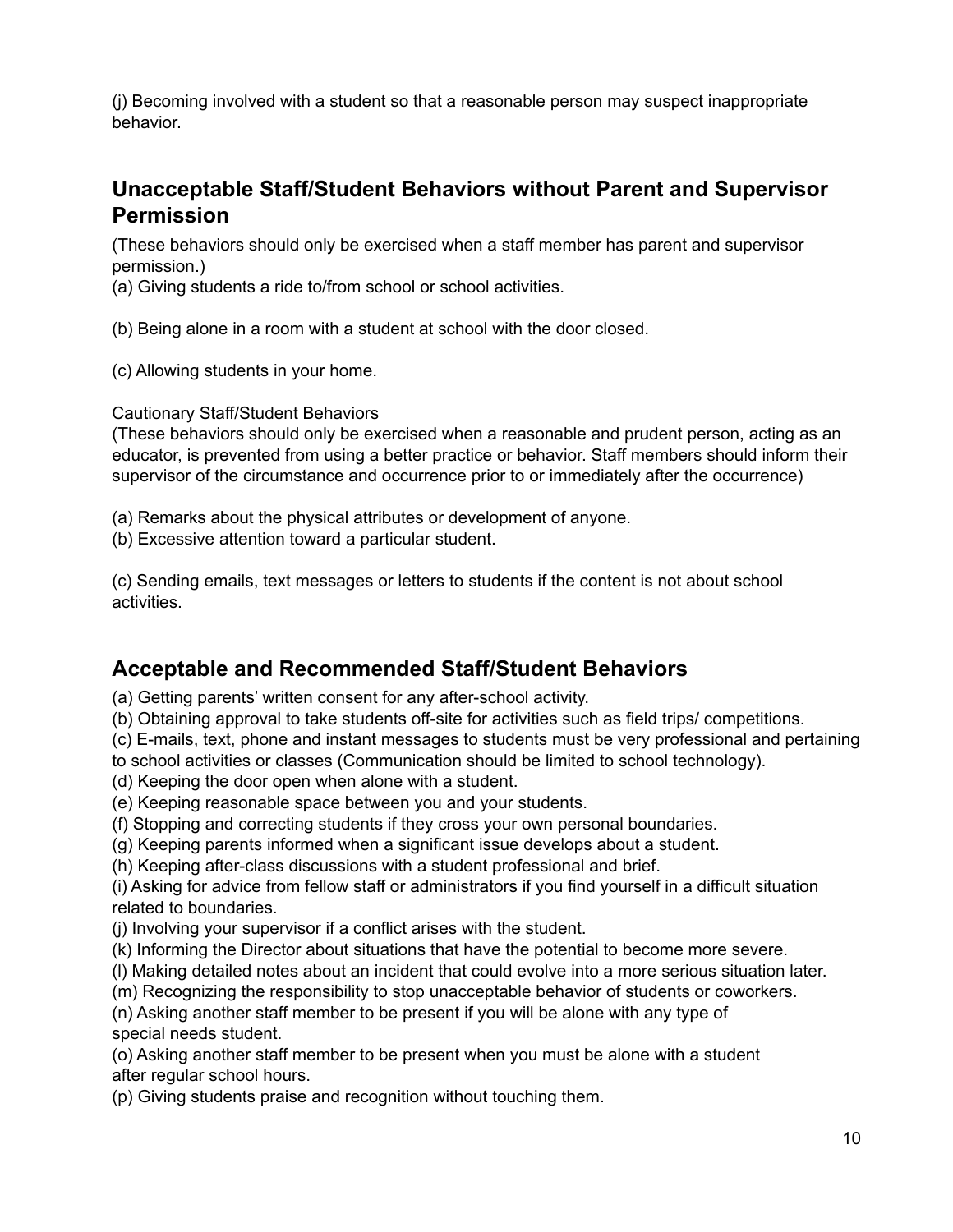- (q) Pats on the back, high fives and handshakes are acceptable.
- (r) Keeping your professional conduct a high priority.
- (s) Asking yourself if your actions are worth your job and career.

## <span id="page-11-0"></span>**Policy Prohibiting Unlawful Harassment, Discrimination, and Retaliation**

Alma Fuerte is committed to providing a work and educational atmosphere that is free of unlawful harassment, discrimination, and retaliation. Alma Fuerte's policy prohibits unlawful harassment, discrimination, and retaliation based upon: race; color; gender (including gender identity and gender expression); sex (including pregnancy, childbirth, breastfeeding, and related medical conditions); religious creed (including religious dress and grooming practices); marital/registered domestic partner status; age (forty (40) and over); national origin or ancestry (including native language spoken); physical or mental disability (including HIV and AIDS); medical condition (including cancer and genetic characteristics); taking a leave of absence authorized by law; genetic information; sexual orientation; military and veteran status; or any other consideration made unlawful by federal, state, or local laws.

Employees, volunteers, unpaid interns, individuals in apprenticeship programs, and independent contractors shall not be harassed, or discriminated or retaliated against, based upon the characteristics noted above.

Alma Fuerte does not condone and will not tolerate unlawful harassment, discrimination, or retaliation on the part of any employee (including supervisors and managers) or third party (including independent contractors or other person with which the School does business). Supervisors and managers are to report any complaints of unlawful harassment to the Director or designee.

When Alma Fuerte receives allegations of unlawful harassment, discrimination, or retaliation, the Board (if a complaint is about the Director) or the Director or designee will conduct a fair, timely and thorough investigation that provides all parties an appropriate process and reaches reasonable conclusions based on the evidence collected. The investigation will be handled in as confidential a manner as possible, although complete confidentiality cannot be guaranteed.

Complainants and witnesses shall not be subject to retaliation for making complaints in good faith or participating in an investigation. Alma Fuerte is committed to remediating any instances where investigation findings demonstrate unlawful harassment, discrimination, or retaliation has occurred.

## <span id="page-11-1"></span>**Prohibited Unlawful Harassment**

• Verbal conduct such as epithets, derogatory jokes or comments or slurs;

• Physical conduct including assault, unwanted touching, intentionally blocking normal movement, or interfering with work because of sex, race or any other protected basis;

- Retaliation for reporting or threatening to report harassment; or
- Disparate treatment based on any of the protected classes above.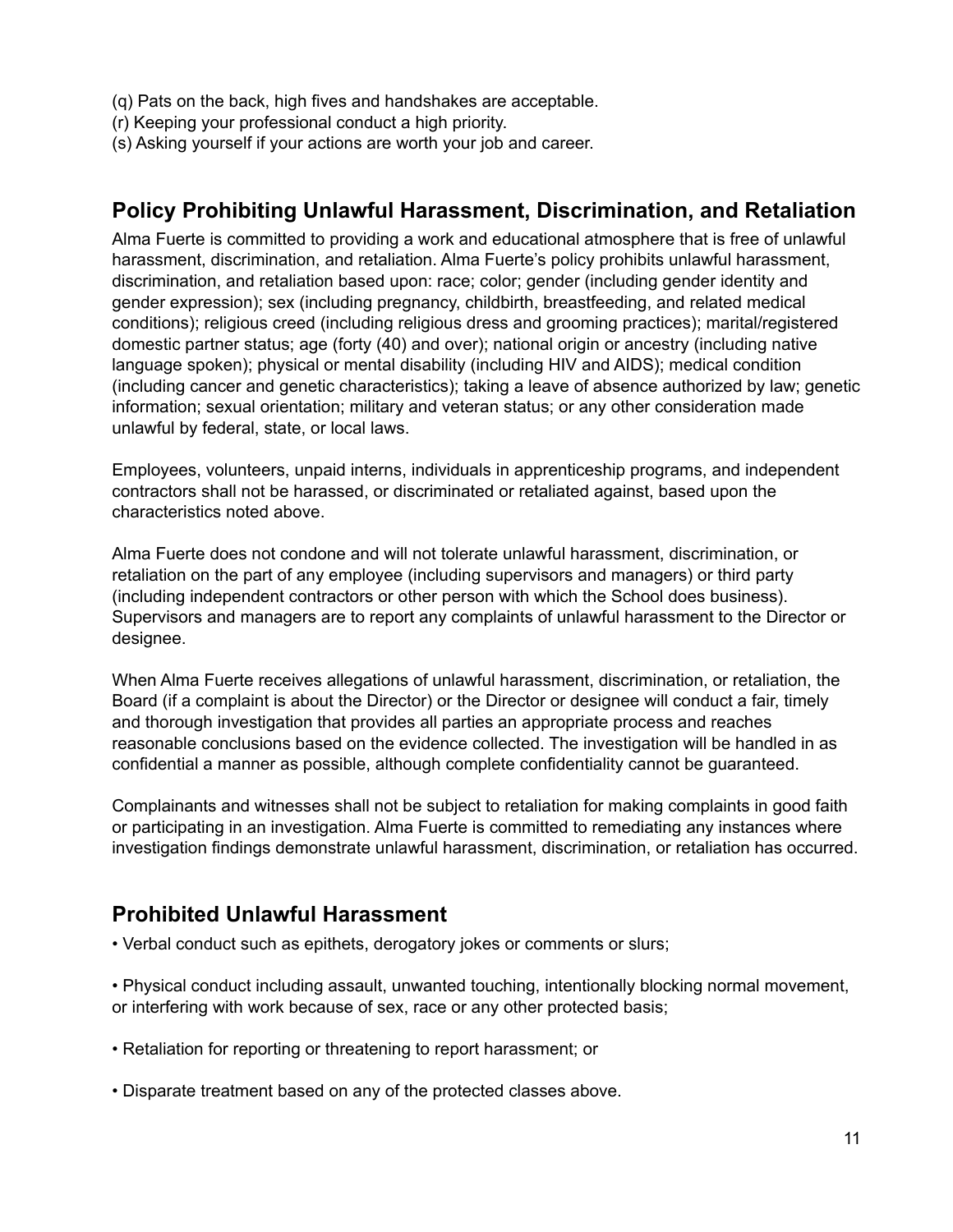# <span id="page-12-0"></span>**Prohibited Unlawful Sexual Harassment**

Alma Fuerte is committed to providing a workplace free of sexual harassment and considers such harassment to be a major offense, which may result in disciplinary action, up to, and including dismissal, of the offending employee.

Sexual harassment consists of sexual advances, request for sexual favors and other verbal or physical conduct of a sexual nature, regardless of whether or not the conduct is motivated by sexual desire, when:

(1) submission to the conduct is either made explicitly or implicitly a term or condition of an individual's employment;

(2) an employment decision is based upon an individual's acceptance or rejection of that conduct;

(3) that conduct interferes with an individual's work performance or creates an intimidating, hostile or offensive working environment.

It is also unlawful to retaliate in any way against an employee who has articulated a good faith concern about sexual harassment against him or her or against another individual.

All supervisors of staff will receive sexual harassment, discrimination, and retaliation training within six (6) months of their assumption of a supervisory position and will receive further training once every two (2) years thereafter. Such training will address all legally required topics, including information about the negative effects that abusive conduct has on both the victim of the conduct and others in the workplace, as well as methods to prevent abusive conduct undertaken with malice a reasonable person would find hostile, offensive, and unrelated to an employer's legitimate business interests. Abusive conduct includes but is not limited to repeated infliction of verbal abuse, such as the use of derogatory remarks, insults, and epithets, verbal or physical conduct that a reasonable person would find threatening, intimidating, or humiliating, or the gratuitous sabotage or undermining of a person's work performance. Supervisors shall also be trained on how to appropriately respond when the supervisor becomes aware that an employee is the target of unlawful harassment. Other staff will receive sexual harassment training and/or instruction concerning sexual harassment in the workplace as required by law.

Each employee has the responsibility to maintain a workplace free from any form of sexual harassment. Consequently, should any individual, in particular those with supervisory responsibilities, become aware of any conduct that may constitute sexual harassment or other prohibited behavior, immediate action should be taken to address such conduct. Any employee who believes they have been sexually harassed or has witnessed sexual harassment is encouraged to immediately report such harassment to the Director.

See Appendix A for the "Harassment/Discrimination/Retaliation Complaint Form." See Appendix B for the general "Internal Complaint Form."

Sexual harassment may include, but is not limited to: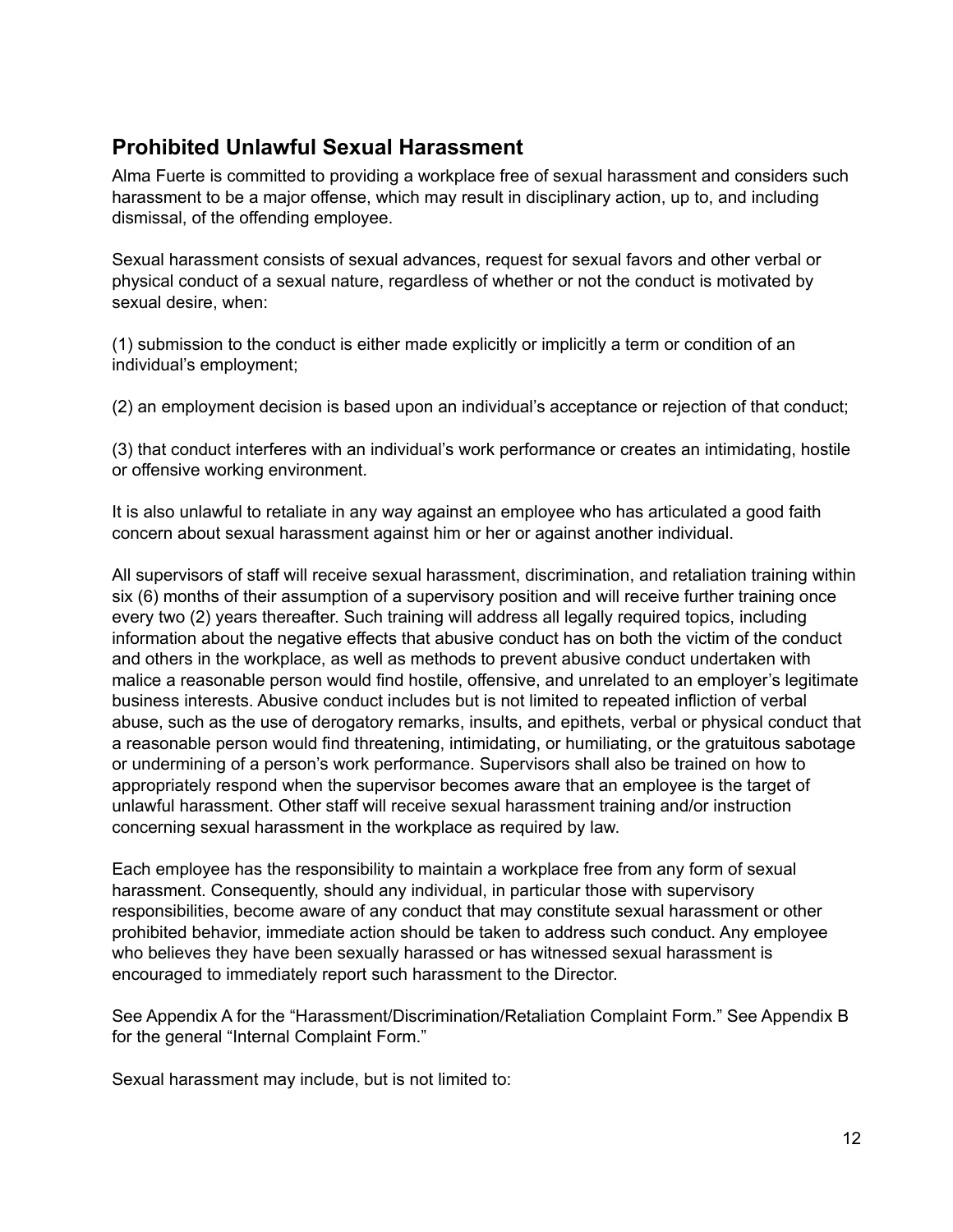Physical assaults of a sexual nature, such as:

- Rape, sexual battery, molestation or attempts to commit these assaults and
- Intentional physical conduct that is sexual in nature, such as touching, pinching, patting, grabbing, brushing against another's body, or poking another's body.

Unwanted sexual advances, propositions or other sexual comments, such as:

- Sexually oriented gestures, notices, remarks, jokes, or comments about a person's
- sexuality or sexual experience.
- Preferential treatment or promises of preferential treatment to an employee for submitting to sexual conduct, including soliciting or attempting to solicit any employee to engage in sexual activity for compensation or reward or disparate treatment for rejecting sexual conduct.
- Subjecting or threats of subjecting an employee to unwelcome sexual attention or conduct or intentionally making performance of the employee's job more difficult because of the employee's sex.

Sexual or discriminatory displays or publications anywhere at the workplace by employees, such as:

- Displaying pictures, cartoons, posters, calendars, graffiti, objections, promotional materials, reading materials, or other materials that are sexually suggestive, sexually demeaning or pornographic or bringing to work or possessing any such material to read, display or view at work;
- Reading publicly or otherwise publicizing in the work environment materials that are in any way sexually revealing, sexually suggestive, sexually demeaning or pornographic; and
- Displaying signs or other materials purporting to segregate an employee by sex in an area of the workplace (other than restrooms or similar rooms).

The illustrations of harassment and sexual harassment above are not to be construed as an allinclusive list of prohibited acts under this policy. Moreover, please note that while in most situations a personal relationship is a private matter, these relationships are not appropriate in a professional setting, particularly where one of the parties has management or supervisory responsibilities. As such, consensual relationships in the workplace may violate Alma Fuerte policy.

# <span id="page-13-0"></span>**Whistleblower Policy**

Alma Fuerte requires its directors, officers, employees, and volunteers to observe high standards of ethics in the conduct of their duties and responsibilities within the School. As representatives of the School, such individuals must practice honesty and integrity in fulfilling all responsibilities and must comply with all applicable laws and regulations. The purpose of this policy is to create an ethical and open work environment, to ensure that the School has a governance and accountability structure that supports its mission, and to encourage and enable directors, officers, employees, and volunteers of the School to raise serious concerns about the occurrence of illegal or unethical actions within the School before turning to outside parties for resolution.

All directors, officers, employees, and volunteers of the School have a responsibility to report any action or suspected action taken within the School that is illegal, unethical or violates any adopted policy of the School, or local rule or regulation. Anyone reporting a violation must act in good faith,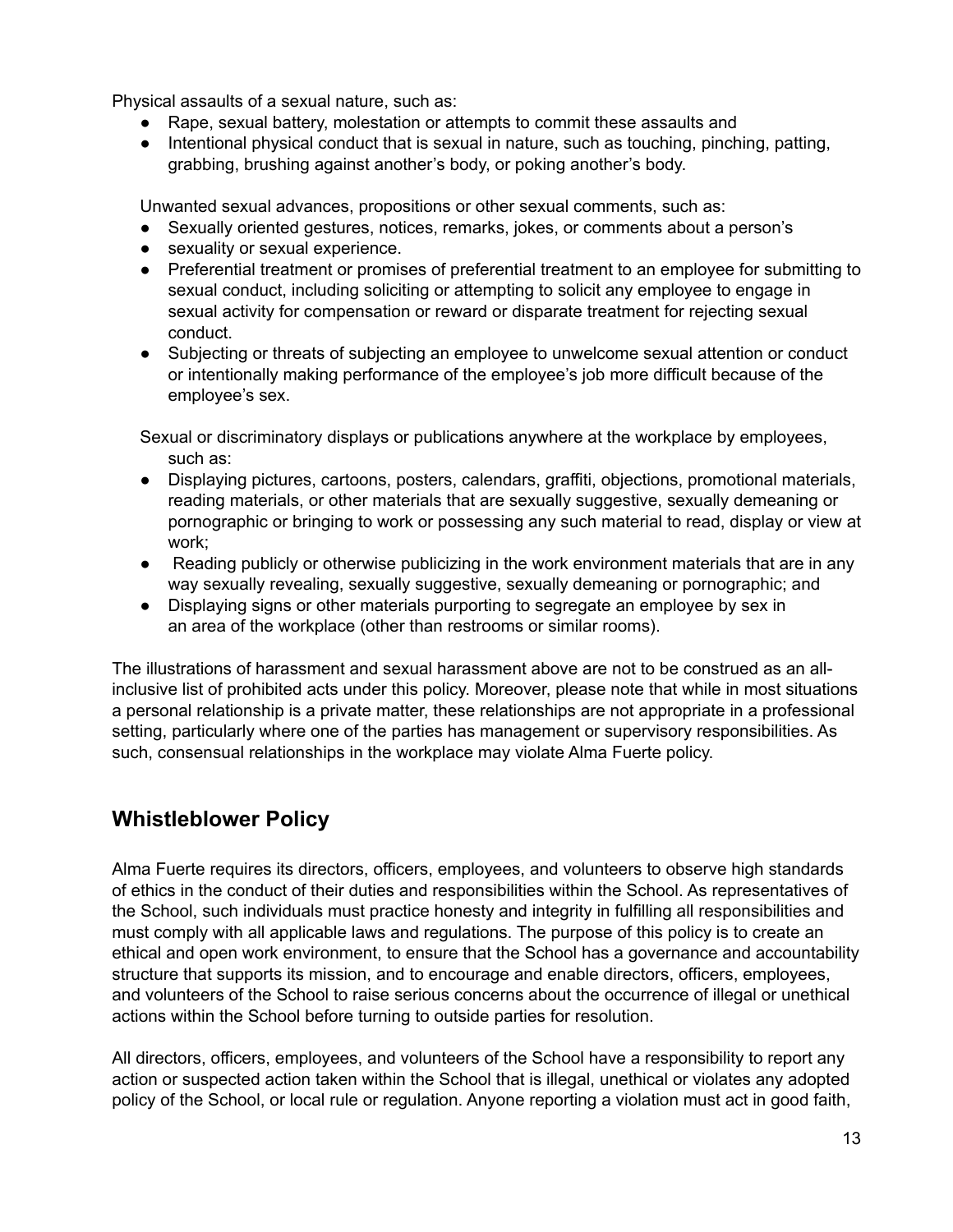without malice to the School or any individual at the School and have reasonable grounds for believing that the information shared in the report indicates that a violation has occurred. A person who makes a report does not have to prove that a violation has occurred. However, any report which the reporter has made maliciously or any report which the reporter has good reason to believe is false will be viewed as a serious disciplinary offense. No one who in good faith reports a violation, or who, in good faith, cooperates in the investigation of a violation shall suffer harassment, retaliation, or adverse employment action. Further, no one who in good faith discloses, who may disclose, or who the School believes disclosed or may disclose, information regarding alleged violations to a person with authority over the employee or another employee who had responsibility for investigating, discovering or correcting the purported violation shall suffer harassment, retaliation, or adverse employment action.

# <span id="page-14-0"></span>**Drug-Free Workplace**

Alma Fuerte is committed to providing a drug and alcohol free workplace and to promoting safety in the workplace, employee health and well-being, customer confidence and a work environment that is conducive to attaining high work standards. The use of drugs and alcohol by employees, whether on or off the job, jeopardizes these goals, since it adversely affects health and safety, security, productivity, and public confidence and trust. Drug or alcohol use in the workplace or during the performance of job duties is extremely harmful to workers and to other Alma Fuerte stakeholders.

The bringing to the workplace, possession or use of intoxicating beverages or drugs on any School premises or during the performance of work duties is prohibited and will result in disciplinary action up to and including termination.

# <span id="page-14-1"></span>**Confidential Information**

All information relating to students, personal information, schools attended, addresses, contact numbers and progress information is confidential in nature, and may not be shared with or distributed to unauthorized parties. All records concerning special education pupils shall be kept strictly confidential and maintained in separate files. Failure to maintain confidentiality may result in disciplinary action, up to and including release from at-will employment.

# <span id="page-14-2"></span>**Conflict of Interest**

All employees must avoid situations involving actual or potential conflict of interest. An employee involved in any relationships or situations which may constitute a conflict of interest should immediately and fully disclose the relevant circumstances to the Director, or the Board of Directors, for a determination about whether a potential or actual conflict exists. If an actual or potential conflict is determined, the School may take whatever corrective action appears appropriate according to the circumstances. Failure to disclose facts shall constitute grounds for disciplinary action.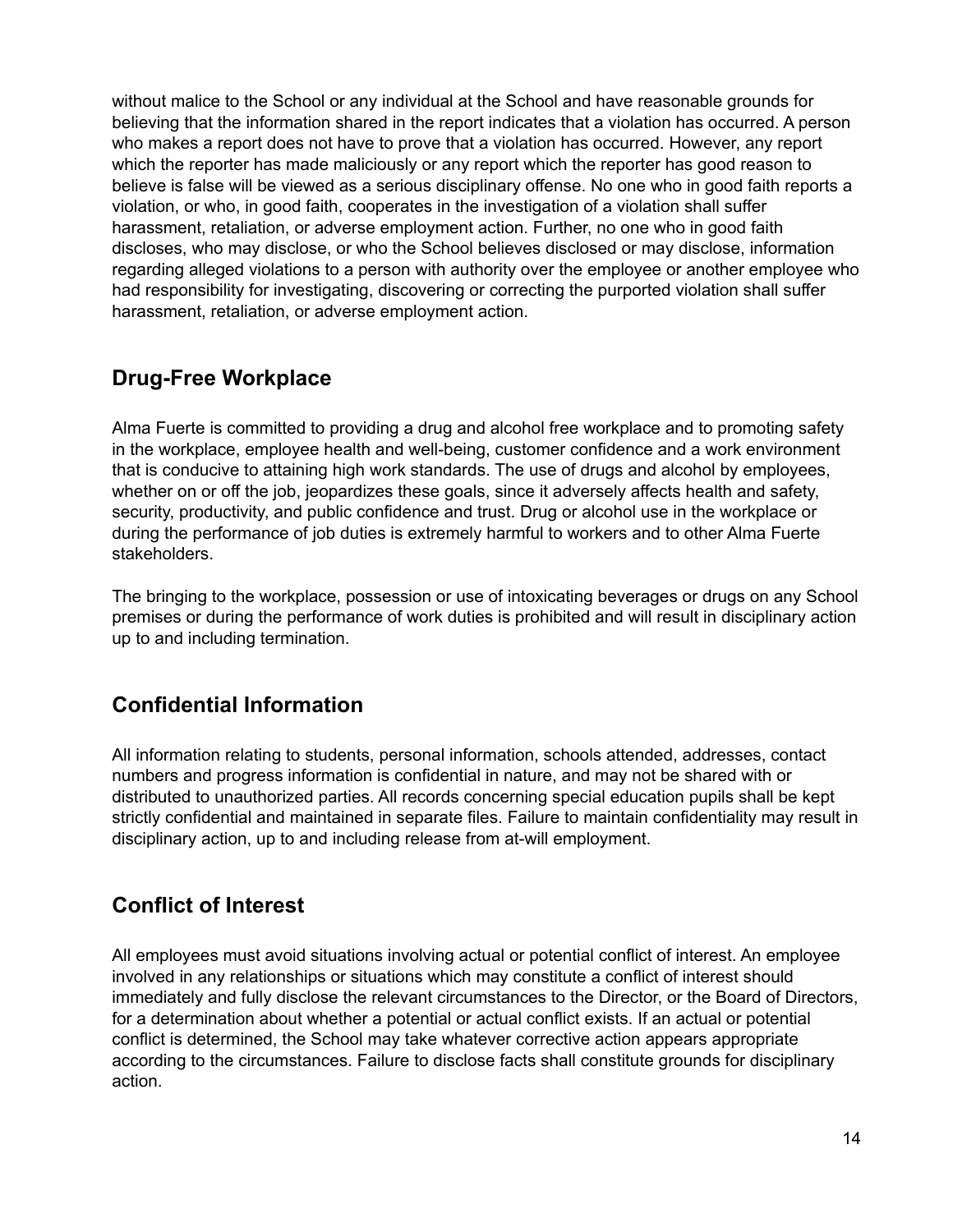# <span id="page-15-0"></span>**Smoking**

<span id="page-15-1"></span>The Alma Fuerte facility is a no smoking facility.

## **Work Schedule**

Business hours are normally 7:30 a.m. – 3:30 p.m., Monday through Friday. The regular workday schedule for non-exempt employees is eight (8) hours; the regular workweek schedule is forty (40) hours. Exempt employees are also generally expected to be present during business hours and to commit whatever additional time is necessary to satisfactorily complete all job requirements.

## <span id="page-15-2"></span>**Meal and Rest Periods**

Non-exempt employees working at least five (5) hours are provided with a thirty (30) minute meal period, to be taken approximately in the middle of the workday. An employee may waive this meal period if the day's work will be completed in no more than six (6) hours, provided the employee and Alma Fuerte mutually consent to the waiver.

Non-exempt employees are also provided with a ten (10) minute rest period for every four (4) hours worked which should be scheduled towards the middle of the four (4) hour work period as practicable. An employee's supervisor must be aware of and approve scheduled meal and rest periods.

Employees are expected to observe assigned working hours and the time allowed for meal and rest periods.

## <span id="page-15-3"></span>**Lactation Accommodation**

Alma Fuerte accommodates lactating employees by providing a reasonable amount of break time to any employee who desires to express breast milk for an infant child. The break time shall, if possible, run concurrently with any break time already provided to the employee. Any break time provided to express breast milk that does not run concurrently with break time already provided to the non-exempt employee shall be unpaid.

Alma Fuerte will make reasonable efforts to provide employees who need a lactation accommodation with the use of a room or other private location that is located close to the employee's work area. Employees with private offices will be required to use their offices to express breast milk. Employees who desire lactation accommodations should contact their supervisor to request accommodations.

# <span id="page-15-4"></span>**Attendance and Tardiness**

All employees, whether exempt or non-exempt, are expected to arrive at work consistently and on time. Absenteeism and tardiness negatively affects the School's ability to implement its educational program and disrupts consistency in students' learning.

If it is necessary to be absent or late, employees are expected to telephone the Director as soon as possible but no later than one hour before the start of the workday. If an employee is absent from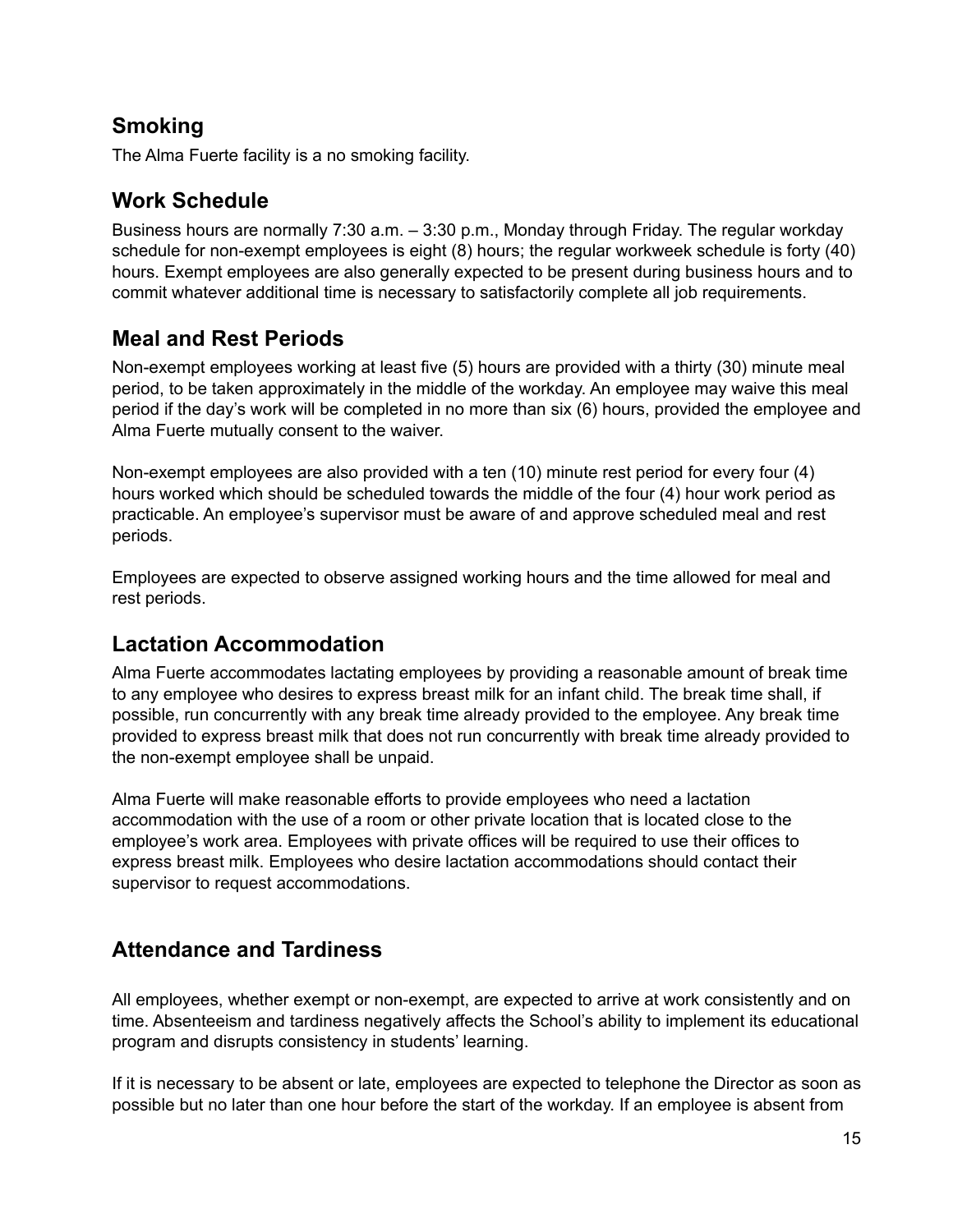work longer than one (1) day, he or she is expected to keep the Director sufficiently informed of the situation.

As noted in the section of this Handbook concerning prohibited conduct, excessive or unexcused absences or tardiness may result in disciplinary action up to and including release from at-will employment with the School. Absence for more than three (3) consecutive days without notifying the Director will be considered a voluntary resignation from employment.

#### Time Cards/Records

By law, Alma Fuerte is obligated to keep accurate records of the time worked by non-exempt employees. Such employees shall be required to utilize the School's time card system. Non-exempt employees must accurately clock in and out of their shifts as this is the only way the payroll department knows how many hours each employee has worked and how much each employee is owed. The time card indicates when the employee arrived and when the employee departed. All non-exempt employees must clock in and out for arrival and departure, along with lunch and for absences like doctor or dentist appointments. All employees are required to keep the office advised of their departures from and returns to the school premises during the workday.

Non-exempt employees are solely responsible for ensuring accurate information on their time cards and remembering to record time worked. If an employee forgets to mark their time card or makes an error on the time card, the employee must contact the Director to make the correction and such correction must be initiated by both the employee and the Director.

No one may record hours worked on another's worksheet. Any employee who tampers with his/her own time card, or another employee's time card, may be subjected to disciplinary action, up to and including release from at-will employment with the School. Use of E-Mail, Voicemail and Internet Access

Alma Fuerte will permit employees to use its electronic mail, voicemail systems and Internet access subject to the following:

1. Minimal personal use as long as it does not interfere with timely job performance and is consistent with law and appropriate protocols.

2. The E-mail system and Internet access is not to be used in any way that may be disruptive, offensive to others, or harmful to morale. For example, sexually explicit images, ethnic slurs, racial epithets, or anything else that may be construed as harassment or disparagement of others based on their race, national origin, sex, sexual orientation, age, religious beliefs or political beliefs may not be displayed or transmitted.

3. Employees should not attempt to gain access to another employee's personal file or E-mail or voicemail messages without the latter's express permission.

4. School staff will not enter an employee's personal E-mail files or voicemail unless there is a business need to do so. Alma Fuerte retains a copy of all passwords; passwords unknown to the School may not be used. System security features, including passwords and delete functions, do not neutralize the School's ability to access any message at any time.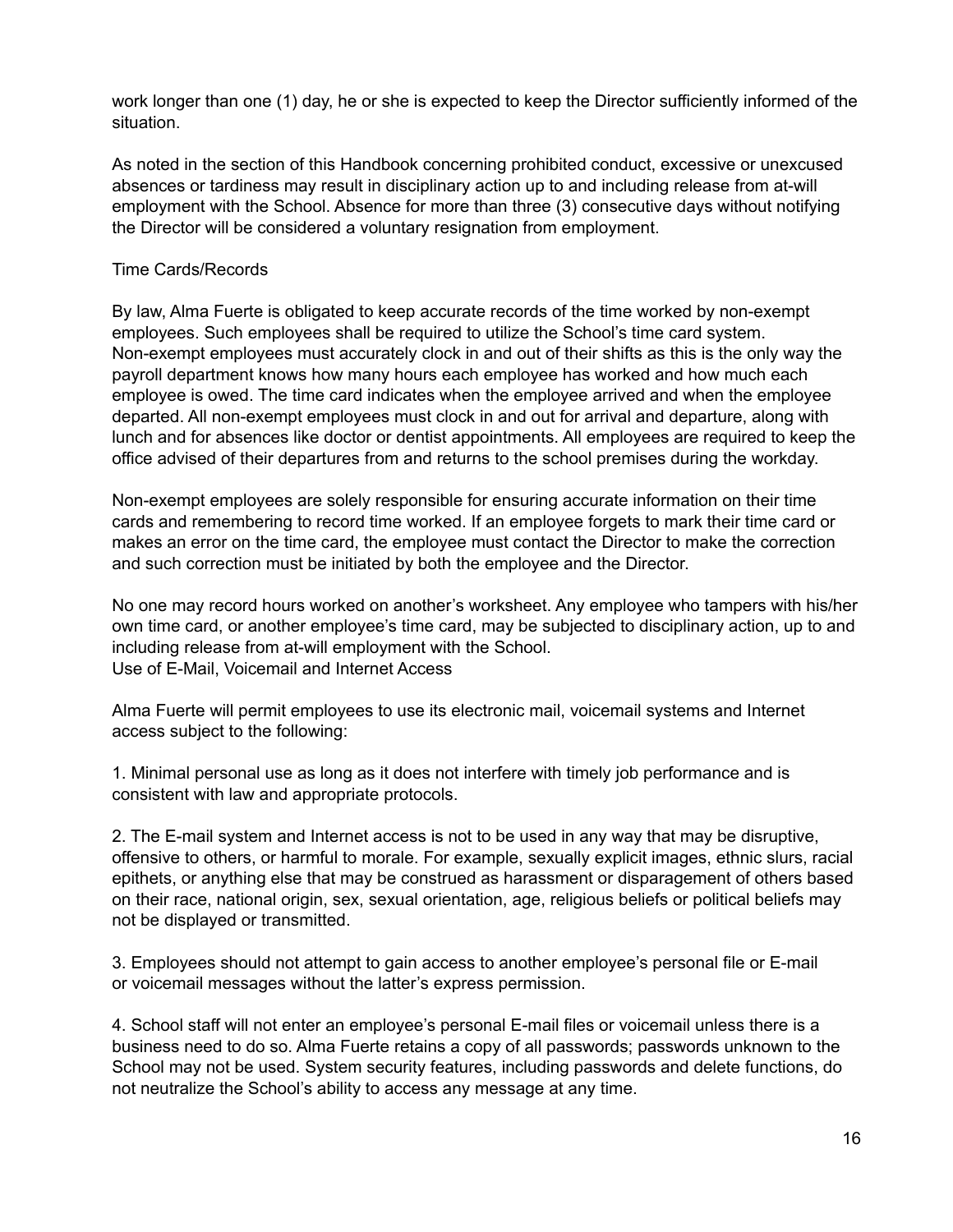<span id="page-17-0"></span>Employees must be aware that the possibility of such access always exists.

# **Personal Business**

Alma Fuerte's facilities for handling mail and telephone calls are designed to accommodate School business. Employees should have personal mail directed to their home address and limit personal telephone calls to an absolute minimum. Personal calls should not be made outside the immediate dialing area. Do not use School material, time or equipment for personal projects.

# <span id="page-17-1"></span>**Social Media**

If an employee decides to post information on the Internet (i.e., personal blog, Facebook, Instagram, Twitter, etc.) that discusses any aspect of his/her workplace activities, the following restrictions apply:

• School equipment, including School computers and electronics systems, may not be used for these purposes;

• Student and employee confidentiality policies must be strictly followed;

• Employees must make clear that the views expressed in their blogs are their own and not those of the School;

• Employees may not use the School's logos, trademarks and/or copyrighted material and are not authorized to speak on the School's behalf;

• Employees are not authorized to publish any confidential or proprietary information maintained by the School;

• Employees are prohibited from making discriminatory, defamatory, libelous or slanderous comments when discussing the School, the employee's supervisors, co-workers and competitors;

• Employees must comply with all School policies, including, but not limited to, rules against unlawful harassment and retaliation.

The School reserves the right to take disciplinary action against any employee whose social media postings violate this or other School policies.

# <span id="page-17-2"></span>**Personal Appearance/Standards of Dress**

Alma Fuerte employees serve as role models to the School's students. All employees should therefore maintain professional standards of dress and grooming. Just as overall attitude and instructional competency contribute to a productive learning environment, so do appropriate dress and grooming.

Employees are encouraged to wear clothing that will add dignity to the educational profession, will present an image consistent with their job responsibilities, and will not interfere with the learning process. Accordingly, all employees shall adhere to the following standards of dress:

1) Clothing and jewelry must be safe and appropriate to the educational environment. All clothing must be clean and in good repair. Slits or tears in pants or other articles of clothing are not permitted except for modest slits in women's dresses or skirts that are no higher than three inches above the knee.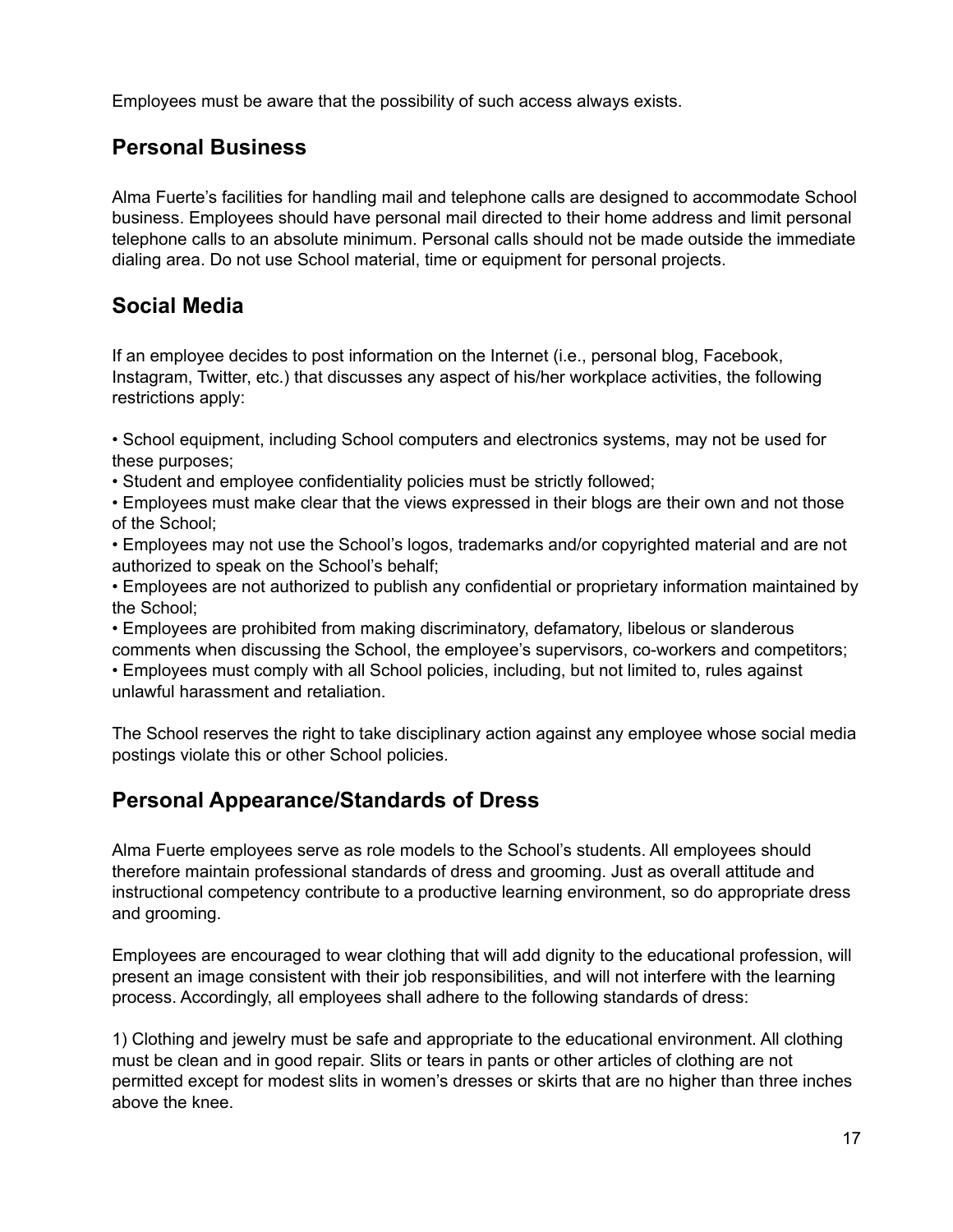2) Head coverings, including hats of any kind, except those worn for religious or safety reasons, are not to be worn inside school buildings including assemblies, classrooms, labs and offices. Hats may be worn outside for sun protection. All hats are to be removed upon entering school buildings. For exceptions to this policy, prior approval must be granted by the Director.

3) Slacks and shorts are to be worn on the waist with no portion of an undergarment showing. Jeans are not permitted. Shorts should be modest in length and should be no higher than three (3) inches above the knee.

4) Skirts and dresses should be no higher than three (3) inches above the knee.

5) All tops must be appropriate to the work environment, and should be clean, neat, and provide proper coverage.

6) For safety purposes, earrings must not dangle more than one (1) inch below the ear.

7) Clothing or jewelry with logos that depict and/or promote gangs, drugs, alcohol, tobacco, sex, violence, illegal activities, profanity, or obscenity are not permitted.

<span id="page-18-0"></span>8) Appropriate shoes must be worn at all times.

# **Health and Safety Policy**

Alma Fuerte is committed to providing and maintaining a healthy and safe work environment for all employees.

Employees are required to know and comply with the School's General Safety Rules and to follow safe and healthy work practices at all times. Employees are required to report immediately to the Director any potential health or safety hazards, and all injuries or accidents. In compliance with Proposition 65, the School will inform employees of any known exposure to a chemical known to cause cancer or reproductive toxicity.

Employees will familiarize themselves with the content of the COVID-19 Safety Plan and follow the protocols outlined within. If individual accommodations or modifications need to be addressed, the employee will contact the Director immediately.

## <span id="page-18-1"></span>**Security Protocols**

Alma Fuerte has developed guidelines to help maintain a secure workplace. Be aware of unknown persons loitering in parking areas, walkways, entrances and exits and service areas. Report any suspicious persons or activities to the Director. Employee desk or office should be secured at the end of the day. When an employee is called away from his or her work area for an extended length of time, valuable or personal articles should not be left around a workstation that may be accessible. The security of facilities as well as the welfare of employees depends upon the alertness and sensitivity of every individual to potential security risks. Employees should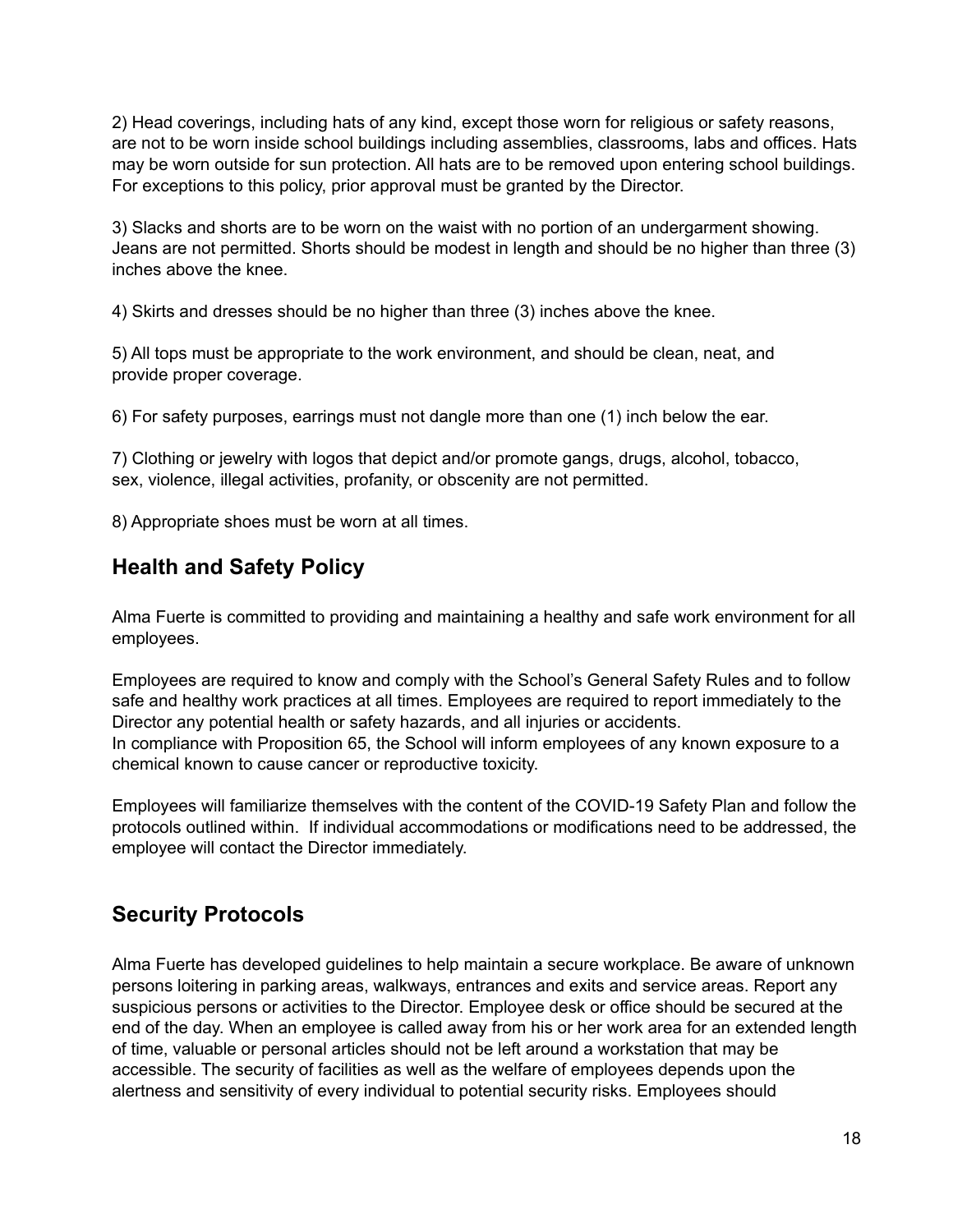immediately notify the Director when keys are missing or if security access codes or passes have been breached.

# <span id="page-19-0"></span>**Occupational Safety**

Alma Fuerte is committed to the safety of its employees, vendors, contractors and the public and to provide a clear safety goal for management.

The prevention of accidents is the responsibility of every School supervisor. It is also the duty of all employees to accept and promote the established safety regulations and procedures. Every effort will be made to provide adequate safety training. If an employee is ever in doubt how to perform a job or task safely, assistance should be requested. Unsafe conditions must be reported immediately.

It is the policy of the School that accident prevention shall be considered of primary importance in all phases of operation and administration. Alma Fuerte's management is required to provide safe and healthy working conditions for all employees and to establish and require the use of safe practices at all times.

Failure to comply with or enforce School safety and health rules, practices and procedures could result in disciplinary action up to and including possible termination.

## <span id="page-19-1"></span>**Accident/Incident Reporting**

It is the duty of every employee to immediately or as soon as is practical report any accident or injury occurring during work or on School premises so that arrangements can be made for medical or first aid treatment, as well as for investigation and follow-up purposes. Reporting Fires and Emergencies

It is the duty of every employee to know how to report fires and other emergencies quickly and accurately. Employees should report any such emergency by calling management. In addition, all employees should know the local emergency numbers such as 911.

## <span id="page-19-2"></span>**Employee Wages and Health Benefits**

Payroll Withholdings

As required by law, the School shall withhold Federal Income Tax, State Income Tax, Social Security/Medicare ("FICA") and State Disability Insurance ("SDI") from each employee's pay as follows:

1. Federal Income Tax Withholding: The amount varies with the number of exemptions the employee claims and the gross pay amount.

2. State Income Tax Withholding: The same factors which apply to federal withholdings apply to state withholdings.

3. FICA: The Federal Insurance Contribution Act requires that a certain percentage of employee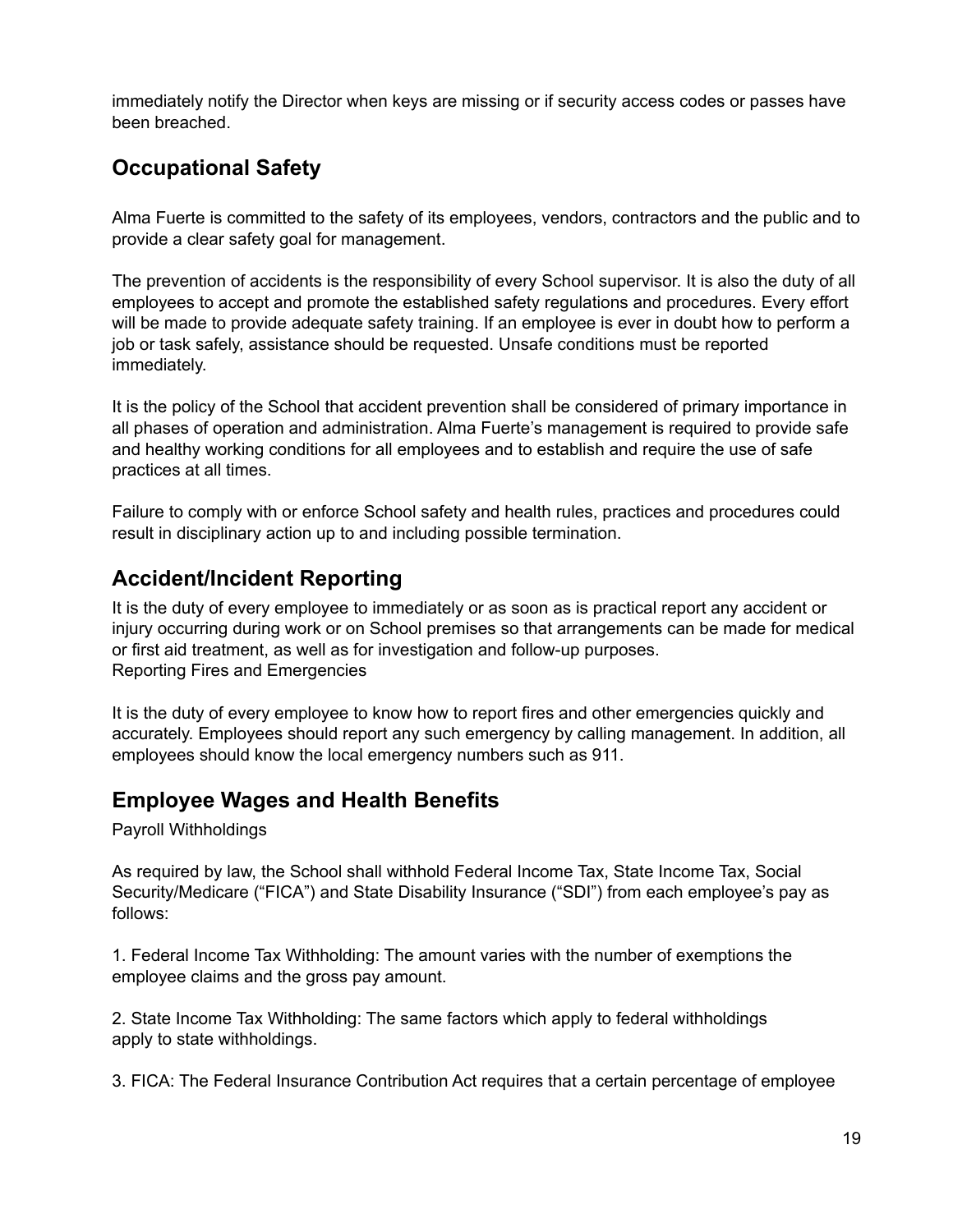earnings be deducted and forwarded to the federal government, together with an equal amount contributed by the School.

4. SDI: This state fund is used to provide benefits to those out of work because of illness or disability.

Every deduction from an employee's paycheck is explained on the check voucher. If an employee does not understand the deductions, he or she should ask the Director to explain them.

Employees may change the number of withholding allowances claimed for Federal Income Tax purposes at any time by filling out a new W-4 form and submitting it to the Director. The office maintains a supply of these forms.

All Federal and State tax withholdings will be automatically deducted from paychecks. Federal Withholding Tax deduction is determined by the employee's W-4 form. The W-4 form should be completed upon hire and it is the employee's responsibility to report any changes in filing status to the Director and to fill out a new W-4 form.

At the end of the calendar year, a "withholding statement" (W-2) will be prepared and forwarded to each employee for use in connection with preparation of income tax returns. The W-2 shows Social Security information, taxes withheld and total wages.

## <span id="page-20-0"></span>**Overtime Pay**

Whether an employee is exempt from or subject to overtime pay will be determined on a case-bycase basis and will be indicated in the employee's job description. Generally, teachers and administrators are exempt. Non-exempt employees may be required to work beyond the regularly scheduled workday or workweek as necessary. Only actual hours worked in a given workday or workweek can apply in calculating overtime for non-exempt employees. Alma Fuerte will attempt to distribute overtime evenly and accommodate individual schedules.

All overtime work must be previously authorized by the Director. Alma Fuerte provides compensation for all overtime hours worked by non-exempt employees in accordance with state and federal law as follows:

For employees subject to overtime, all hours worked in excess of eight (8) hours in one workday or forty (40) hours in one workweek shall be treated as overtime. Compensation for hours in excess of forty (40) for the workweek or in excess of eight (8) and not more than twelve (12) for the workday, and for the first eight (8) hours on the seventh consecutive day in one workweek, shall be paid at a rate of one and one-half times the employee's regular rate of pay. Compensation for hours in excess of twelve (12) in one workday and an excess of eight (8) on the seventh consecutive workday of the workweek shall be paid at double the regular rate of pay.

Exempt employees may have to work hours beyond their normal schedules as work demands require. No overtime compensation will be paid to these exempt employees.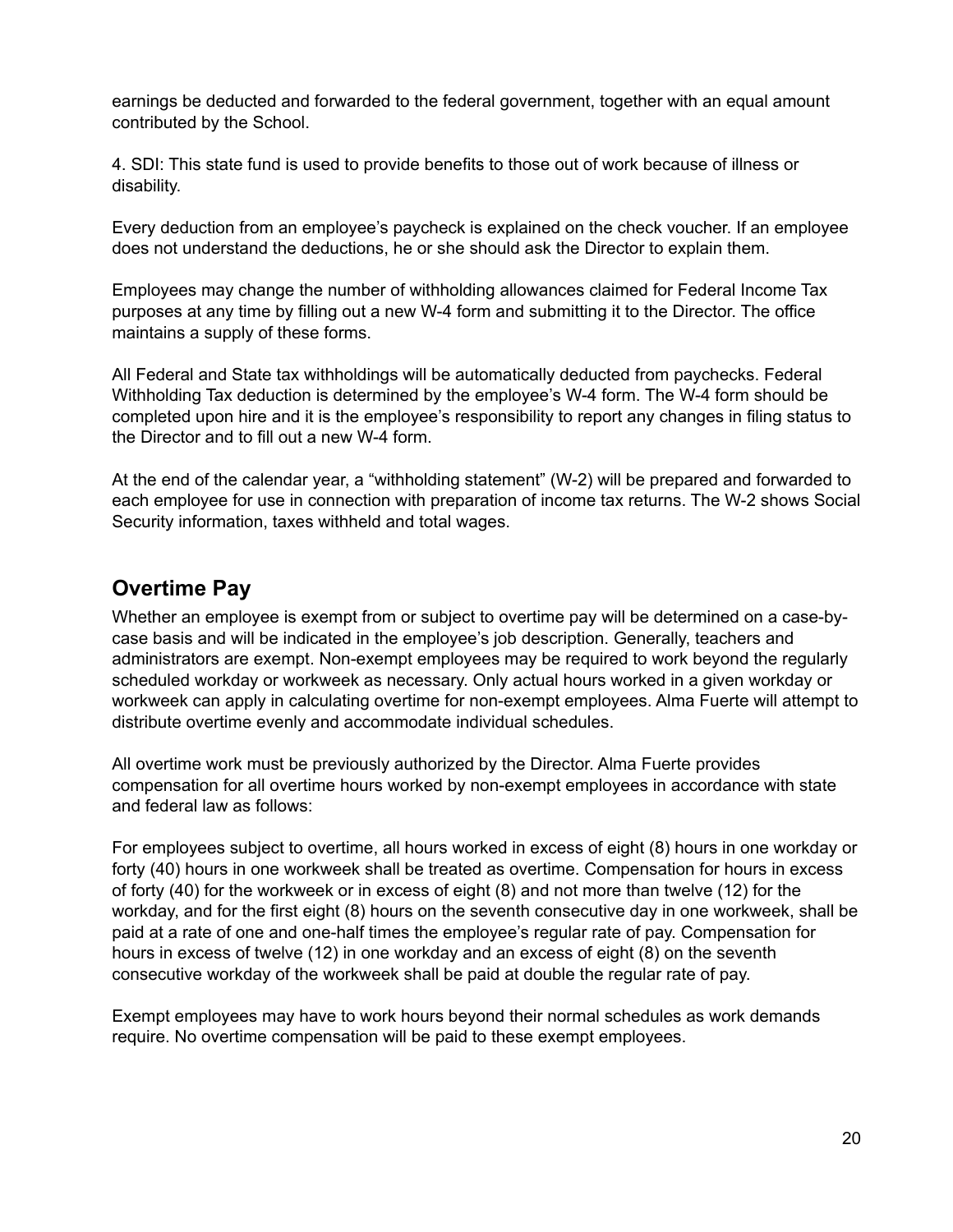# <span id="page-21-0"></span>**Paydays**

Paydays are scheduled on the tenth (10<sup>th</sup>) and twenty-fifth (25th) each month. If an employee observes any error in his or her check, it should be reported immediately to the Director.

Wage Attachments and Garnishments

Under normal circumstances, the School will not assist creditors in the collection of personal debts from its employees. However, creditors may resort to certain legal procedures such as garnishments, levies or judgments that require the School, by law, to withhold part of an employee's earnings in their favor.

Employees are strongly encouraged to avoid such wage attachments and garnishments. If the School is presented a second garnishment request concerning an employee, the Director will discuss the situation with the employee.

## <span id="page-21-1"></span>**Medical Benefits**

**Eligibility** 

An employee is eligible for medical coverage if he or she is a regular employee working for the School at least thirty (30) hours per week. Employees who go from part-time to full-time employment (as defined by law) become eligible for full benefits on the first day of the month following the effective date of the change.

#### When Coverage Starts

Your coverage will begin on the first day of employment or if hired mid-month it will start on the first day of the next month. Your enrollment form must be submitted to the Director as soon as possible. This form serves as a request for coverage, and authorizes any payroll deductions necessary to pay for your coverage.

# <span id="page-21-2"></span>**COBRA Benefits**

#### **Continuation of Medical and Dental**

WHEN COVERAGE UNDER THE SCHOOL'S HEALTH PLAN ENDS, EMPLOYEES OR THEIR DEPENDENTS MAY CONTINUE COVERAGE IN SOME SITUATIONS.

When coverage under the School's medical and/or dental plans ends, employees or their dependents can continue coverage for eighteen (18) or thirty-six (36) months, depending upon the reason benefits ended. To continue coverage, an employee must pay the full cost of coverage – the employee contribution and the School's previous contribution plus a possible administrative charge.

Medical coverage for an employee, his/her spouse, and eligible dependent children can continue for up to eighteen (18) months if coverage ends because: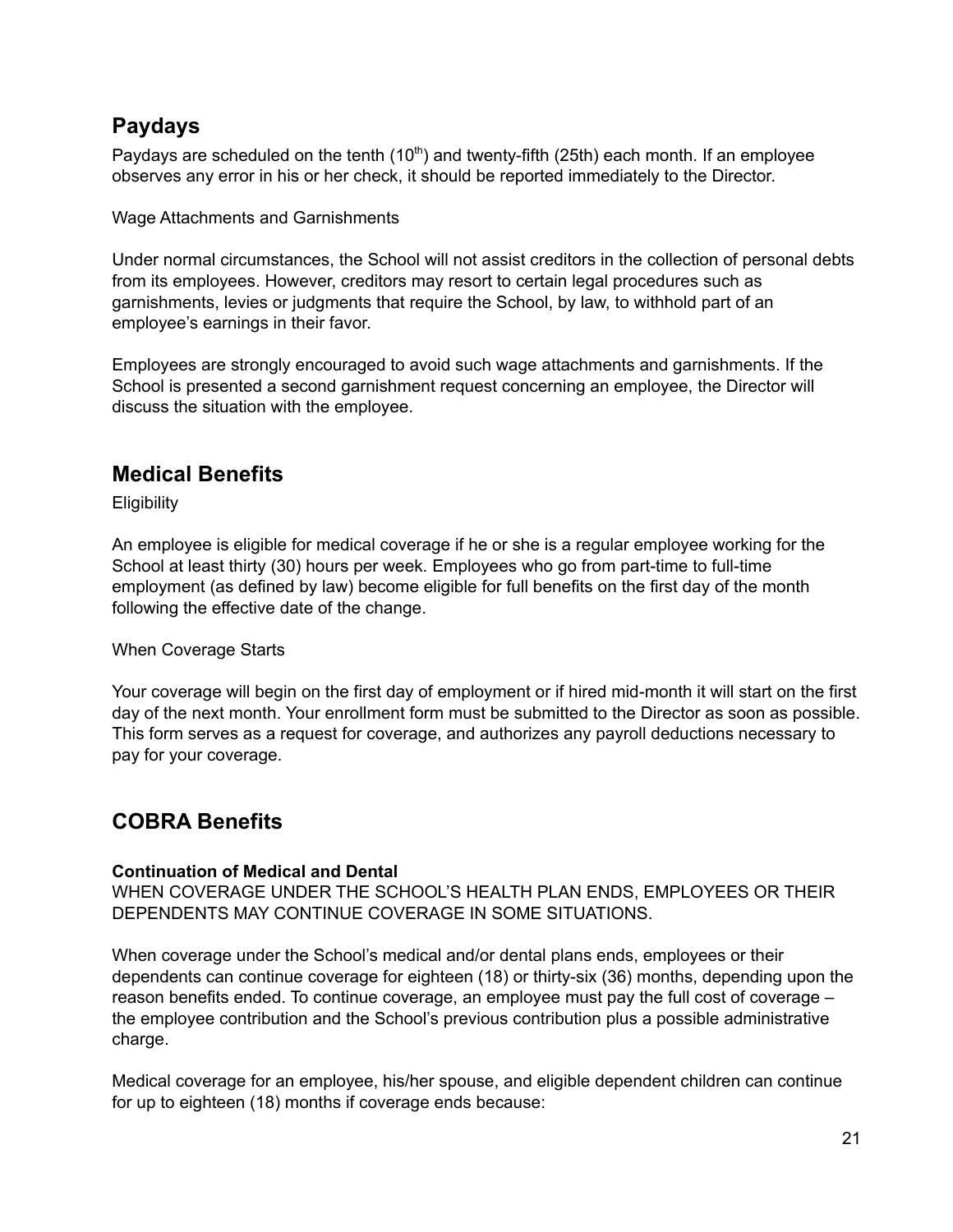• Employment ends, voluntarily or involuntarily, for any reason other than gross misconduct; or • Hours of employment are reduced below the amount required to be considered a full-time employee or part-time, making an employee ineligible for the plan.

This eighteen (18) month period may be extended an additional eleven (11) months in cases of disability subject to certain requirements. This eighteen (18) month period may also be extended an additional eighteen (18) months if other events (such as a divorce or death) occur subject to certain requirements.

An employee's spouse and eligible dependents can continue their health coverage for up to thirtysix (36) months if coverage ends because:

• The employee dies while covered by the plan;

• The employee and his/her spouse become divorced or legally separated;

• The employee becomes eligible for Medicare coverage, but his/her spouse has not yet reach age sixty-five (65); or

• The employee's dependent child reaches an age which makes him or her ineligible for coverage under the plan.

Rights similar to those described above may apply to retirees, spouses and dependents if the employer commences a bankruptcy proceeding and those individuals lose coverage.

Alma Fuerte will notify employees or their dependents if coverage ends due to termination or a reduction in work hours. If an employee becomes eligible for Medicare, divorced or legally separated, die, or when a dependent child no longer meets the eligibility requirements, the employee or a family member are responsible for notifying the School within thirty (30) days of the event. Alma Fuerte will then notify the employee or his/her dependents of the employee's rights.

Health coverage continuation must be elected within sixty (60) days after receiving notice of the end of coverage, or within sixty (60) days after the event causing the loss, whichever is later.

There are certain circumstances under which coverage will end automatically. This happens if:

• Premiums for continued coverage are not paid within thirty (30) days of the due date;

• The employee (or his/her spouse or child) become covered under another group health plan which does not contain any exclusion or limitation with respect to any pre-existing condition the employee (or the employee's spouse or child, as applicable) may have;

• Alma Fuerte stops providing group health benefits;

• The employee (or the employee's spouse or child) become entitled to Medicare; or

• The employee extended coverage for up to twenty-nine (29) months due to disability and there has been a final determination that the employee is no longer disabled. 403(b) Retirement Plan

Alma Fuerte offers eligible employees the opportunity to participate in a 403(b) Retirement Plan. This is a tax deferred savings and investment plan to which School employees may make voluntary salary deductions. Please contact the Director, Operations for more information on enrollment into the 403(b) Retirement Plan.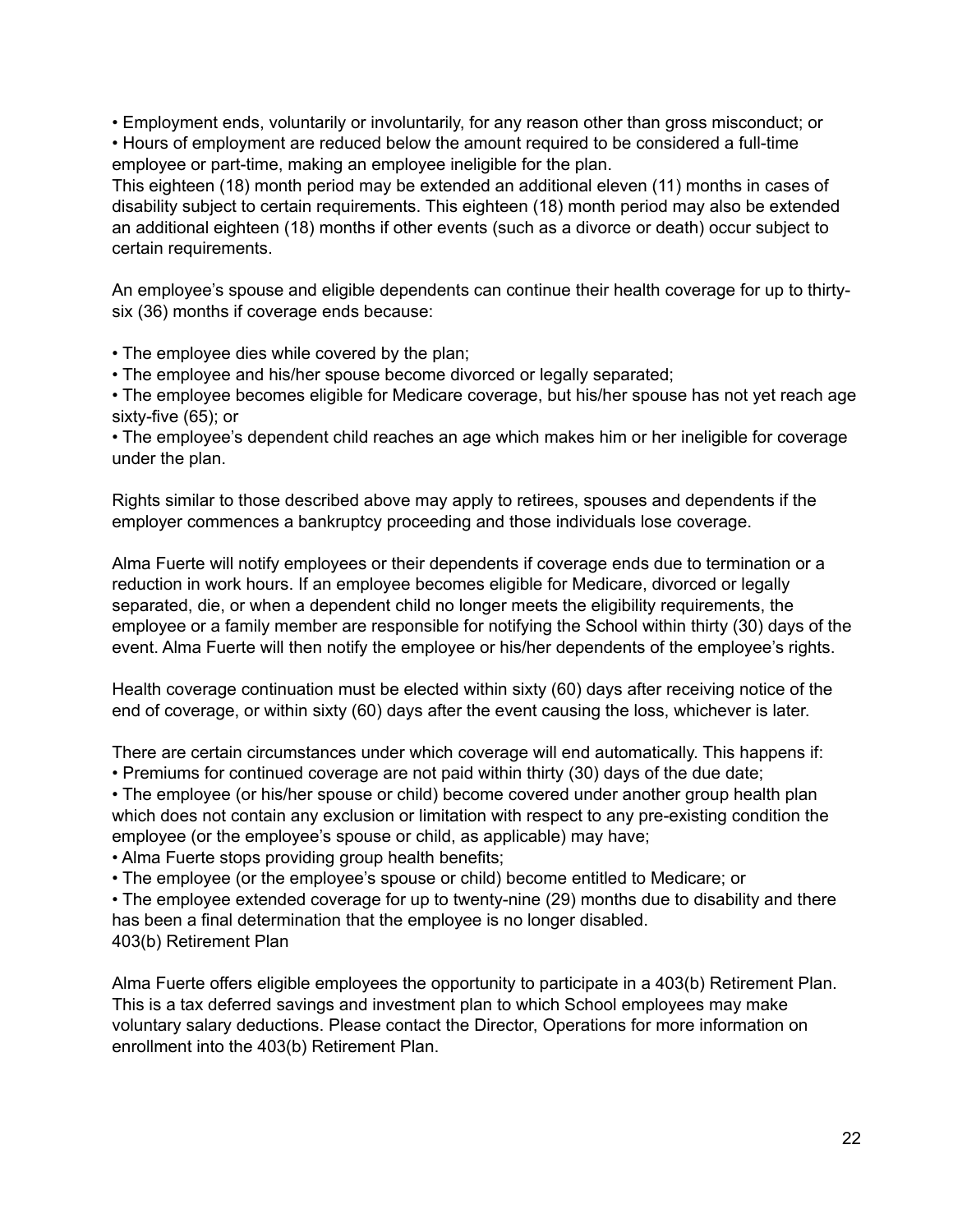# <span id="page-23-0"></span>**Personnel Evaluation and Record Keeping**

Employee Reviews and Evaluations

Each employee will receive periodic performance reviews conducted by the Director. Performance evaluations will be conducted annually. The frequency of performance evaluations may vary depending upon length of service, job position, past performance, changes in job duties, or recurring performance problems.

Performance evaluations may review factors such as the quality and quantity of the work performed, knowledge of the job, initiative, work attitude, and attitude toward others. The performance evaluations are intended to make employees aware of their progress, areas for improvement, and objectives or goals for future work performance. Favorable performance evaluations do not guarantee increases in salary or promotions. Salary increases and promotions are solely within the discretion of the School and depend upon many factors in addition to performance. After the review, an employee will be required to sign the evaluation report simply to acknowledge that it has been presented to them, that they have discussed it with the Director, and that they are aware of its contents.

Newly hired employees may have their performance goals reviewed by the Director within the first ninety (90) days of employment.

Salary and potential for advancement will be based largely upon job performance. On a periodic basis, the Director will review employee job performance with an employee in order to establish goals for future performance and to discuss your current performance. Alma Fuerte's evaluation system will in no way alter the at-will employment relationship.

# <span id="page-23-1"></span>**Personnel Files and Record Keeping Protocols**

At the time of employment, a personnel file is established for you. Please keep the Director advised of changes that should be reflected in your personnel file. Such changes include: change in address, telephone number, marital status, number of dependents and person(s) to notify in case of emergency. Prompt notification of these changes is essential and will enable the School to contact you should the change affect your other records.

You have the right to inspect certain documents in your personnel file, as provided by law, in the presence of a School representative, at a mutually convenient time. You also have the right to obtain a copy of your personnel file as provided by law. You may add your comments to any disputed item in the file. Alma Fuerte will restrict disclosure of your personnel file to authorized individuals within the School. A request for information contained in the personnel file must be directed to the Director. Only the Director or designee is authorized to release information about current or former employees. Disclosure of information to outside sources will be limited. However, the School will cooperate with requests from authorized law enforcement or local, state or federal agencies conducting official investigations or as otherwise legally required.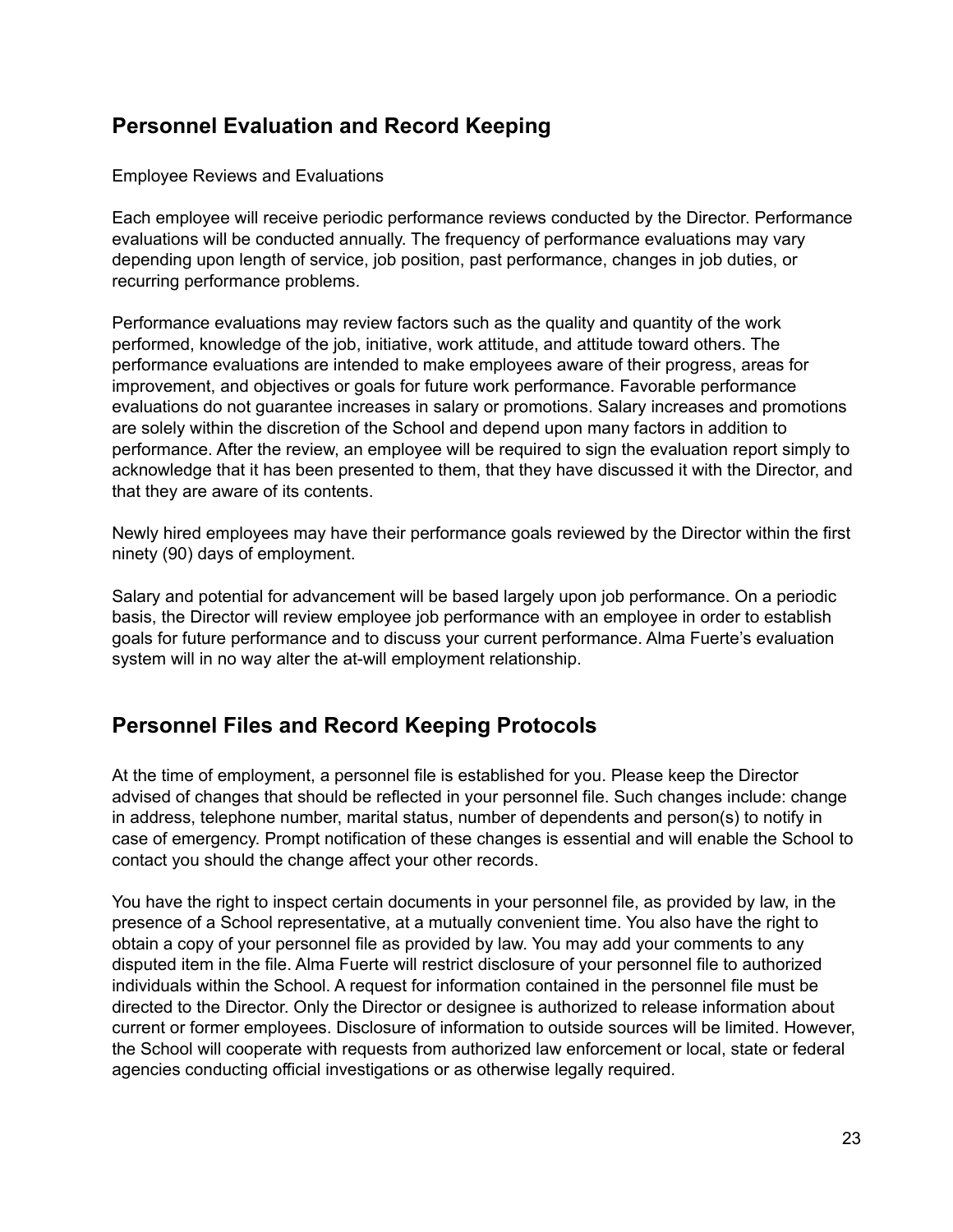Credible complaints of substantiated investigations into or discipline for egregious misconduct will not be expunged from an employee's personnel file unless the complaint is heard by an arbitrator, administrative law judge, or the Board and the complaint is deemed to be false, not credible, unsubstantiated or a determination was made that discipline was not warranted.

## <span id="page-24-0"></span>**Holidays and Leaves**

Alma Fuerte calendar reflects any and all holidays observed by the School. The following holidays are generally observed by public entities, including public schools:

- New Year's Day
- Martin Luther King Jr. Birthday
- President's Day
- Memorial Day
- Independence Day
- Labor Day
- Veteran's Day
- Thanksgiving
- Friday after Thanksgiving
- Day before Christmas
- Christmas Day

Other days during the school year, such as days during the School's calendared breaks, shall not be paid time for non-exempt employees in active status. Recognized religious holidays may be taken off by an employee whose religion requires observance of the particular day. Employees must request the day off in advance by written notice to the Director. The employee will be paid if the religious holiday is taken as an earned paid leave day (i.e. personal necessity day, etc., as applicable). The employee will not be paid if the religious holiday is taken as a personal leave of absence day. Employees on any leave of absence do not earn holiday pay.

# <span id="page-24-1"></span>**Paid Time Off**

Full-time exempt employees on a 12-month schedule (e.g., administrative staff) may take paid time off not to exceed ten (10) days, such as for vacation, subject to prior written approval of the employee's immediate supervisor. In addition, full-time exempt employees on a 12-month schedule receive paid time off during designated shutdown periods during the calendar year (Thanksgiving Break, Winter Break, Spring Break, and one week during summer to be designated by the Directors). Unused paid time off may carry over from year to year, to be capped at twenty (20) days.

Extension of scheduled school breaks/holidays within the school year should not be scheduled unless pre-approved by the administration.

All Full-time exempt employees on a 10-month schedule (e.g., teachers) receive paid time off during scheduled breaks during the academic calendar, such as during Thanksgiving, Winter and Spring Breaks.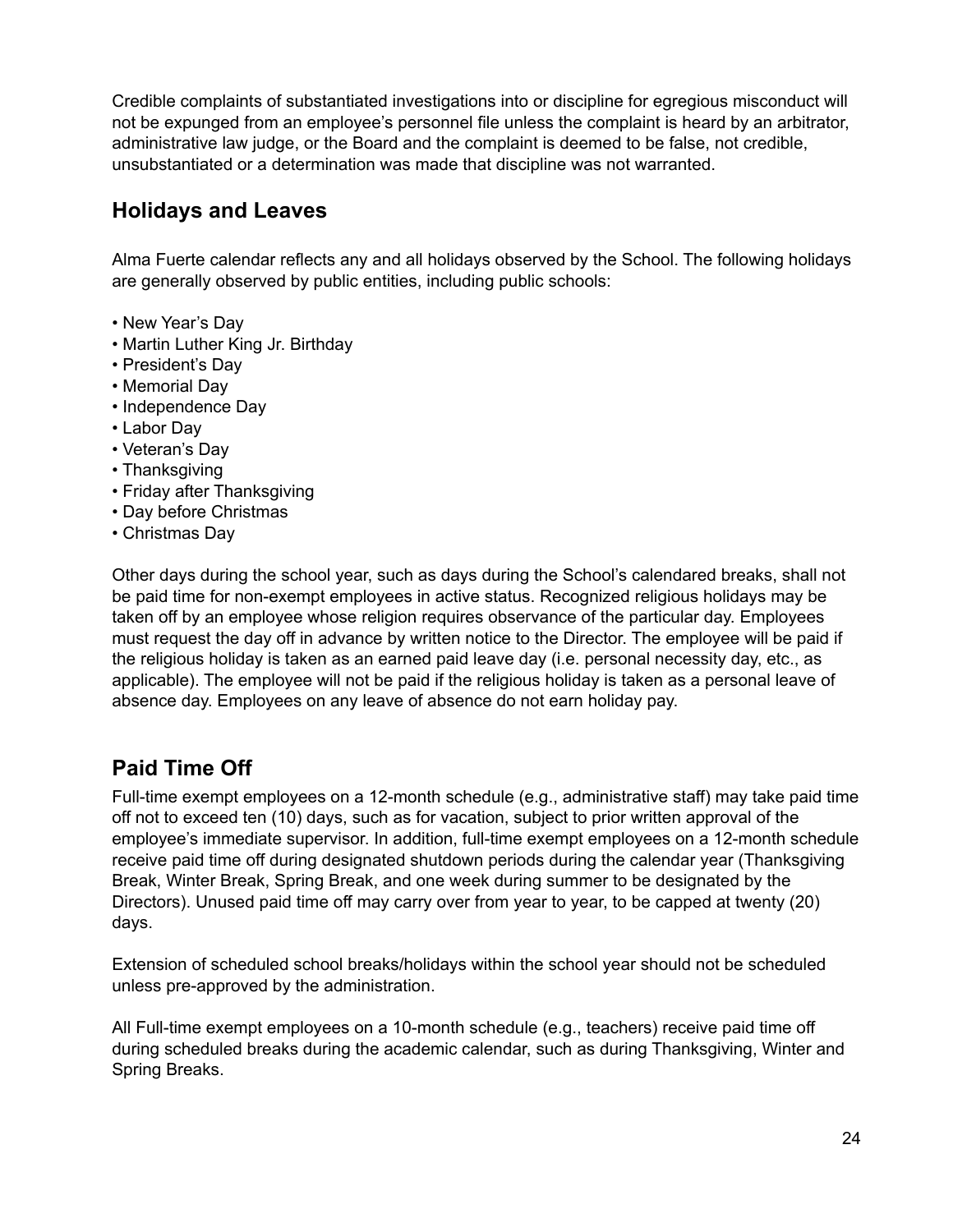#### **The School does not pay employees in lieu of unused paid time off.**

If the employee is absent due to his/her own illness/injury or a family member's illness/injury, that fact should be communicated to the Director so that the employee's paid sick leave balance can be adjusted accordingly.

## <span id="page-25-0"></span>**Unpaid Leave of Absence**

Alma Fuerte recognizes that special situations may arise where an employee must leave his or her job temporarily. At its discretion, the School may grant employees leaves of absence. Any unpaid leave of absence must be approved in advance by the School.

The granting of a leave of absence always presumes the employee will return to active work by a designated date or within a specific period.

If you are currently covered, medical, and dental coverage will remain in force during a medical or worker's compensation leave of absence, provided you pay the appropriate premiums. Whether you are required to pay your own premiums will depend upon the length of your leave of absence.

During a family/medical leave, your medical and dental benefits will remain in force provided you pay the appropriate premiums. Benefits are terminated the day any other type of leave begins. If an employee fails to return from a leave and is subsequently terminated, the employee is entitled to all earned but unused vacation pay, provided that the vacation pay was earned prior to the commencement of leave. No vacation time is accrued during any type of unpaid leave of absence.

## <span id="page-25-1"></span>**Sick Leave**

To help prevent loss of earnings that may be caused by accident or illness, or by other emergencies, the School offers paid sick leave to its employees. Sick leave may be taken to receive preventive care (including annual physicals or flu shots) or to diagnose, treat, or care for an existing health condition. Employees may also use sick leave to assist a family member (i.e., children, parents, spouses/domestic partners, grandparents, grandchildren, or siblings) who must receive preventative care or a diagnosis, treatment, or care for an existing health condition.

Employees may also take paid sick leave to receive medical care or other assistance to address instances of domestic violence, sexual assault, or stalking.

Paid sick leave is available to all School employees who work at least thirty (30) days within the span of a single calendar year from the commencement of employment. All eligible, full-time employees shall be credited with eighty (80) hours of sick leave at the beginning of each work year.

All other eligible employees shall be credited with twenty-four (24) hours of sick leave at the beginning of each work year. Up to forty (40) hours of the eighty (80) hours per work year may be taken as personal days.

Employees cannot use paid sick leave until the ninetieth (90th) calendar day following the employee's start date. Sick leave must be taken by eligible employees in increments of two (2)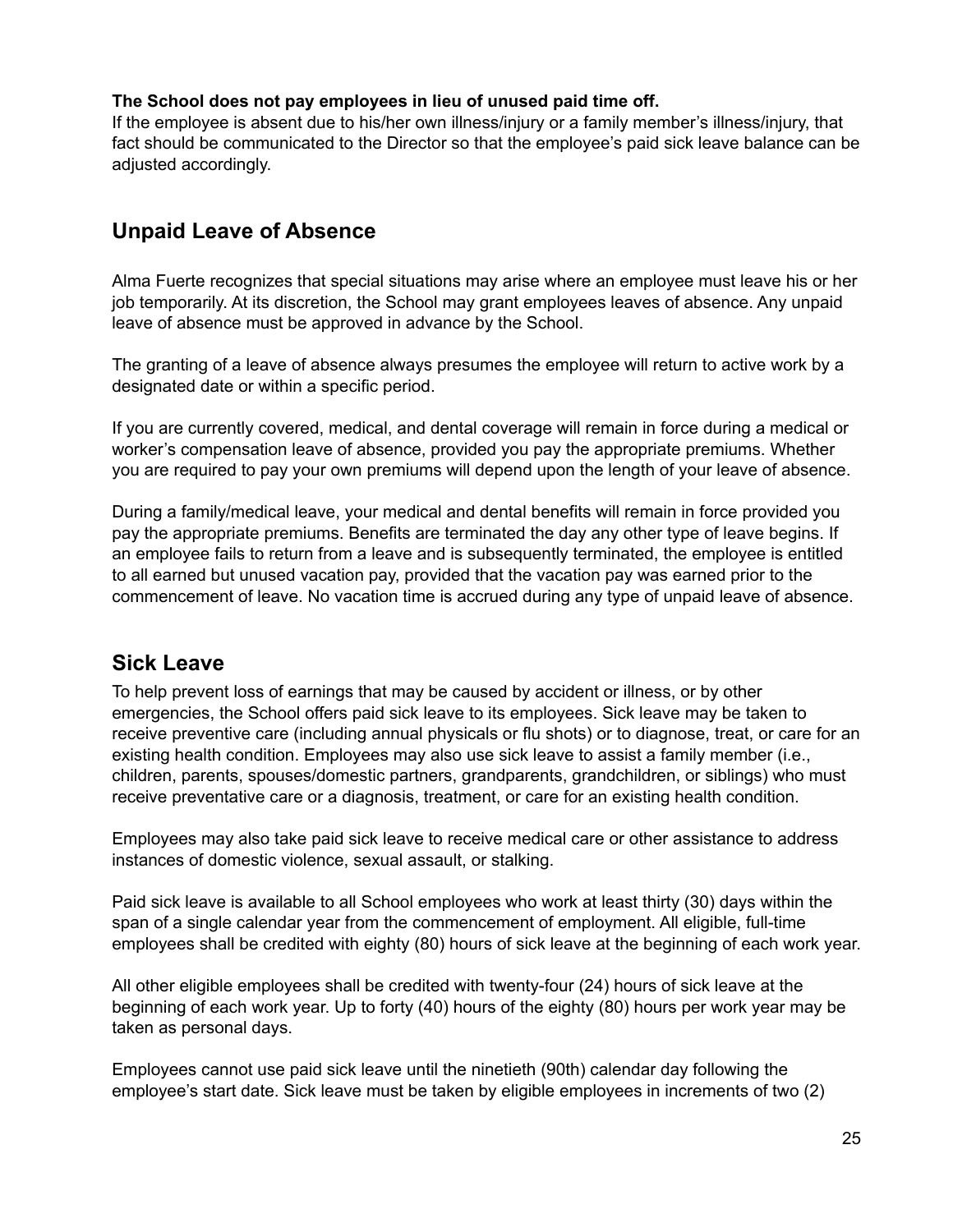hours. Accrued sick leave carried over from year to year will be capped at one hundred and sixty (160) hours, and the School does not pay employees in lieu of unused sick leave.

Employees absent longer than three (3) days due to illness may be required to provide satisfactory medical evidence of their illness and/or medical certification of their fitness to return to work. The School will not tolerate abuse or misuse of your sick leave privilege. If the School suspects abuse of sick leave, the School may require a medical certification from an employee verifying the employee's absence.

Once an employee has exhausted sick leave, the employee may continue on an unpaid medical leave depending upon the facts and circumstances of the employee's basis for leave beyond accrued sick leave. Employee requests for unpaid medical leave must be approved in advance by the School.

\*\*\*\*\*Alma Fuerte will follow the protocols required per the Families First Coronavirus Response Act April 1, 2020 through December 31, 2020 with regards to sick leave if the employee is unable to work or telework. This will be reviewed upon the conclusion of the act window.\*\*\*\*

## <span id="page-26-0"></span>**Personal Necessity Leave**

Full-time exempt employees may use up to forty (40) hours of sick leave each school year as personal necessity leave. Personal necessity leave is deducted from the employee's available sick leave balance.

Uses of personal necessity leave may include, but are not limited to, death or serious illness of a member of the employee's immediate family (this is in addition to Bereavement Leave), an accident involving the employee's person or property, or the person or property of an immediate family member, adoption of a child, the birth of child making it necessary for an employee who is the parent of the child to be absent from their position during work hours, attendance at conferences, personal legal matters, religious observances, and business matters that cannot be conducted outside of the workday.

Except in emergency situations, the use of sick leave for a personal necessity absence should be pre-approved by the Director or designee at least three (3) days in advance of absence. It is the employee's responsibility to notify the School of all absences. Failure to get pre-approval may result in disciplinary action.

Personal necessity leave does not roll over from year-to-year. Further, personal necessity leave cannot be used for the purposes of vacation, and unused personal necessity leave will not be paid out at the time of separation from employment.

## <span id="page-26-1"></span>**Family Care and Medical Leave**

This policy explains how the School complies with the federal Family and Medical Leave Act ("FMLA") and the California Family Rights Act ("CFRA"), both of which require the School to permit each eligible employee to take up to twelve (12) workweeks (or twenty-six (26) workweeks where indicated) of FMLA leave in any twelve (12) month period for the purposes enumerated below. For purposes of this policy, all leave taken under FMLA or CFRA will be referred to as "FMLA leave."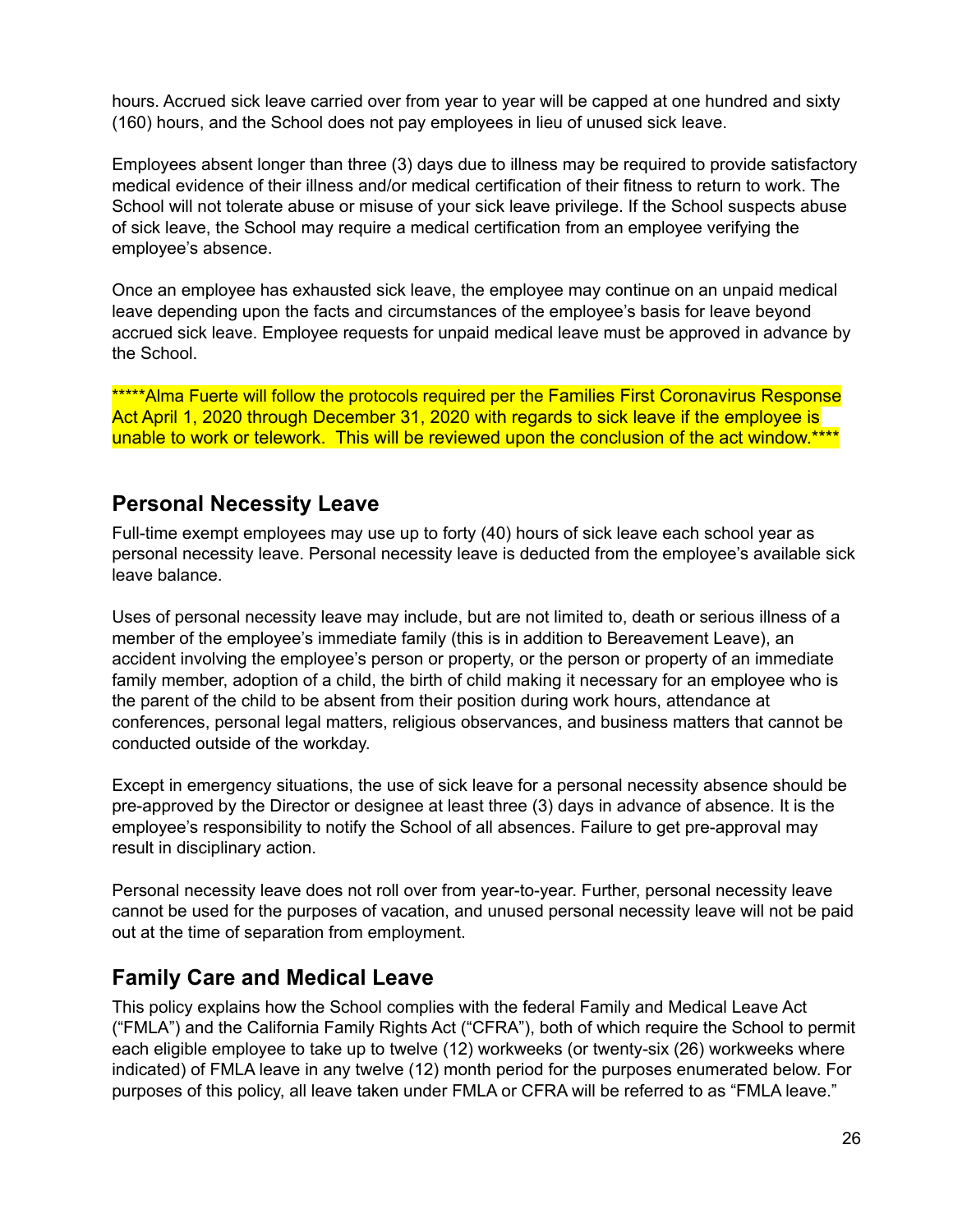#### **Employee Eligibility Criteria**

To be eligible for FMLA leave, the employee must have been employed by the School for a total of at least twelve (12) months, worked at least 1,250 hours during the twelve (12) month period immediately preceding commencement of the FMLA leave, and work at a worksite where the School employs fifty (50) or more employees either at the worksite or within seventy-five (75) miles of the worksite.

#### **Events That May Entitle an Employee To FMLA Leave**

The twelve (12) week (or twenty-six (26) workweeks where indicated) FMLA allowance includes any time taken (with or without pay) for any of the following reasons:

1. To care for the employee's newborn child or a child placed with the employee for adoption or foster care. Leaves for this purpose must conclude twelve (12) months after the birth, adoption, or placement. If both parents are employed by the School, they will be entitled to a combined total of twelve (12) weeks of leave for this purpose.

2. Because of the employee's own serious health condition (including a serious health condition resulting from an on-the-job illness or injury) that makes the employee unable to perform any one or more of the essential functions of his or her job (other than a disability caused by pregnancy, childbirth, or related medical conditions, which is covered by the School's separate pregnancy disability policy).

a. A "serious health condition" is an illness, injury (including, but not limited to, on-the-job injuries), impairment, or physical or mental condition of the employee or a child, parent, or spouse of the employee that involves either inpatient care or continuing treatment, including, but not limited to, treatment for substance abuse.

b. "Inpatient care" means a stay in a hospital, hospice, or residential health care facility, any subsequent treatment in connection with such inpatient care, or any period of incapacity. A person is considered an "inpatient" when a health care facility formally admits him/her to the facility with the expectation that he/she will remain at least overnight and occupy a bed, even if it later develops that such person can be discharged or transferred to another facility and does not actually remain overnight.

c. "Incapacity" means the inability to work, attend school, or perform other regular daily activities due to a serious health condition, its treatment, or the recovery that it requires. d. "Continuing treatment" means ongoing medical treatment or supervision by a health care provider.

3. To care for a spouse, domestic partner, child, or parent with a serious health condition or military service-related injury. When an employee is providing care to a spouse, son, daughter, parent, or next of kin who is a covered Armed Forces service member with a serious injury or illness, the employee may take a maximum of twenty-six (26) weeks of FMLA leave in a single twelve (12) month period to provide said care.

4. For any "qualifying exigency" because the employee is the spouse, son, daughter, or parent of an individual on active military duty, or an individual notified of an impending call or order to active duty in the Armed Forces.

#### **Amount of FMLA Leave Which May Be Taken**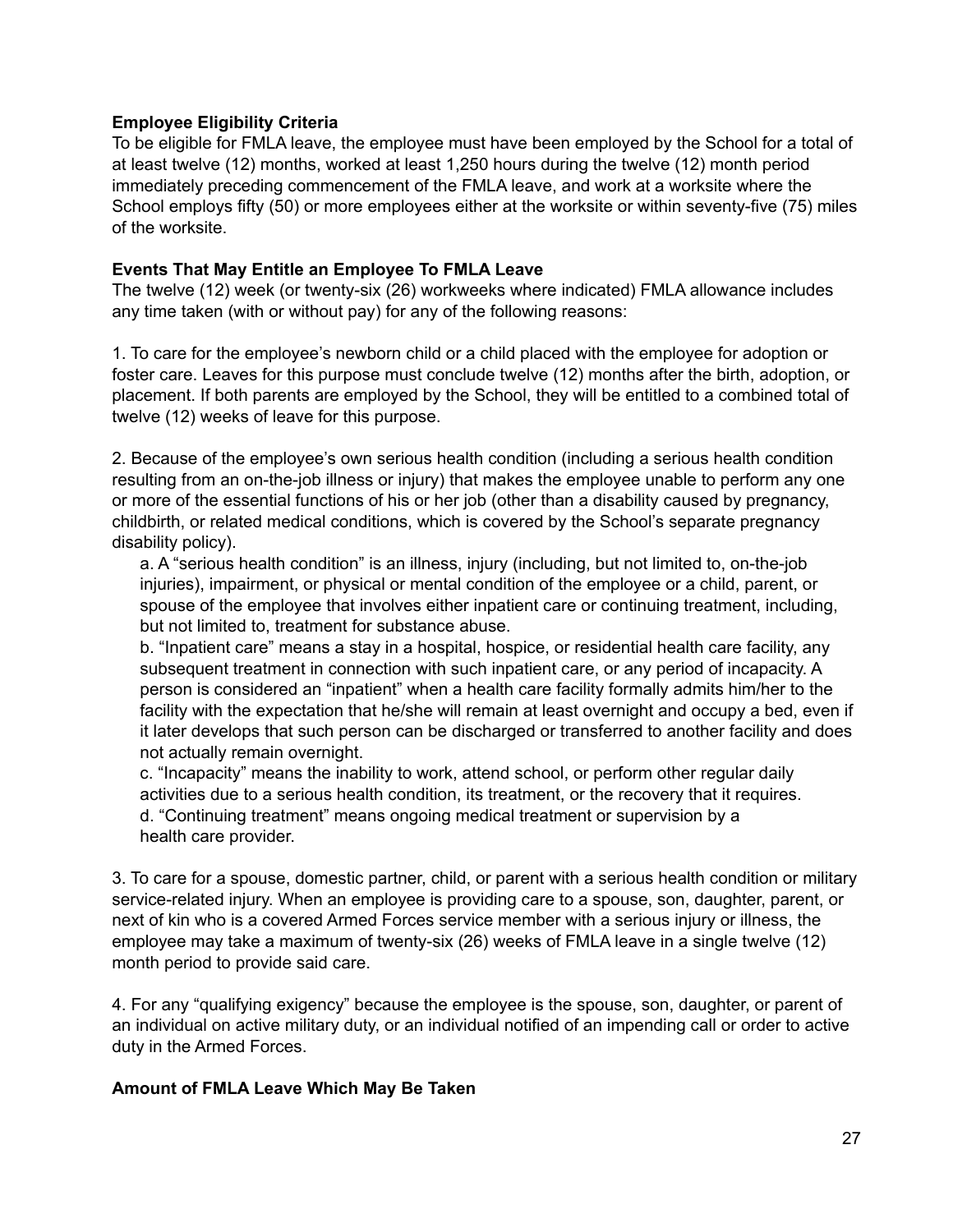1. FMLA leave can be taken in one (1) or more periods, but may not exceed twelve (12) workweeks total for any purpose in any twelve (12) month period, as described below, for any one, or combination of the above-described situations.

"Twelve workweeks" means the equivalent of twelve (12) of the employee's normally scheduled workweeks. For a full-time employee who works five (5) eight-hour days per week, "twelve workweeks" means sixty (60) working and/or paid eight (8) hour days.

2. In addition to the twelve (12) workweeks of FMLA leave that may be taken, an employee who is the spouse, son, daughter, parent, or next of kin of a covered Armed Forces servicemember shall also be entitled to a total of twenty-six (26) workweeks of FMLA leave during a twelve (12) month period to care for the servicemember.

3. The "twelve month period" in which twelve (12) weeks of FMLA leave may be taken is the twelve (12) month period immediately preceding the commencement of any FMLA leave.

4. If a holiday falls within a week taken as FMLA leave, the week is nevertheless counted as a week of FMLA leave. If, however, the School's business activity has temporarily ceased for some reason and employees are generally not expected to report for work for one or more weeks, such as the Winter Break, Spring Break, or Summer Vacation, the days the School's activities have ceased do not count against the employee's FMLA leave entitlement. Similarly, if an employee uses FMLA leave in increments of less than one (1) week, the fact that a holiday may occur within a week in which an employee partially takes leave does not count against the employee's leave entitlement unless the employee was otherwise scheduled and expected to work during the holiday.

#### **Pay during FMLA Leave**

1. An employee on FMLA leave because of his/her own serious health condition must use all accrued paid sick leave at the beginning of any otherwise unpaid FMLA leave period. If an employee is receiving a partial wage replacement benefit during the FMLA leave, the School and the employee may agree to have School-provided paid leave, such as vacation or sick time, supplement the partial wage replacement benefit unless otherwise prohibited by law.

2. An employee on FMLA leave for child care or to care for a spouse, domestic partner, parent, or child with a serious health condition may use any or all accrued sick leave at the beginning of any otherwise unpaid FMLA leave.

3. If an employee has exhausted his/her sick leave, leave taken under FMLA shall be unpaid leave.

4. The receipt of sick leave pay or State Disability Insurance benefits will not extend the length of the FMLA leave. Sick pay accrues during any period of unpaid FMLA leave only until the end of the month in which unpaid leave began.

#### **Health Benefits**

The provisions of the School's various employee benefit plans govern continuing eligibility during FMLA leave, and these provisions may change from time to time. The health benefits of employees on FMLA leave will be paid by the School during the leave at the same level and under the same conditions as coverage would have been provided if the employee had been continuously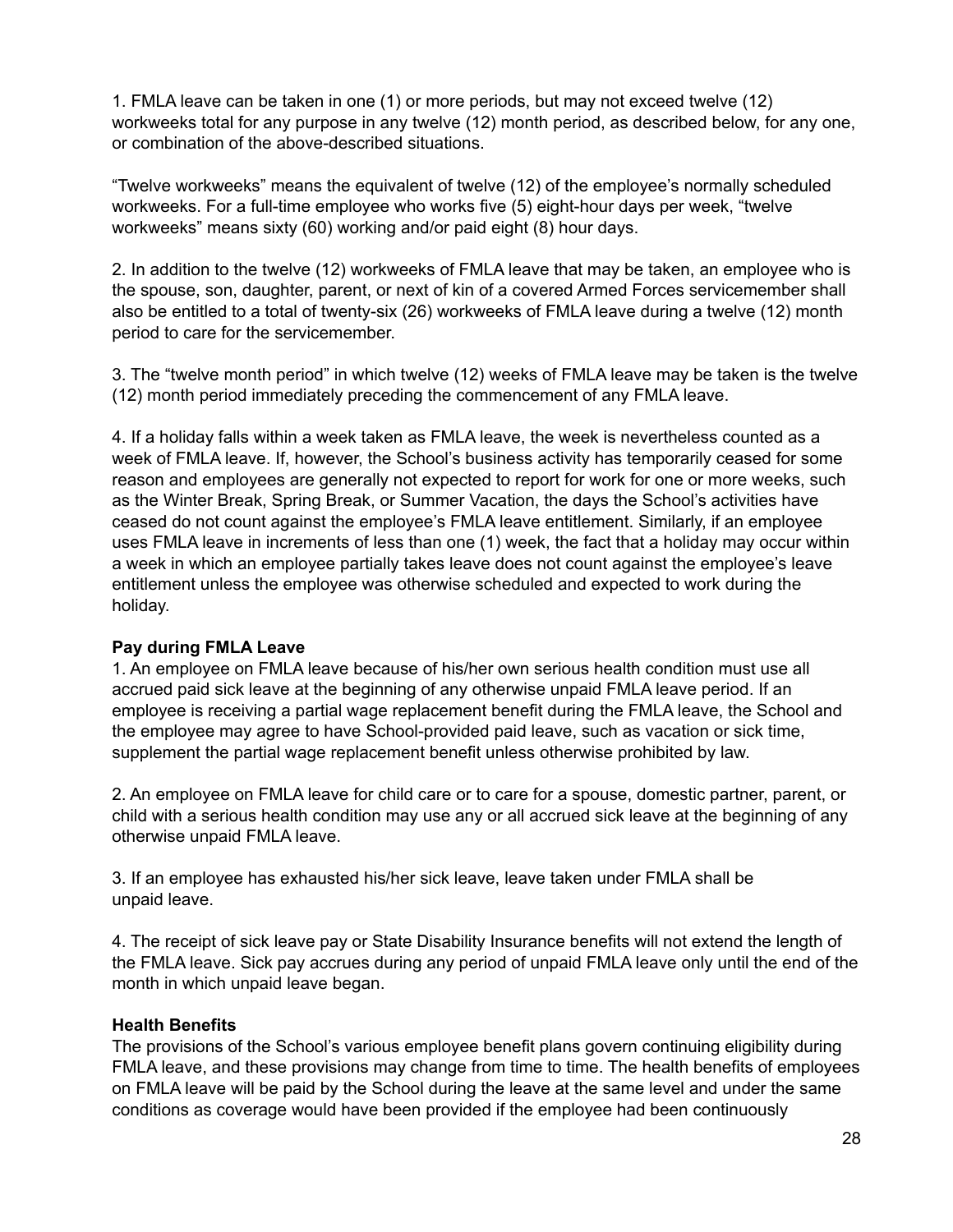employed during the leave period. When a request for FMLA leave is granted, the School will give the employee written confirmation of the arrangements made for the payment of insurance premiums during the leave period.

If an employee is required to pay premiums for any part of his/her group health coverage, the School will provide the employee with advance written notice of the terms and conditions under which premium payments must be made.

Alma Fuerte may recover the health benefit costs paid on behalf of an employee during his/her FMLA leave if:

1. The employee fails to return from leave after the period of leave to which the employee is entitled has expired. An employee is deemed to have "failed to return from leave" if he/she works less than thirty (30) days after returning from FMLA leave; and

2. The employee's failure to return from leave is for a reason other than the continuation, recurrence, or onset of a serious health condition that entitles the employee to FMLA leave, or other circumstances beyond the control of the employee. **Seniority**

An employee on FMLA leave remains an employee and the leave will not constitute a break in service. An employee who returns from FMLA leave will return with the same seniority he/she had when the leave commenced.

#### **Medical Certifications**

1. An employee requesting FMLA leave because of his/her own or a relative's serious health condition must provide medical certification from the appropriate health care provider on a form supplied by the School. Absent extenuating circumstances, failure to provide the required certification in a timely manner (within fifteen (15) days of the School's request for certification) may result in denial of the leave request until such certification is provided.

2. The School will notify the employee in writing if the certification is incomplete or insufficient, and will advise the employee what additional information is necessary in order to make the certification complete and sufficient. The School may contact the employee's health care provider to authenticate a certification as needed.

3. If the School has reason to doubt the medical certification supporting a leave because of the employee's own serious health condition, the School may request a

Employee Handbook Page 29 of 45

second opinion by a health care provider of its choice (paid for by the School). If the second opinion differs from the first one, the School will pay for a third, mutually agreeable, health care provider to provide a final and binding opinion.

4. Recertifications are required if leave is sought after expiration of the time estimated by the health care provider. Failure to submit required recertifications can result in termination of the leave.

#### **Procedures for Requesting and Scheduling FMLA Leave**

1. An employee should request FMLA leave by completing a Request for Leave form and submitting it to the Director. An employee asking for a Request for Leave form will be given a copy of the School's then-current FMLA leave policy.

2. Employees should provide not less than thirty (30) days' notice for foreseeable childbirth, placement, or any planned medical treatment for the employee or his/her spouse, domestic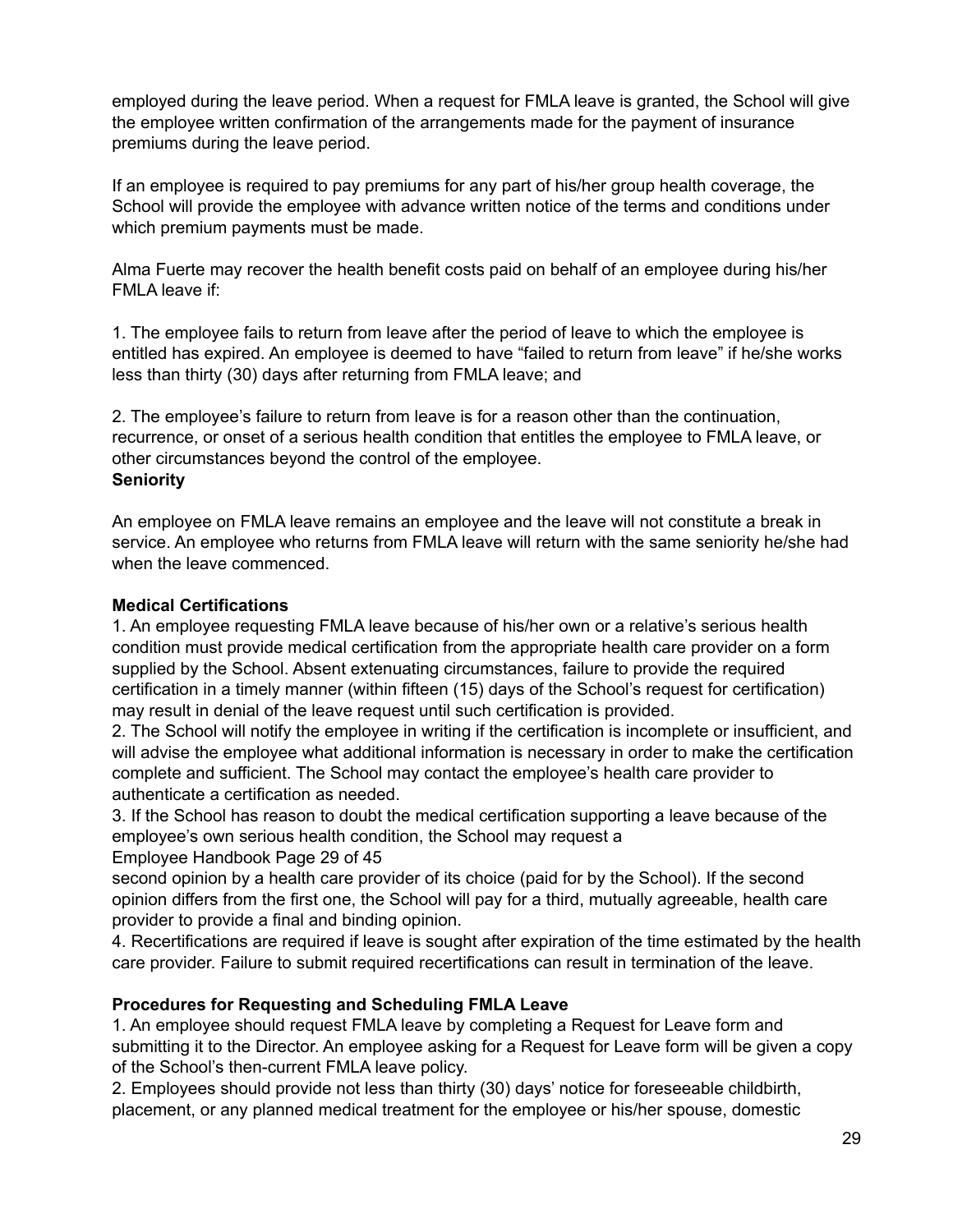partner, child, or parent. Failure to provide such notice is grounds for denial of a leave request, except if the need for FMLA leave was an emergency or was otherwise unforeseeable. 3. Where possible, employees must make a reasonable effort to schedule foreseeable

planned medical treatments so as not to unduly disrupt the School's operations.

4. If FMLA leave is taken because of the employee's own serious health condition or the serious health condition of the employee's spouse, domestic partner, parent or child, the leave may be taken intermittently or on a reduced leave schedule when medically necessary, as determined by the health care provider of the person with the serious health condition.

5. If FMLA leave is taken because of the birth of the employee's child or the placement of a child with the employee for adoption or foster care, the minimum duration of leave is two (2) weeks, except that the School will grant a request for FMLA leave for this purpose of at least one day but less than two (2) weeks' duration on any two (2) occasions.

6. If an employee needs intermittent leave or leave on a reduced leave schedule that is foreseeable based on planned medical treatment for the employee or a family member, the employee may be transferred temporarily to an available alternative position for which he or she is qualified that has equivalent pay and benefits and that better accommodates recurring periods of leave than the employee's regular position.

7. The School will respond to an FMLA leave request no later than five (5) days of receiving the request. If an FMLA leave request is granted, the School will notify the employee in writing that the leave will be counted against the employee's FMLA leave entitlement. This notice will explain the employee's obligations and the consequences of failing to satisfy them.

#### **Return to Work**

1. Upon timely return at the expiration of the FMLA leave period, an employee (other than a "key" employee whose reinstatement would cause serious and grievous injury to the School's operations) is entitled to the same or a comparable position with the same or similar duties and virtually identical pay, benefits, and other terms and conditions of employment unless the same position and any comparable position(s) have ceased to exist because of legitimate business reasons unrelated to the employee's FMLA leave.

2. When a request for FMLA leave is granted to an employee (other than a "key" employee), the School will give the employee a written guarantee of reinstatement at the termination of the leave (with the limitations explained above).

3. Before an employee will be permitted to return from FMLA leave taken because of his/her own serious health condition, the employee must obtain a certification from his/her health care provider that he/she is able to resume work.

4. If an employee can return to work with limitations, the School will evaluate those limitations and, if possible, will accommodate the employee as required by law. If accommodation cannot be made, the employee will be medically separated from the School.

#### **Limitations on Reinstatement**

1. Alma Fuerte may refuse to reinstate a "key" employee if the refusal is necessary to prevent substantial and grievous injury to the School's operations. A "key" employee is an exempt salaried employee who is among the highest paid 10% of the School's employees within seventy-five (75) miles of the employee's worksite.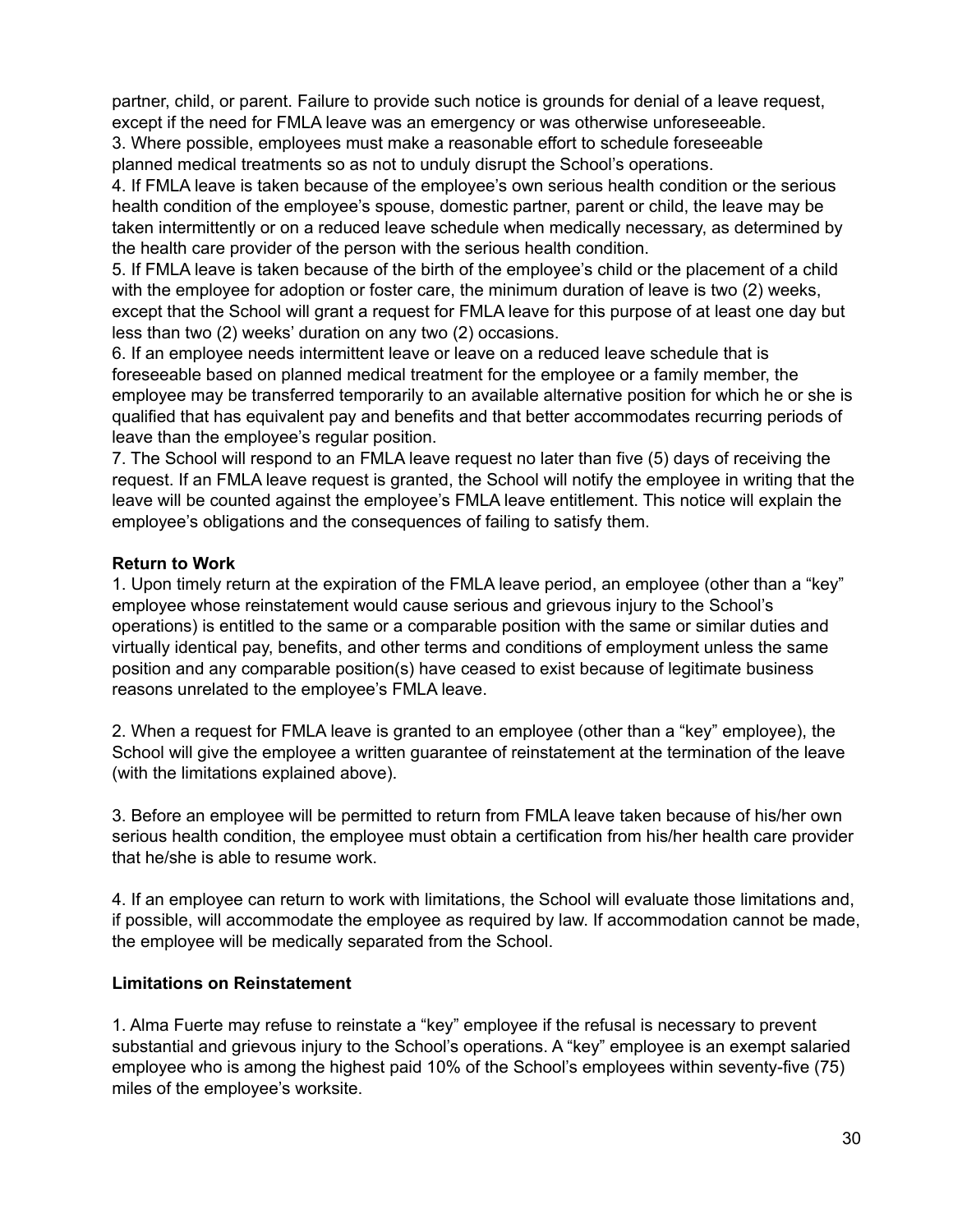2. A "key" employee will be advised in writing at the time of a request for, or if earlier, at the time of commencement of, FMLA leave, that he/she qualifies as a "key" employee and the potential consequences with respect to reinstatement and maintenance of health benefits if the School determines that substantial and grievous injury to the School's operations will result if the employee is reinstated from FMLA leave. At the time it determines that refusal is necessary, the School will notify the "key" employee in writing (by certified mail) of its intent to refuse reinstatement and will explain the basis for finding that the employee's reinstatement would cause the School to suffer substantial and grievous injury. If the School realizes after the leave has commenced that refusal of reinstatement is necessary, it will give the employee at least ten (10) days to return to work following the notice of its intent to refuse reinstatement.

#### **Employment during Leave**

No employee, including employees on FMLA leave, may accept employment with any other employer without the School's written permission. An employee who accepts such employment without the School's written permission will be deemed to have resigned from employment at the School.

## <span id="page-31-0"></span>**Pregnancy Disability Leave**

This policy explains how the School complies with the California Pregnancy Disability Act, which requires the School to give each female employee an unpaid leave of absence of up to four (4) months per pregnancy, as needed, for the period(s) of time a woman is actually disabled by pregnancy, childbirth, or related medical conditions.

#### **Employee Eligibility Criteria**

To be eligible for pregnancy disability leave, the employee must be disabled by pregnancy, childbirth, or a related medical condition and must provide appropriate medical certification concerning the disability.

#### **Events That May Entitle an Employee to Pregnancy Disability Leave**

The four (4) -month pregnancy disability leave allowance includes any time taken (with or without pay) for any of the following reasons:

1. The employee is unable to work at all or is unable to perform any one or more of the essential functions of her job without undue risk to herself, the successful completion of her pregnancy, or to other persons because of pregnancy or childbirth, or because of any medically recognized physical or mental condition that is related to pregnancy or childbirth (including severe morning sickness); or

2. The employee needs to take time off for prenatal care.

#### **Duration of Pregnancy Disability Leave**

Pregnancy disability leave may be taken in one or more periods, but not to exceed four months total. "Four months" means the number of days the employee would normally work within four months. For a full-time employee who works five (5) eight (8) hour days per week, four (4) months means 693 hours of leave (40 hours per week times 17 1/3 weeks).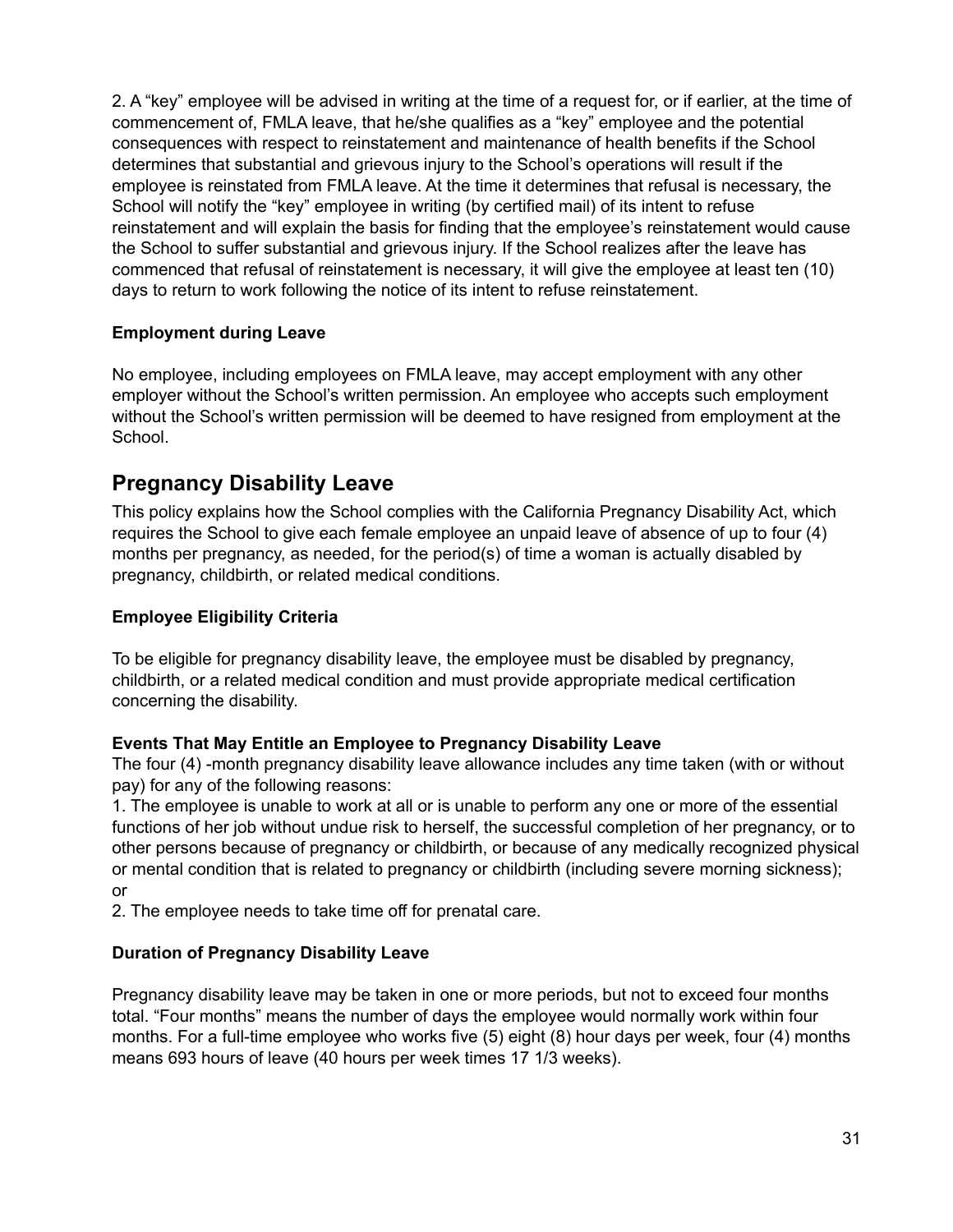For employees who work more or less than forty (40) hours per week, or who work on variable work schedules, the number of working days that constitutes four (4) months is calculated on a pro rata or proportional basis. For example, for an employee who works twenty (20) hours per week, "four months" means 346.5 hours of leave entitlement (20 hours per week times 17 1/3 weeks). For an employee who normally works forty-eight (48) hours per week, "four months" means 832 hours of leave entitlement (48 hours per week times 17 1/3 weeks).

At the end or depletion of an employee's pregnancy disability leave, an employee who has a physical or mental disability (which may or may not be due to pregnancy, childbirth, or related medical conditions) may be entitled to reasonable accommodation. Entitlement to additional leave must be determined on a case-by case basis, taking into account a number of considerations such as whether an extended leave is likely to be effective in allowing the employee to return to work at the end of the leave, with or without further reasonable accommodation, and whether or not additional leave would create an undue hardship for the School.

The School is not required to provide an indefinite leave of absence as a reasonable accommodation.

#### **Pay during Pregnancy Disability Leave**

1. An employee on pregnancy disability leave must use all accrued paid sick leave and may use any or all accrued vacation time at the beginning of any otherwise unpaid leave period.

2. The receipt of vacation pay, sick leave pay, or state disability insurance benefits, will not extend the length of pregnancy disability leave.

3. Vacation and sick pay will accrue during any period of unpaid pregnancy disability leave only until the end of the month in which the unpaid leave began.

#### **Health Benefits**

Alma Fuerte shall provide continued health insurance coverage while an employee is on pregnancy disability leave consistent with applicable law. The continuation of health benefits is for a maximum of four (4) months in a twelve (12) month period. Alma Fuerte can recover premiums that it already paid on behalf of an employee if both of the following conditions are met:

1. The employee fails to return from leave after the designated leave period expires.

- 2. The employee's failure to return from leave is for a reason other than the following:
- The employee is taking leave under the California Family Rights Act.

• There is a continuation, recurrence or onset of a health condition that entitles the employee to pregnancy disability leave.

- There is a non-pregnancy related medical condition requiring further leave.
- Any other circumstance beyond the control of the employee.
- Seniority

An employee on pregnancy disability leave remains an employee of the School and a leave will not constitute a break in service. When an employee returns from pregnancy disability leave, she will return with the same seniority she had when the leave commenced.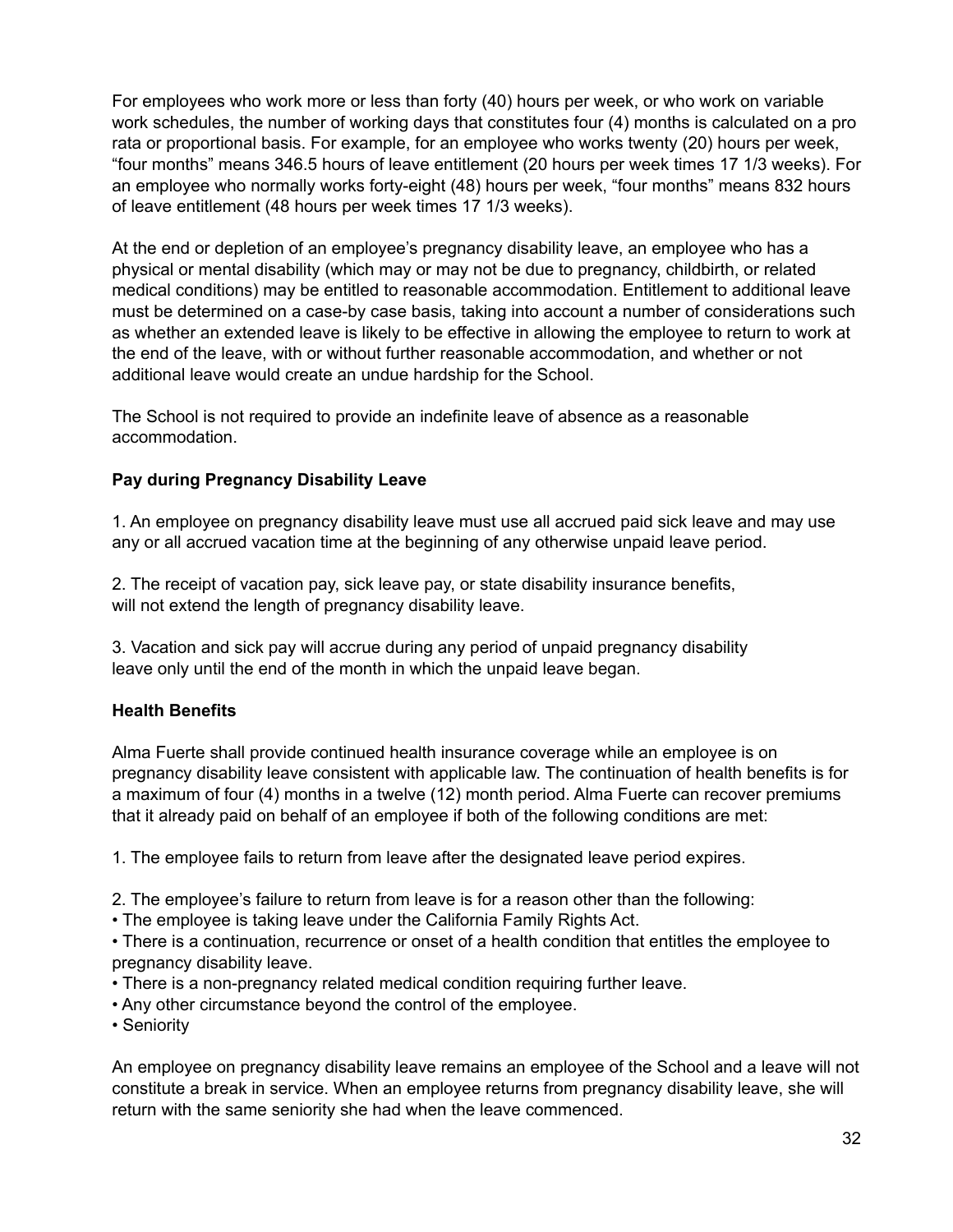#### **Medical Certifications**

1. An employee requesting a pregnancy disability leave must provide medical certification from her healthcare provider on a form supplied by the School. Failure to provide the required certification in a timely manner (within fifteen (15) days of the leave request) may result in a denial of the leave request until such certification is provided.

2. Recertifications are required if leave is sought after expiration of the time estimated by the healthcare provider. Failure to submit required recertifications can result in termination of the leave.

#### **Requesting and Scheduling Pregnancy Disability Leave**

1. An employee should request pregnancy disability leave by completing a Request for Leave form and submitting it to the Director. An employee asking for a Request for Leave form will be referred to the School's then current pregnancy disability leave policy.

2. Employee should provide not less than thirty (30) days' notice or as soon as is practicable, if the need for the leave is foreseeable. Failure to provide such notice is grounds for denial of the leave request, except if the need for pregnancy disability leave was an emergency and was otherwise unforeseeable.

3. Where possible, employees must make a reasonable effort to schedule foreseeable planned medical treatments so as not to unduly disrupt the School's operations.

4. Pregnancy disability leave may be taken intermittently or on a reduced leave schedule when medically advisable, as determined by the employee's healthcare provider.

5. If an employee needs intermittent leave or leave on a reduced leave schedule that is foreseeable based on planned medical treatment, the employee may be transferred temporarily to an available alternative position for which he or she is qualified that has equivalent pay and benefits that better accommodates recurring periods of leave than the employee's regular position. 6. The School will respond to a pregnancy disability leave request within ten (10) days of receiving the request. If a pregnancy disability leave request is granted, the School will notify the employee in writing and leave will be counted against the employee's pregnancy disability leave entitlement. This notice will explain the employee's obligations and the consequences of failing to satisfy them.

#### **Return to Work**

1. Upon timely return at the expiration of the pregnancy disability leave period, an employee is entitled to the same position unless the employee would not otherwise have been employed in the same position at the time reinstatement is requested. If the employee is not reinstated to the same position, she must be reinstated to a comparable position unless one of the following is applicable:

a. The employer would not have offered a comparable position to the employee if she would have been continuously at work during the pregnancy disability leave.

b. There is no comparable position available, to which the employee is either qualified or entitled, on the employee's scheduled date of reinstatement or within sixty (60) calendar days thereafter. The School will take reasonable steps to provide notice to the employee if and when comparable positions become available during the sixty (60) day period.

A "comparable" position is a position that involves the same or similar duties and responsibilities and is virtually identical to the employee's original position in terms of pay, benefits, and working conditions.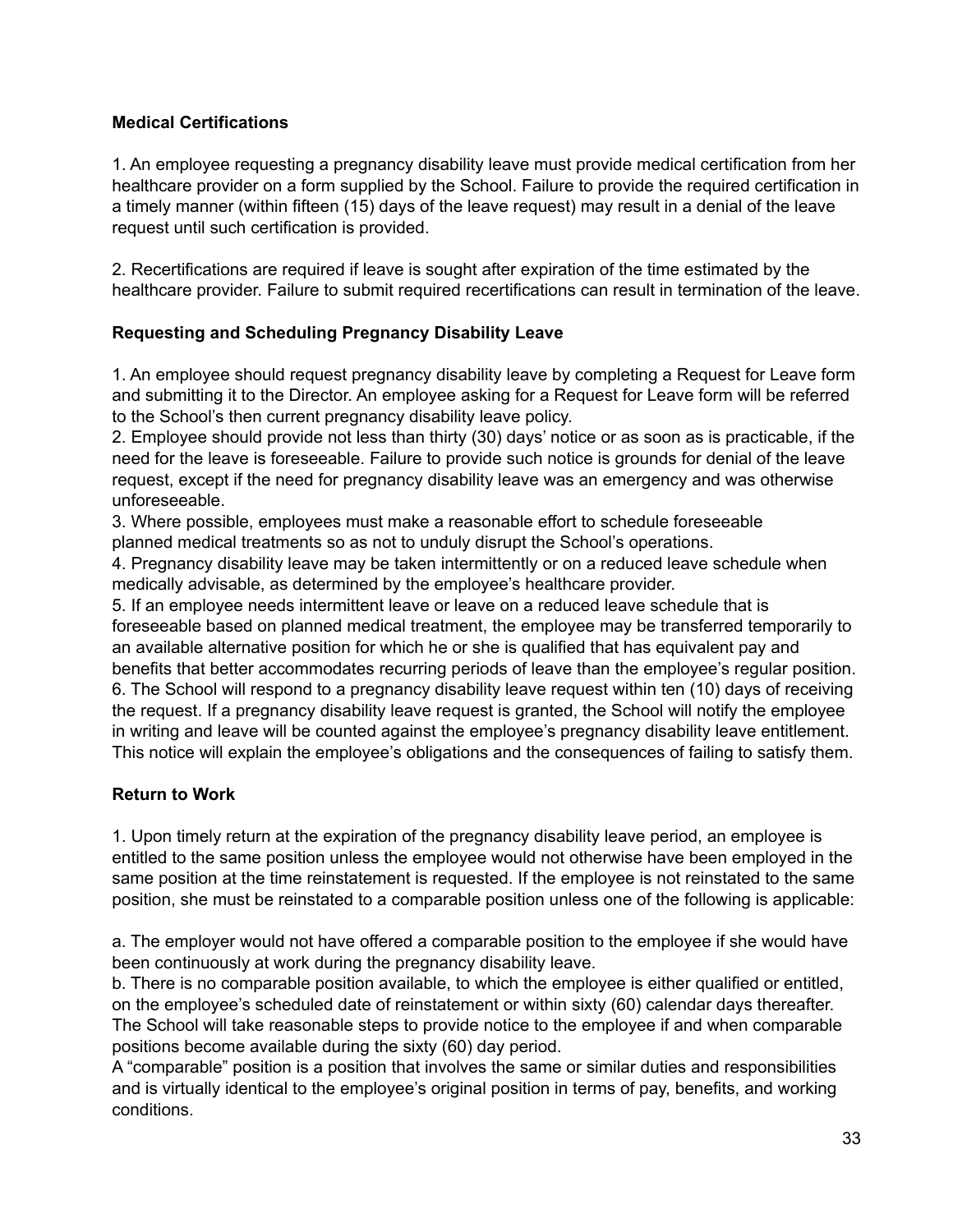2. When a request for pregnancy disability leave is granted to an employee, the School will give the employee a written guarantee of reinstatement at the end of the leave (with the limitations explained above).

3. In accordance with Alma Fuerte policy, before an employee will be permitted to return from pregnancy disability leave of three (3) days or more, the employee must obtain a certification from her healthcare provider that she is able to resume work.

4. If the employee can return to work with limitations, the School will evaluate those limitations and, if possible, will accommodate the employee as required by law. If accommodation cannot be made, the employee will be medically separated from the School.

#### **Employment during Leave**

No employee, including employees on pregnancy disability leave, may accept employment with any other employer without the School's written permission. An employee who accepts such employment without written permission will be deemed to have resigned from employment. Industrial Injury Leave (Workers' Compensation)

Alma Fuerte, in accordance with State law, provides insurance coverage for employees in case of work-related injuries. The workers' compensation benefits provided to injured employees may include:

- Medical care;
- Cash benefits, tax-free to replace lost wages; and
- Vocational rehabilitation to help qualified injured employees return to suitable employment.

To ensure you receive any worker's compensation benefits to which you may be entitled, you will need to:

- Immediately report any work-related injury to the Director;
- Seek medical treatment and follow-up care if required;
- Complete a written Employee's Claim Form (DWC Form 1) and return it to the Director; and

• Provide the School with a certification from your health care provider regarding the need for workers' compensation disability leave as well as your eventual ability to return to work from leave.

It is the School's policy that when there is a job-related injury, the first priority is to insure that the injured employee receives appropriate medical attention. Alma Fuerte, with the help of its insurance carrier has selected medical centers to meet this need. Each medical center was selected for its ability to meet anticipated needs with high quality medical service and a location that is convenient to the School's operation.

• If an employee is injured on the job, he/she is to go or be taken to the approved medical center for treatment. If injuries are such that they require the use of emergency medical systems ("EMS") such as an ambulance, the choice by the EMS personnel for the most appropriate medical center or hospital for treatment will be recognized as an approved center.

• All accidents and injuries must be reported to the Director and to the individual responsible for reporting to the School's insurance carrier. Failure by an employee to report a work-related injury by the end of his/her shift could result in loss of insurance coverage for the employee. An employee may choose to be treated by his/her personal physician at his/her own expense, but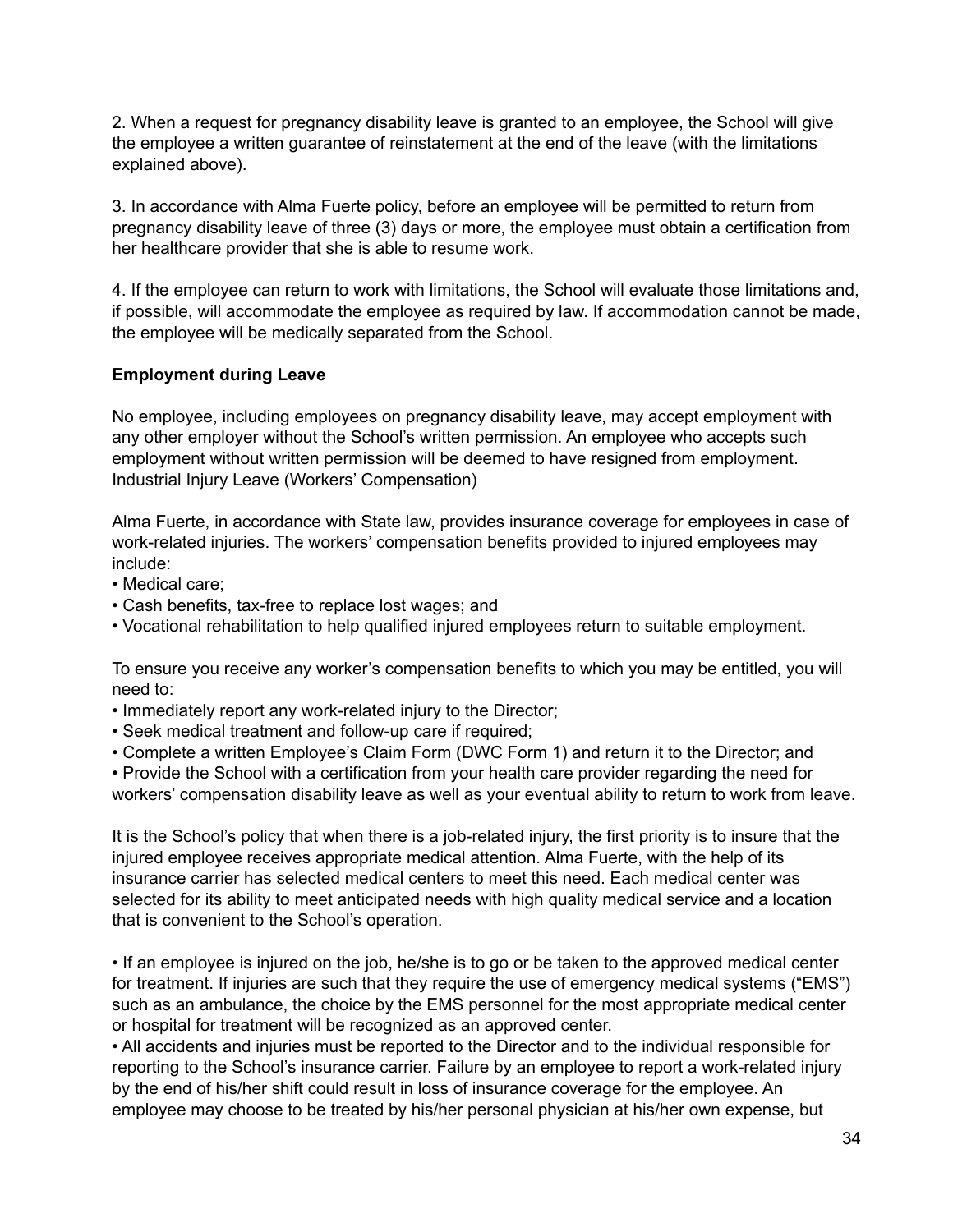he/she is still required to go to the School's approved medical center for evaluation. All job-related injuries must be reported to the appropriate State Workers' Compensation Bureau and the insurance carrier.

• When there is a job-related injury that results in lost time, the employee must have a medical release from the School's approved medical facility before returning to work.

• Any time there is a job-related injury, the School's policy requires drug/alcohol testing along with any medical treatment provided to the employee.

## <span id="page-35-0"></span>**Military and Military Spousal Leave of Absence**

Alma Fuerte shall grant a military leave of absence to any employee who must be absent from work due to service in the uniformed services in accordance with the Uniformed Services Employment and Re-Employment Rights Act of 1994 ("USERRA"). All employees requesting military leave must provide advance written notice of the need for such leave, unless prevented from doing so by military necessity or if providing notice would be impossible or unreasonable.

If military leave is for thirty (30) or fewer days, the School shall continue the employee's health benefits. For service of more than thirty (30) days, the employee shall be permitted to continue their health benefits at their option through COBRA. Employees are entitled to use accrued vacation or paid time off as wage replacement during time served, provided such vacation/paid time off accrued prior to the leave.

Except for employees serving in the National Guard, Alma Fuerte will reinstate those employees returning from military leave to their same position or one of comparable seniority, status, and pay if they have a certificate of satisfactory completion of service and apply within ninety (90) days after release from active duty or within such extended period, if any, as required by law. For those employees serving in the National Guard, if he or she left a full-time position, the employee must apply for reemployment within forty (40) days of being released from active duty, and if he or she left part-time employment, the employee must apply for reemployment within five (5) days of being released from active duty.

An employee who was absent from work while fulfilling his or her covered service obligation under the USERRA or California law shall be credited, upon his or her return to the School, with the hours of service that would have been performed but for the period of absence from work due to or necessitated by USERRA-covered service. Exceptions to this policy will occur wherever necessary to comply with applicable laws.

Alma Fuerte shall grant up to ten (10) days of unpaid leave to employees who work more than twenty (20) hours per week and who are spouses of deployed military servicemen and servicewomen. The leave may be taken when the military spouse is on leave from deployment during a time of military conflict. To be eligible for leave, an employee must provide the School with (1) notice of intention to take military spousal leave within two (2) business days of receiving official notice that the employee's military spouse will be on leave from deployment, and (2) documentation certifying that the employee's military spouse will be on leave from deployment during the time that the employee requests leave.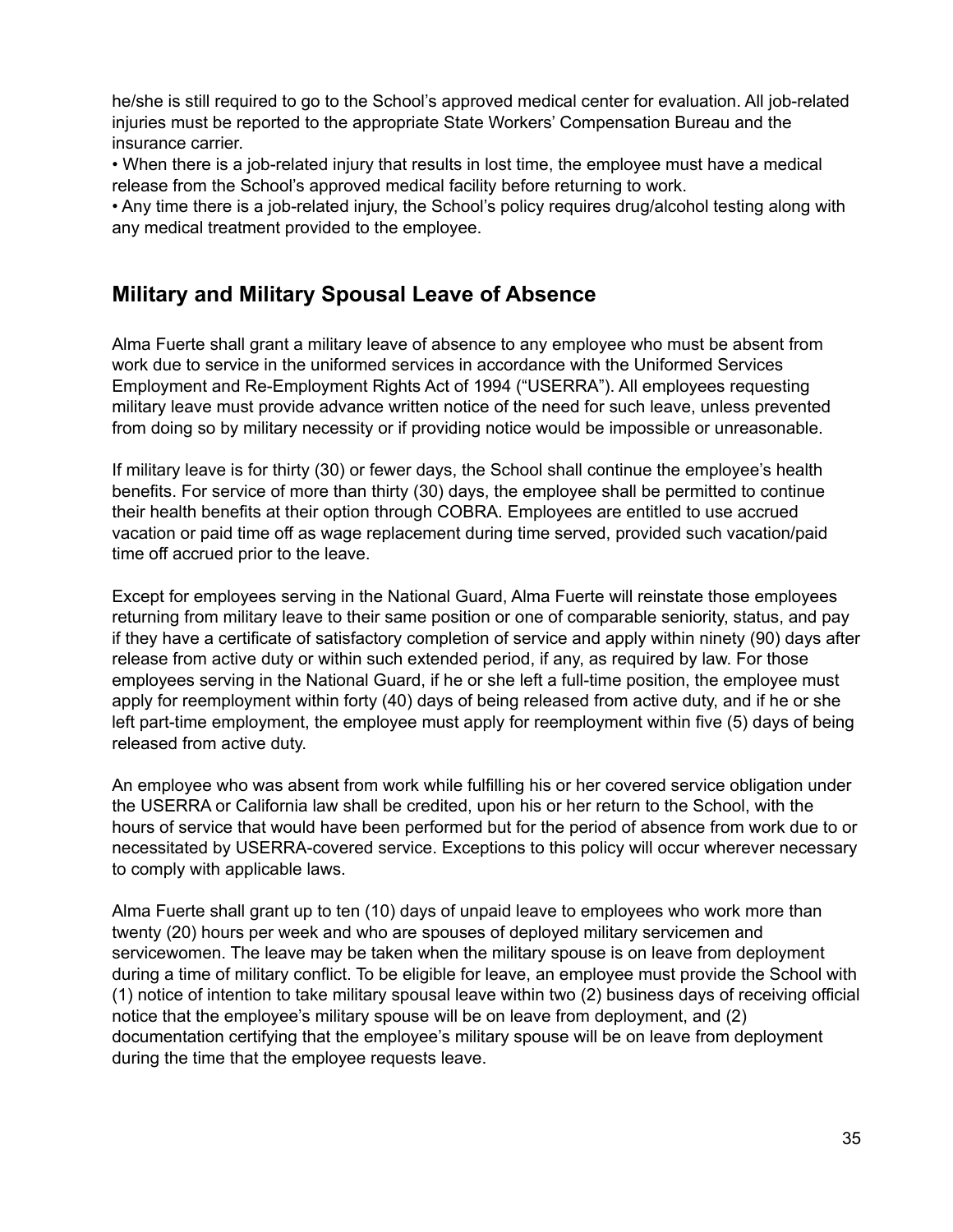## <span id="page-36-0"></span>**Bereavement Leave**

Salaried employees are entitled to a leave of up to three (3) days without loss of pay due to a death in the immediate family (parent, spouse, son/daughter, sister/brother, parents-in-law, son/daughter-in-law, grandparents, grandchild). Bereavement pay will not be used in computing overtime pay. Any scheduled days off (including weekends, holidays and vacations) falling during the absence will be counted as both bereavement leave and scheduled days off.

## <span id="page-36-1"></span>**Jury Duty or Witness Leave**

For all exempt employees, the School will pay for time off if an employee is called to serve on a jury provided the employee continues to perform work duties as assigned. For all non-exempt employees, the School will pay for up to three (3) days if you are called to serve on a jury.

# <span id="page-36-2"></span>**Voting Time Off**

If an employee does not have sufficient time outside of working hours to vote in an official statesanctioned election, the employee may take off enough working time to vote. Such time off shall be taken at the beginning or the end of the regular working shift, whichever allows for more free time and the time taken off shall be combined with the voting time available outside of working hours to a maximum of two (2) hours combined. Under these circumstances, an employee will be allowed a maximum of two (2) hours of time off during an election day without loss of pay. When possible, an employee requesting time off to vote shall give the Director at least two (2) days' notice.

# <span id="page-36-3"></span>**School Appearance and Activities Leave**

As required by law, Alma Fuerte will permit an employee who is a parent or guardian (including a stepparent, foster parent, or grandparent) of school children, from kindergarten through grade twelve (12), or a child enrolled with a licensed child care provider, up to forty (40) hours of unpaid time off per child per school year (up to eight (8) hours in any calendar month of the school year) to participate in activities of a child's school or child care. If more than one (1) parent or guardian is an employee of Alma Fuerte, the employee that first provides the leave request will be given the requested time off. Where necessary, additional time off will also be permitted where the school requires the employee(s) appearance.

The employee requesting school leave must provide reasonable advance notice of the planned absence. The employee must use accrued but unused paid leave (e.g., vacation or sick leave) to be paid during the absence.

When requesting time off for school activities, the employee must provide verification of participation in an activity as soon as practicable. When requesting time off for a required appearance, the employee(s) must provide a copy of the notice from the child's school requesting the presence of the employee.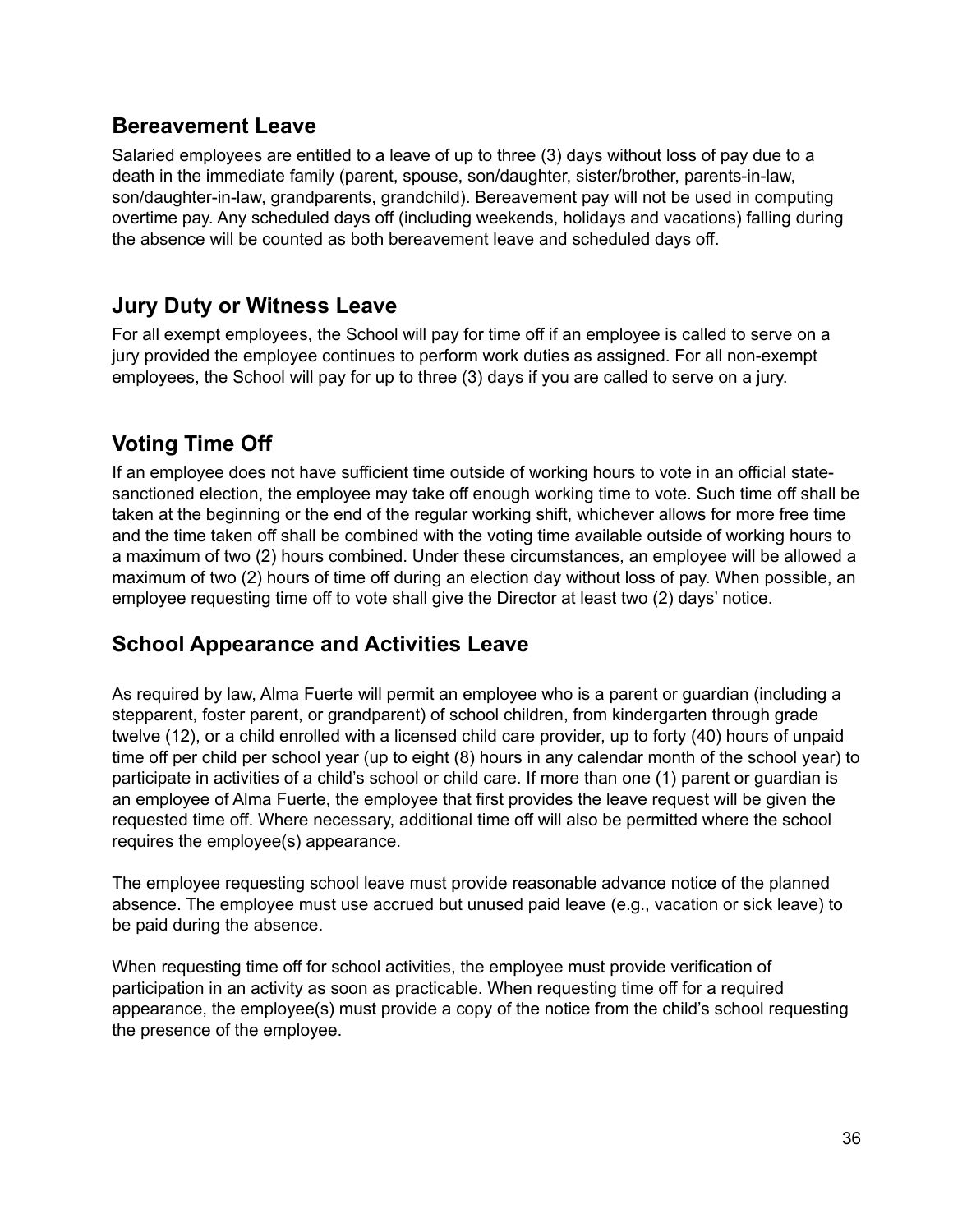## <span id="page-37-0"></span>**Bone Marrow and Organ Donor Leave**

As required by law, eligible employees who require time off to donate bone marrow to another person may receive up to five (5) workdays off in a 12-month period. Eligible employees who require time off to donate an organ to another person may receive up to thirty (30) workdays off in a twelve (12) month period.

To be eligible for bone marrow or organ donation leave ("Donor Leave"), the employee must have been employed by the School for at least ninety (90) days immediately preceding the Donor Leave.

An employee requesting Donor Leave must provide written verification to the School that he or she is a donor and that there is a medical necessity for the donation of the organ or bone marrow.

An employee must first use his or her earned but unused sick leave for bone marrow donation and two (2) weeks' worth of earned but unused sick leave for organ donation. If the employee has an insufficient number of sick days available, the leave will be considered unpaid. Employees returning from Donor Leave will be reinstated to the position held before the leave began, or to a position with equivalent status, benefits, pay and other terms and conditions of employment. The School may refuse to reinstate an employee if the reason is unrelated to taking a Donor Leave. A Donor Leave is not permitted to be taken concurrently with an FMLA/CFRA Leave.

## <span id="page-37-1"></span>**Victims of Abuse Leave**

Alma Fuerte provides reasonable and necessary unpaid leave and other reasonable accommodations to employees who are victims of domestic violence, sexual assault, or stalking. Such leave may be taken to attend legal proceedings or to obtain or attempt to obtain any relief necessary, including a restraining order, to ensure the employee's own health, safety or welfare, or that of the employee's child or children. Employees may also request unpaid leave for the following purposes:

- Seek medical attention for injuries caused by domestic violence, sexual assault, or stalking.
- Obtain services from a domestic violence shelter, program, or rape crisis center.
- Obtain psychological counseling for the domestic violence, sexual assault, or stalking.

• Participate in safety planning, such as relocation, to protect against future domestic violence, sexual assault, or stalking.

To request leave under this policy, an employee should provide Alma Fuerte with as much advance notice as practicable under the circumstances. If advance notice is not possible, the employee requesting leave under this policy should provide Alma Fuerte one (1) of the following certifications upon returning back to work:

1. A police report indicating that the employee was a victim of domestic violence, sexual assault, or stalking.

2. A court order protecting the employee from the perpetrator or other evidence from the court or prosecuting attorney that the employee appeared in court.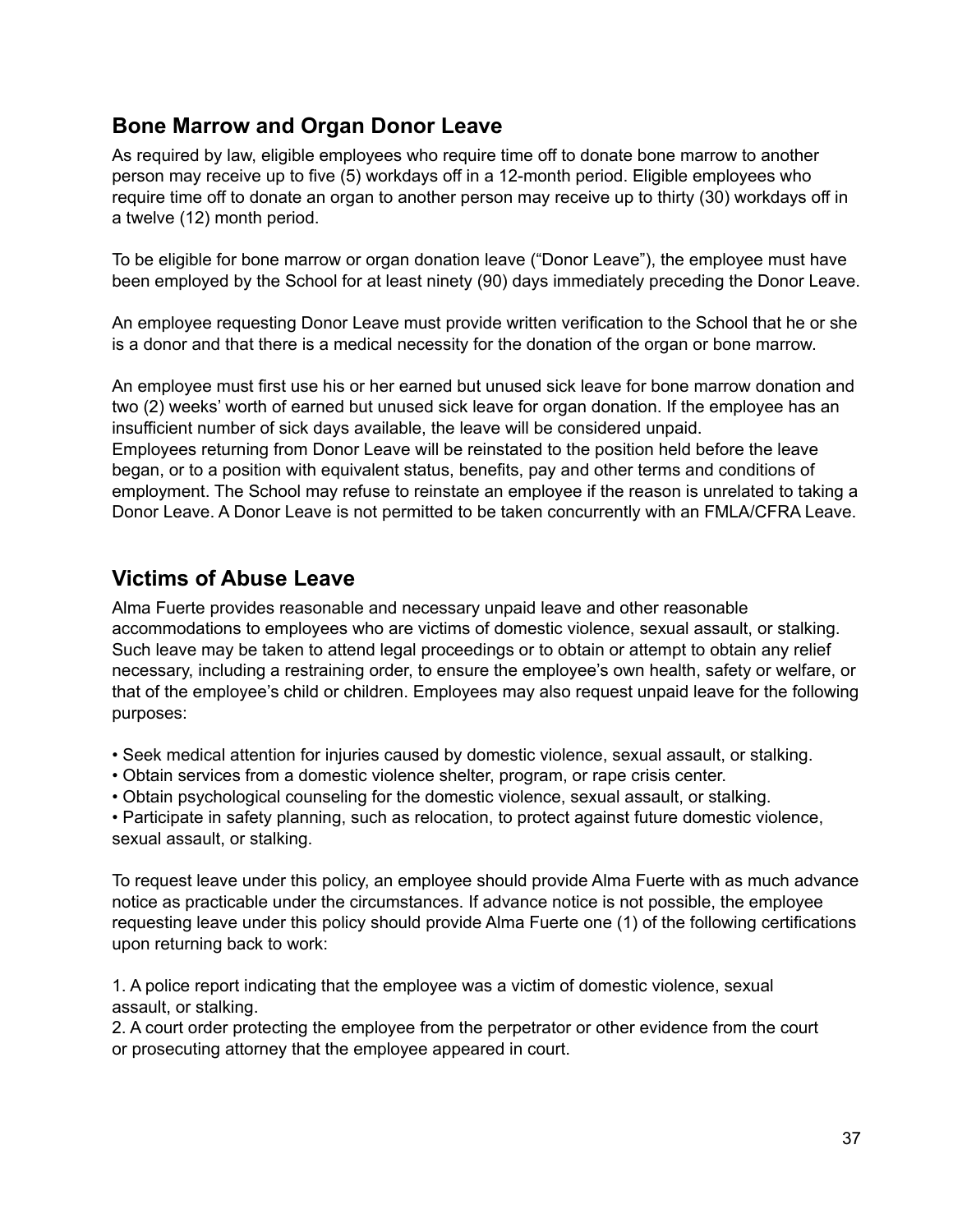3. Documentation from a licensed medical professional, domestic violence or sexual assault counselor, licensed health care provider, or counselor showing that the employee's absence was due to treatment for injuries or abuse from domestic violence, sexual assault, or stalking.

Employees requesting leave under this policy may choose to use accrued paid leave. In addition, Alma Fuerte will provide reasonable accommodations to employees who are victims of domestic violence, sexual assault or stalking for the employees' safety while at work. To request an accommodation under this policy, an employee should contact the Director. Returning From Leave of Absence Employees cannot return from a medical leave of absence without first providing a sufficient doctor's return to work authorization.

When business considerations require, the job of an employee on leave may be filled by a temporary or regular replacement. An employee should give the Director thirty (30) days' notice before returning from leave. Whenever the School is notified of an employee's intent to return from a leave, the School will attempt to place the employee in his former position or in a comparable position with regard to salary and other terms and conditions for which the employee is qualified. However, re-employment cannot always be guaranteed. If you need further information regarding Leaves of Absence, be sure to consult the Director.

## <span id="page-38-0"></span>**Discipline and Termination of Employment**

#### Rules of Conduct

The following conduct is prohibited and will not be tolerated by the School. This list of prohibited conduct is illustrative only and applies to all employees of the School; other types of conduct that threaten security, personal safety, employee welfare and the School's operations also may be prohibited. Further, the specification of this list of conduct in no way alters the at-will employment relationship as to at-will employees of the School. If an employee is working under a contract with the School which grants procedural rights prior to termination, the procedural terms in the contract shall apply.

1. Insubordination - refusing to perform a task or duty assigned or act in accordance with instructions provided by an employee's manager or proper authority.

2. Inefficiency - including deliberate restriction of output, carelessness or unnecessary wastes of time or material, neglect of job duties or responsibilities.

3. Unauthorized soliciting, collecting contributions, distribution of literature, written or printed matter is strictly prohibited on School property by non-employees and by employees. This rule does not cover periods of time when employees are off their jobs, such as lunch periods and break times. However, employees properly off their jobs are prohibited from such activity with other employees who are performing their work tasks.

4. Damaging, defacing, unauthorized removal, destruction or theft of another employee's property or of School property.

- 5. Fighting or instigating a fight on School premises.
- 6. Violations of the drug and alcohol policy.
- 7. Using or possessing firearms, weapons or explosives of any kind on School premises.
- 8. Gambling on School premises.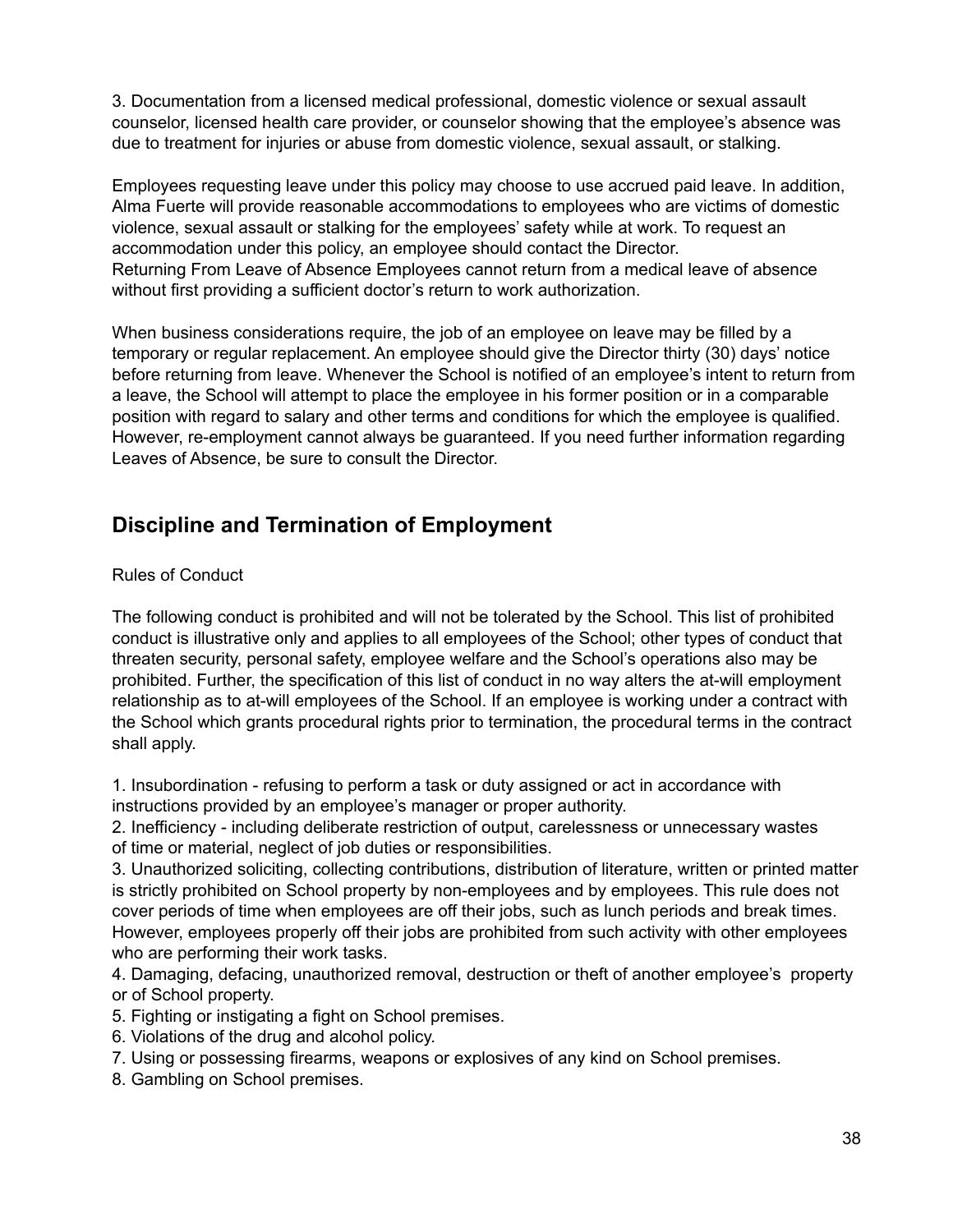9. Tampering with or falsifying any report or record including, but not limited to, personnel, absentee, sickness or production reports or records, specifically including applications for employment and time cards.

10. Recording the clock card, when applicable, of another employee or permitting or arranging for another employee to record your clock card.

11. Use of profane, abusive or threatening language in conversations with other employees and/or intimidating or interfering with other employees.

12. Conducting personal business during business hours and/or unauthorized use of telephone lines for personal calls.

13. Excessive absenteeism or tardiness excused or unexcused.

14. Posting any notices on School premises without prior written approval of management, unless posting is on a School bulletin board designated for employee postings.

15. Immoral or indecent conduct.

- 16. Conviction of a criminal act.
- 17. Engaging in sabotage or espionage (industrial or otherwise)
- 18. Violations of the sexual harassment policy.

19. Failure to report a job-related accident to the employee's manager or failure to take or follow prescribed tests, procedures or treatment.

20. Sleeping during work hours.

21. Release of confidential information without authorization.

22. Any other conduct detrimental to other employees or the School's interests or its efficient operations.

23. Refusal to speak to supervisors or other employees.

24. Dishonesty.

25. Failure to possess or maintain the credential/certificate required of the position.

For employees who possess an employment contract which provides for other than at-will employment, the procedures and process for termination during the contract shall be specified in the contract.

# <span id="page-39-0"></span>**Off-Duty Conduct**

While the School does not seek to interfere with the off-duty and personal conduct of its employees, certain types of off-duty conduct may interfere with the School's legitimate business interests. For this reason, employees are expected to conduct their personal affairs in a manner that does not adversely affect the School or its own integrity, reputation, or credibility. Illegal or immoral off-duty conduct by an employee that adversely affects the School's legitimate business interests or the employee's ability to perform his or her work will not be tolerated. While employed by the School, employees are expected to devote their energies to their jobs with the School. For this reason, second jobs are strongly discouraged. The following types of additional employment elsewhere are strictly prohibited:

• Additional employment that conflicts with an employee's work schedule, duties, and responsibilities at our School.

• Additional employment that creates a conflict of interest or is incompatible with the employee's position with our School.

• Additional employment that impairs or has a detrimental effect on the employee's work performance with our School.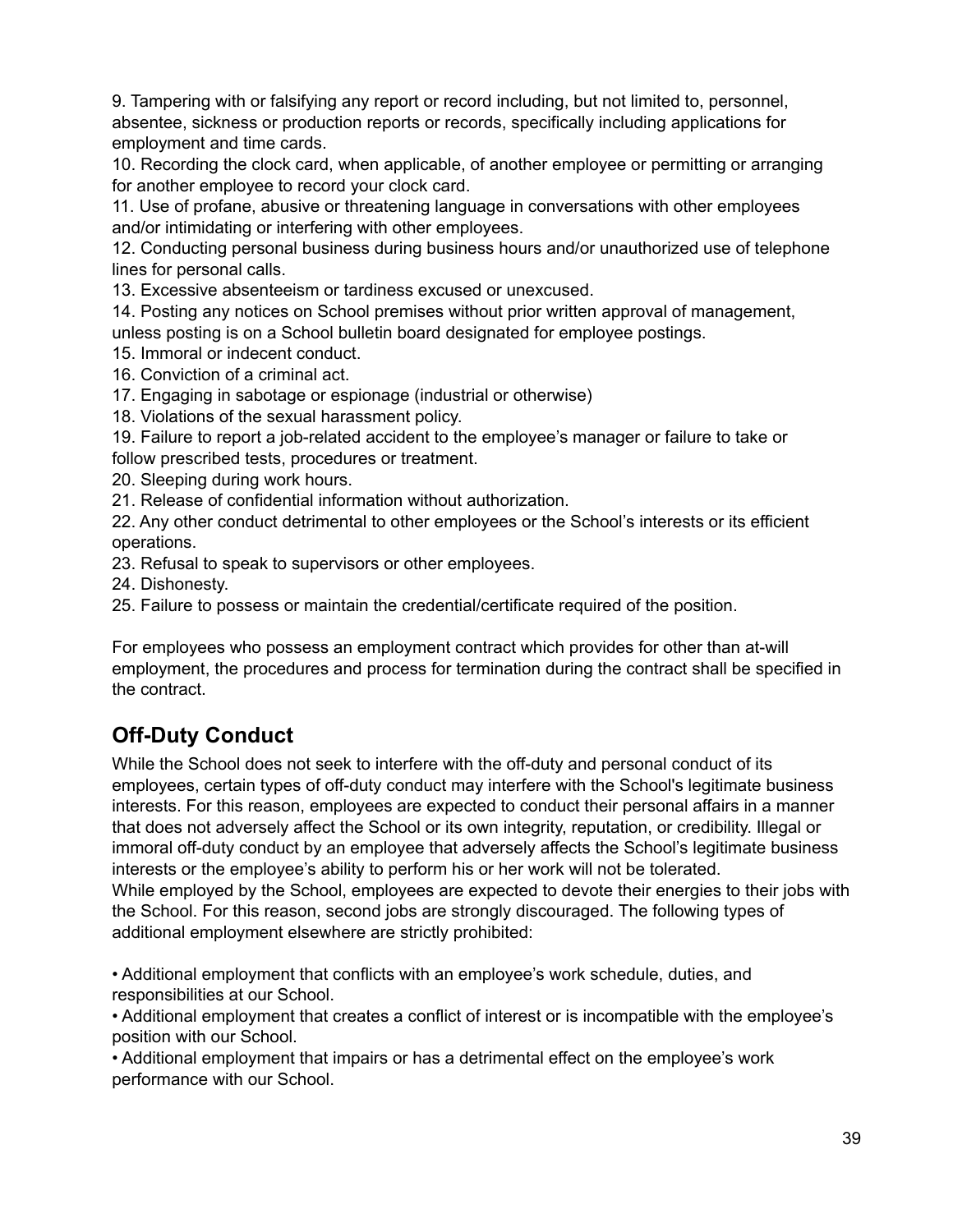• Additional employment that requires the employee to conduct work or related activities on the School's property during the employer's working hours or using our School's facilities and/or equipment; and

• Additional employment that directly or indirectly competes with the business or the interests of our School.

Employees who wish to engage in additional employment that may create a real or apparent conflict of interest must submit a written request to the School explaining the details of the additional employment. If the additional employment is authorized, the School assumes no responsibility for it. Alma Fuerte shall not provide workers' compensation coverage or any other benefit for injuries occurring from or arising out of additional employment. Authorization to engage in additional employment can be revoked at any time.

#### Termination of Employment

Should it become necessary for you to terminate your at-will employment with the School, please notify the Director regarding your intention as far in advance as possible. At least two (2) weeks' notice is expected whenever possible.

When you terminate your at-will employment, you will be entitled to all earned but unused vacation pay. If you are participating in the medical and/or dental plan, you will be provided information on your rights under COBRA.

## <span id="page-40-0"></span>**INTERNAL COMPLAINT REVIEW**

The purpose of the "Internal Complaint Review Policy" is to afford all employees of the School the opportunity to seek internal resolution of their work-related concerns. All employees have free access to the Director or Board of Directors to express their work-related concerns. Specific complaints of unlawful harassment, discrimination, and retaliation are addressed under the School's "Policy Prohibiting Unlawful Harassment, Discrimination, and Retaliation." Internal Complaints (Complaints by Employees Against Employees) This section of the policy is for use when a School employee raises a complaint or concern about a coworker.

If reasonably possible, internal complaints should be resolved at the lowest possible level, including attempts to discuss/resolve concerns with the immediate supervisor. However, in the event that an informal resolution may not be achieved or is not appropriate, the following steps will be followed by the Director or designee:

1. The complainant will bring the matter to the attention of the Director as soon as possible after attempts to resolve the complaint with the immediate supervisor have failed or if not appropriate;

2. The complainant will reduce his or her complaint to writing, indicating all known and relevant facts. The Director or designee will then investigate the facts and provide a solution or explanation;

3. If the complaint is about the Director, the complainant may file his or her complaint in a signed writing to the Board Chair, who will then confer with the Board and may conduct a fact-finding or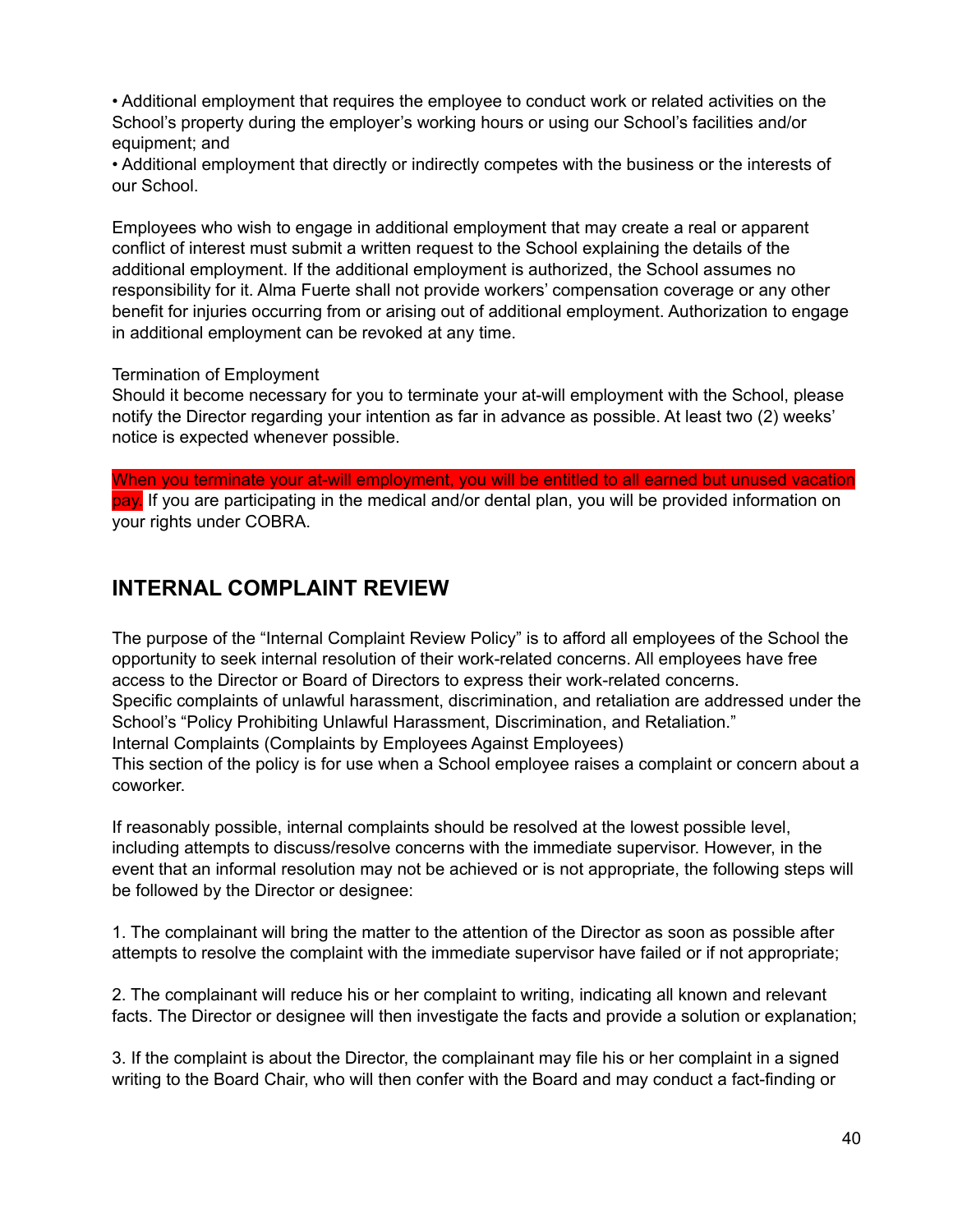authorize a third party investigator on behalf of the Board. The Board Chair or investigator will report his or her findings to the Board for review and action, if necessary.

This policy cannot guarantee that every problem will be resolved to the employee's satisfaction. However, the School values each employee's ability to express concerns and the need for resolution without fear of adverse consequence to employment.

Policy for Complaints Against Employees (Complaints by Third Parties Against Employees) This section of the policy is for use when a non-employee raises a complaint or concern about a School employee.

If complaints cannot be resolved informally, complainants may file a written complaint with the office of the Director or Board Chair (if the complaint concerns the Director) as soon as possible after the events that give rise to the complainant's concerns. The written complaint should set forth in detail the factual basis for the complaint. Employee Handbook Page 44 of 45

In processing the complaint, Director (or designee) shall abide by the following process:

1. The Director or designee shall use his or her best efforts to talk with the parties identified in the complaint and to ascertain the facts relating to the complaint.

2. In the event that the Director (or designee) finds that a complaint against an employee is valid, the Director (or designee) may take appropriate disciplinary action against the employee. As appropriate, the Director (or designee) may also simply counsel/reprimand employees as to their conduct without initiating formal disciplinary measures.

3. The Director's (or designee) decision relating to the complaint shall be final unless it is appealed to the Board of Directors. The decision of the Board shall be final.

#### General Requirements

1. Confidentiality: All complainants will be notified that information obtained from the complainants and thereafter gathered will be maintained in a manner as confidential as possible, but in some circumstances absolute confidentiality cannot be assured.

2. Non-Retaliation: All complainants will be advised that they will be protected against retaliation as a result of the filing of any complaints or participation in any complaint process.

3. Resolution: The Board (if a complaint is about the Director) or the Director or designee will investigate complaints appropriately under the circumstances and pursuant to the applicable procedures, and if necessary, take appropriate remedial measures to ensure effective resolution of any complaint.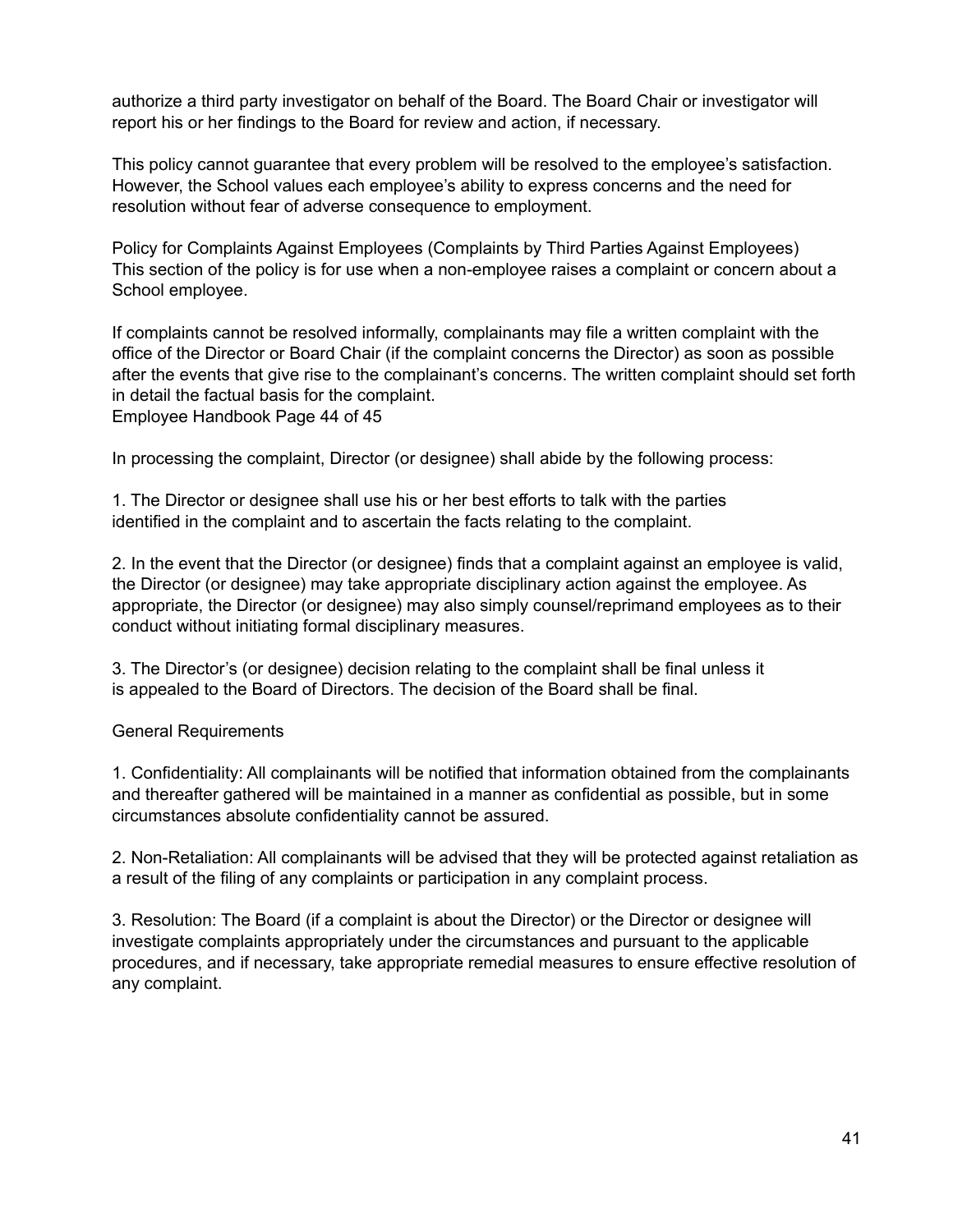# <span id="page-42-0"></span>**AMENDMENT TO EMPLOYEE HANDBOOK**

This Employee Handbook contains the employment policies and practices of the School in effect at the time of publication.

Alma Fuerte reserves the right to amend, delete or otherwise modify this Handbook at any time provided that such modifications are in writing and duly approved by the employer. Any written changes to the Handbook will be distributed to all employees. No oral statements can in any way alter the provisions of this Handbook.

# <span id="page-42-1"></span>**APPENDIX A : HARASSMENT/DISCRIMINATION/RETALIATION COMPLAINT FORM**

It is the policy of the School that all of its employees be free from harassment, discrimination, and retaliation. This form is provided for you to report what you believe to be harassment, discrimination, or retaliation so that the School may investigate and take appropriate disciplinary or other action when the facts show that there has been harassment, discrimination, or retaliation.

If you are an employee of the School, you may file this form with the Director or Board Chair. Please review the School's policies concerning harassment, discrimination, and retaliation for a definition of such unlawful conduct and a description of the types of conduct that are considered unlawful.

Alma Fuerte will undertake every effort to handle the investigation of your complaint in a confidential manner. In that regard, the School will disclose the contents of your complaint only to those persons having a need to know. For example, to conduct its investigation, the School will need to disclose portions of your factual allegations to potential witnesses, including anyone you have identified as having knowledge of the facts on which you are basing your complaint, as well as the alleged offender.

In signing this form below, you authorize the School to disclose to others the information you have provided herein, and information you may provide in the future. Please note that the more detailed information you provide, the more likely it is that the School will be able to address your complaint to your satisfaction.

<span id="page-42-2"></span>Charges of harassment, discrimination, and retaliation are taken very seriously by the School both because of the harm caused by such unlawful conduct, and because of the potential sanctions that may be taken against the offender. It is therefore very important that you report the facts as accurately and completely as possible and that you cooperate fully with the person or persons designated to investigate your complaint.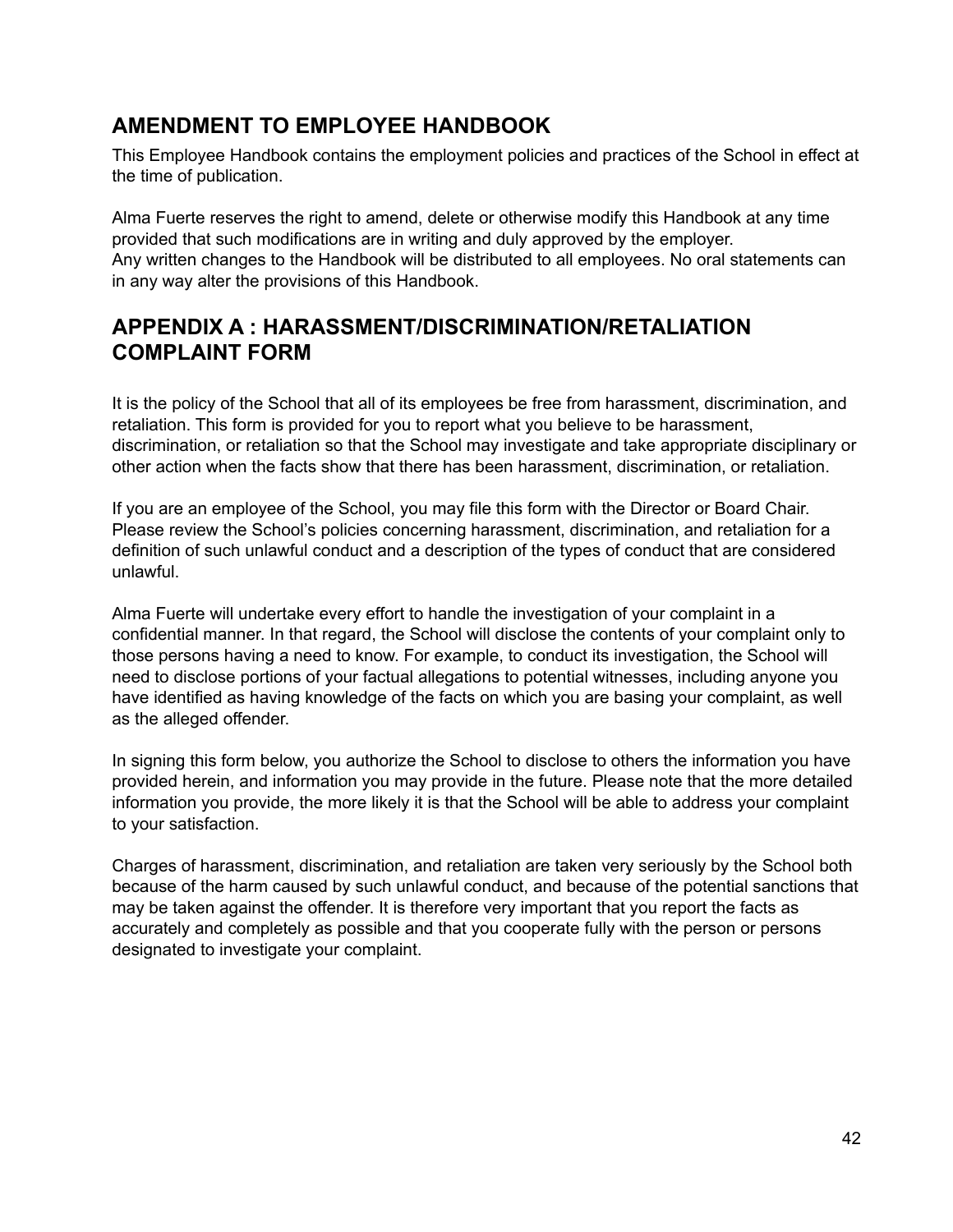## **HARASSMENT/DISCRIMINATION/RETALIATION COMPLAINT FORM**

| Your Name: | Date: |  |
|------------|-------|--|
|            |       |  |

\_\_\_\_\_\_\_\_\_\_\_\_\_\_\_\_\_\_\_\_\_\_\_\_\_\_\_\_\_\_\_\_\_\_\_\_\_\_\_\_\_\_\_\_\_\_\_\_\_\_\_\_\_\_\_\_\_\_\_\_\_\_\_\_\_\_\_\_\_\_\_\_\_\_\_

\_\_\_\_\_\_\_\_\_\_\_\_\_\_\_\_\_\_\_\_\_\_\_\_\_\_\_\_\_\_\_\_\_\_\_\_\_\_\_\_\_\_\_\_\_\_\_\_\_\_\_\_\_\_\_\_\_\_\_\_\_\_\_\_\_\_\_\_\_\_\_\_\_\_\_\_

\_\_\_\_\_\_\_\_\_\_\_\_\_\_\_\_\_\_\_\_\_\_\_\_\_\_\_\_\_\_\_\_\_\_\_\_\_\_\_\_\_\_\_\_\_\_\_\_\_\_\_\_\_\_\_\_\_\_\_\_\_\_\_\_\_\_\_\_\_\_\_\_\_\_\_\_

Date(s) of Alleged Incident(s): Date and the set of  $\mathcal{L}$  and  $\mathcal{L}$  and  $\mathcal{L}$  and  $\mathcal{L}$  and  $\mathcal{L}$  and  $\mathcal{L}$  and  $\mathcal{L}$  and  $\mathcal{L}$  and  $\mathcal{L}$  and  $\mathcal{L}$  and  $\mathcal{L}$  and  $\mathcal{L}$  and  $\mathcal{L}$  and

Person(s) you believe harassed/ discriminated/ retaliated against, you or someone else:

List any witnesses that were present:

Where did the incident(s) occur?

Please describe the events or conduct that are the basis of your complaint by providing as much factual detail as possible (i.e. specific statements; what, if any, physical contact was involved; any verbal statements; what did you do to avoid the situation, etc.) (Attach additional pages, if needed):

\_\_\_\_\_\_\_\_\_\_\_\_\_\_\_\_\_\_\_\_\_\_\_\_\_\_\_\_\_\_\_\_\_\_\_\_\_\_\_\_\_\_\_\_\_\_\_\_\_\_\_\_\_\_\_\_\_\_\_\_\_\_\_\_\_\_\_\_\_\_\_\_\_\_\_\_ \_\_\_\_\_\_\_\_\_\_\_\_\_\_\_\_\_\_\_\_\_\_\_\_\_\_\_\_\_\_\_\_\_\_\_\_\_\_\_\_\_\_\_\_\_\_\_\_\_\_\_\_\_\_\_\_\_\_\_\_\_\_\_\_\_\_\_\_\_\_\_\_\_\_\_\_ \_\_\_\_\_\_\_\_\_\_\_\_\_\_\_\_\_\_\_\_\_\_\_\_\_\_\_\_\_\_\_\_\_\_\_\_\_\_\_\_\_\_\_\_\_\_\_\_\_\_\_\_\_\_\_\_\_\_\_\_\_\_\_\_\_\_\_\_\_\_\_\_\_\_\_\_ \_\_\_\_\_\_\_\_\_\_\_\_\_\_\_\_\_\_\_\_\_\_\_\_\_\_\_\_\_\_\_\_\_\_\_\_\_\_\_\_\_\_\_\_\_\_\_\_\_\_\_\_\_\_\_\_\_\_\_\_\_\_\_\_\_\_\_\_\_\_\_\_\_\_\_\_

I acknowledge that I have read and that I understand the above statements. I hereby authorize the School to disclose the information I have provided as it finds necessary in pursuing its investigation.

I hereby certify that the information I have provided in this complaint is true and correct and complete to the best of my knowledge and belief.

\_\_\_\_\_\_\_\_\_\_\_\_\_\_\_\_\_\_\_\_\_\_\_\_\_\_\_\_\_\_\_\_\_\_\_\_\_\_\_\_\_\_\_\_ Date: \_\_\_\_\_\_\_\_\_\_\_\_\_\_\_\_\_\_\_\_\_

Signature of Complainant

 $\blacksquare$   $\blacksquare$   $\blacksquare$   $\blacksquare$   $\blacksquare$   $\blacksquare$   $\blacksquare$   $\blacksquare$   $\blacksquare$   $\blacksquare$   $\blacksquare$   $\blacksquare$   $\blacksquare$   $\blacksquare$   $\blacksquare$   $\blacksquare$   $\blacksquare$   $\blacksquare$   $\blacksquare$   $\blacksquare$   $\blacksquare$   $\blacksquare$   $\blacksquare$   $\blacksquare$   $\blacksquare$   $\blacksquare$   $\blacksquare$   $\blacksquare$   $\blacksquare$   $\blacksquare$   $\blacksquare$   $\blacks$ 

Received By